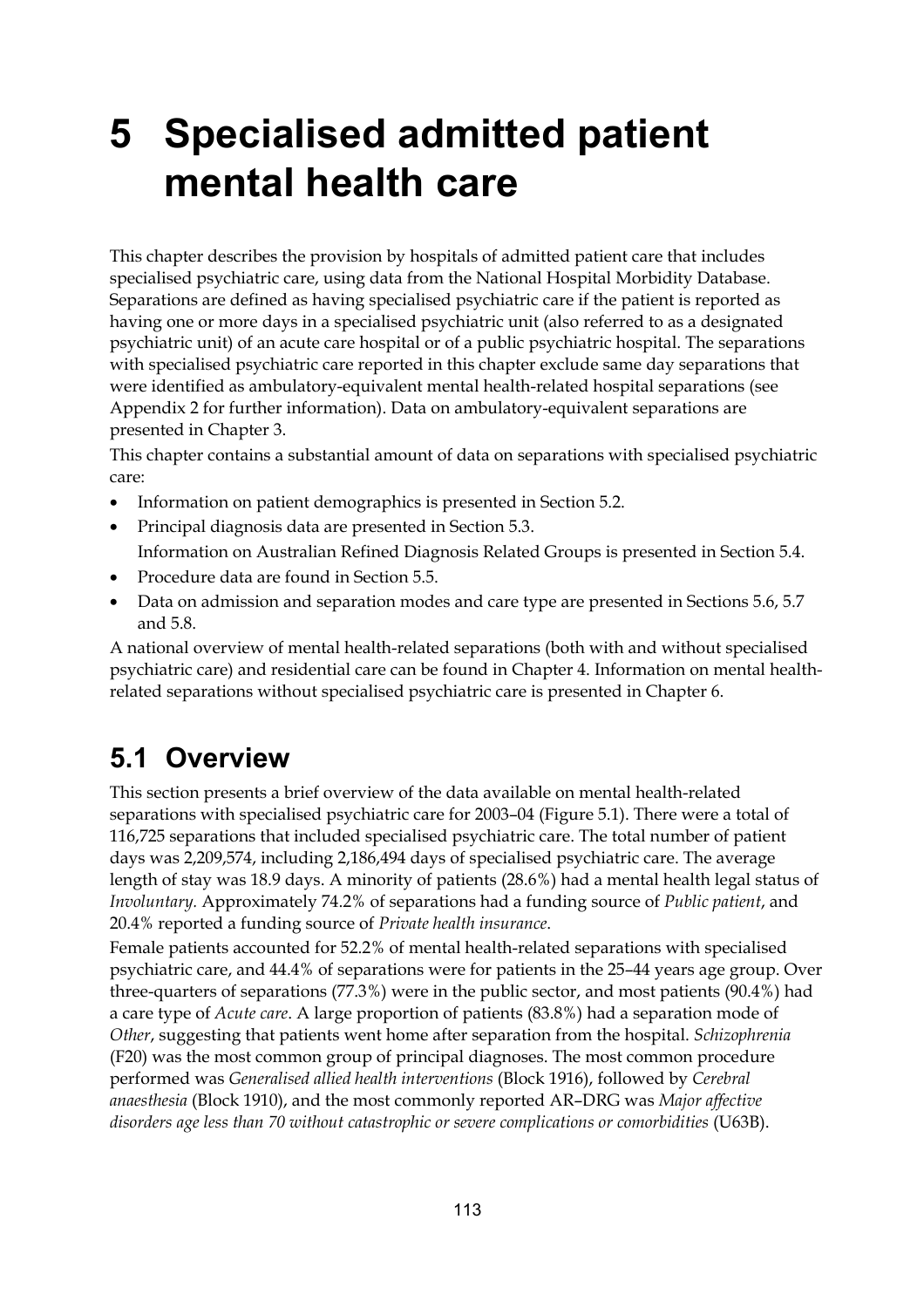## **5.2 Patient demographics**

This section presents demographic data collected for separations with specialised psychiatric care for 2003–04. The data reflect the level of use of hospital services by specific population groups. Where tables in this section include average length of stay data, there are equivalent median length of stay data available at <www.aihw.gov.au>.

## **Age and sex**

Table 5.1 presents the age and sex distribution for mental health-related separations with specialised psychiatric care. There were 55,780 such separations reported for male patients and 60,943 for female patients. Despite this, there were more patient days reported for male patients—1,164,320 days compared with 1,045,243 days for female patients. Patients who received specialised psychiatric care were most likely to be aged between 25 and 34 years, with this age group accounting for over one-fifth of these separations (23.9%), and more for males (27.4%) than for females (20.7%).

## **Mental health legal status**

Mental health legal status information is collected to indicate whether a patient has been involuntarily detained. The data on mental health legal status reported for separations with specialised psychiatric care from 1999–00 to 2003–04 are presented in Table 5.2. Overall, involuntary separations for all hospital types decreased by an annual average of 1.1% during the period. In 1999–00 these separations comprised 32.6% (34,827) of specialised separations, but by 2003–04 the proportion had decreased to 28.6% (33,337) of specialised separations. Across hospital types, the greatest change was observed in public psychiatric hospitals where involuntary separations decreased by an annual average of 10.8%. Excluding separations with specialised psychiatric care from public psychiatric hospitals, separations with a mental health legal status of involuntary remained relatively stable within hospital types across the five-year period (an average annual percentage increase of 1.9% in public acute hospitals and 3.0% in private hospitals).

The proportions of all specialised separations with unreported mental health legal status fluctuated during the period, from 0.9% in 2000–01 to 14.6% in 2003–04. This should be taken into consideration when interpreting the data.

The proportions of separations with specialised psychiatric care for which involuntary mental health legal status was recorded were different for male and female patients. In 2003–04, for male patients, 34.3% of separations had involuntary status reported, whereas 23.8% of separations for female patients were involuntary (Table 5.3). Male patients had a larger proportion of separations with involuntary status than female patients for every age group except the under 15 years and 55–64 years age groups.

Table 5.4 outlines the mental health legal status reported for separations with specialised psychiatric care by hospital type during 2003–04. The legislative arrangements under which patients can be involuntarily detained differ between jurisdictions, and these differences may be reflected in the proportion of separations reported as involuntary for each jurisdiction. For example, private hospitals in New South Wales and Victoria do not have beds gazetted for use by involuntary patients, so for all private hospital separations in this jurisdiction mental health legal status was reported as voluntary. Caution should therefore be used in the interpretation of the data.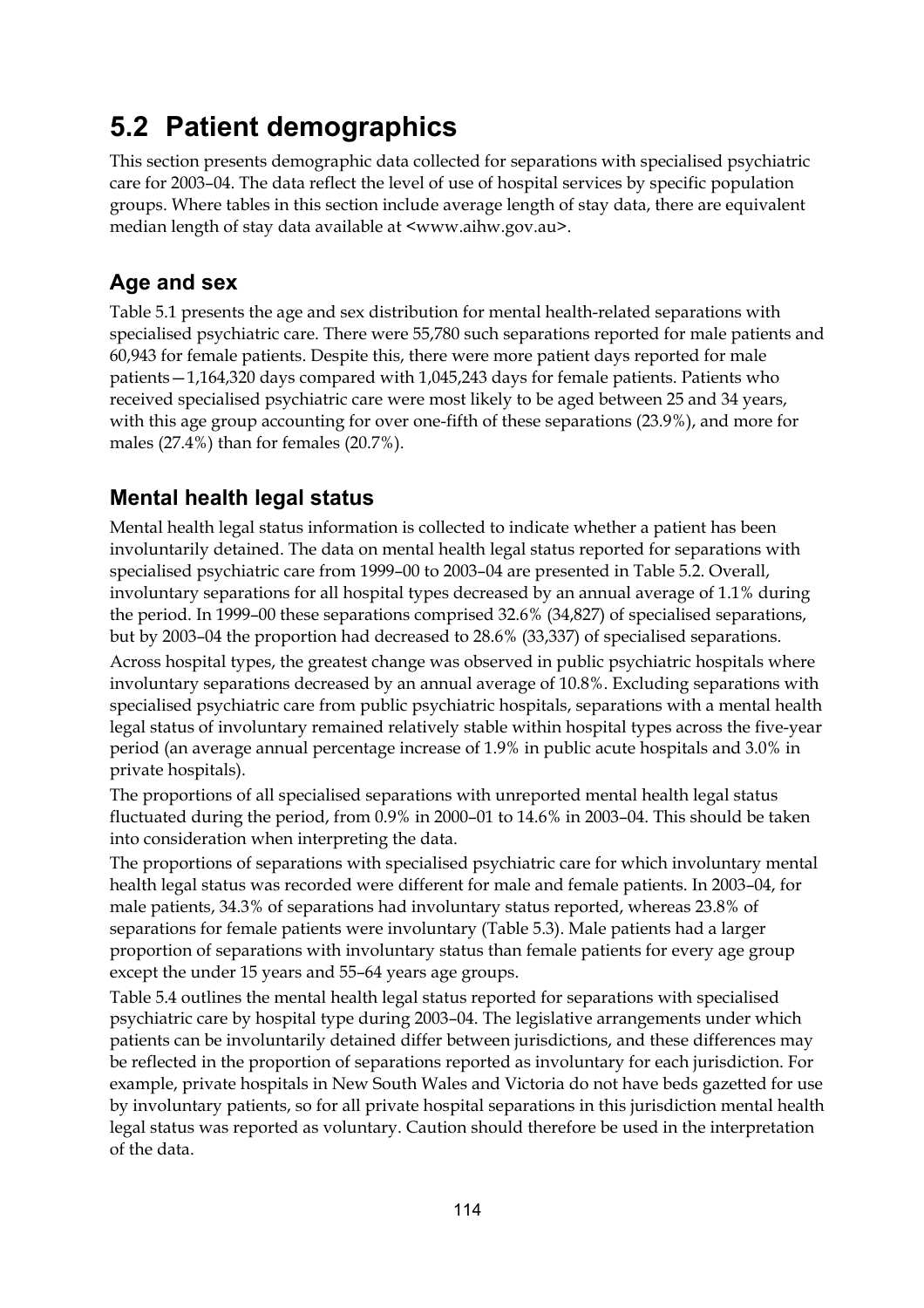The mental health legal status recorded for separations with specialised psychiatric care was more often involuntary in the public sector (41.7% in public psychiatric hospitals and 35.8% in public acute hospitals) than in the private sector (0.9%).

### **Area of usual residence**

Table 5.5 reports the number of separations by the patient's state or territory and Remoteness Area of usual residence. Generally, there were fewer specialised separations per 1,000 population for patients whose residential area was a remote or outer regional area than for patients from major cities and inner regional areas. There were 5.9 separations per 1,000 population for patients from major cities and inner regional areas, compared with 4.7 from outer regional areas, 2.7 from remote areas and 2.8 from very remote areas. Figure 1.12 presents the number of overnight separations with and without specialised psychiatric care per 1,000 population by Remoteness Area.

## **Aboriginal and Torres Strait Islander peoples**

Table 5.6 presents the number of mental health-related separations with specialised psychiatric care, patient days and psychiatric care days by Indigenous status for 2003–04. Indigenous Australians include Aboriginal and/or Torres Strait Islander people (see Glossary). Indigenous status data only for Queensland, Western Australia, South Australia and public hospitals in the Northern Territory are considered to be of acceptable quality for analytical purposes. The quality of data on Aboriginal and Torres Strait Islander status also varies across these jurisdictions, so the figures should be used with caution and do not necessarily reflect Indigenous patient use in the other jurisdictions. Further detail about the quality of the data can be found in *Australian Hospital Statistics 2003–04* (AIHW 2005a) and *Improving the Quality of Indigenous Identification in Hospital Separations Data* (AIHW 2005d).

There were 8.8 separations with specialised psychiatric care per 1,000 population for Aboriginal and Torres Strait Islander peoples in Queensland, Western Australia, South Australia and the Northern Territory public hospitals, compared with 6.2 for other Australians. The rates for overnight separations with specialised psychiatric care followed the same pattern as that for total separations and are presented in Figure 1.13. The proportion of separations for Aboriginal and Torres Strait Islander people that included specialised psychiatric care varied between 34.3% (South Australia) and 68.7% (Northern Territory) (Tables 5.6 and 6.3).

The number per 1,000 population for Aboriginal and Torres Strait Islander peoples for both patient days and psychiatric care days (203.1 and 219.4 respectively) was almost double that for other Australians (110.4 and 109.6).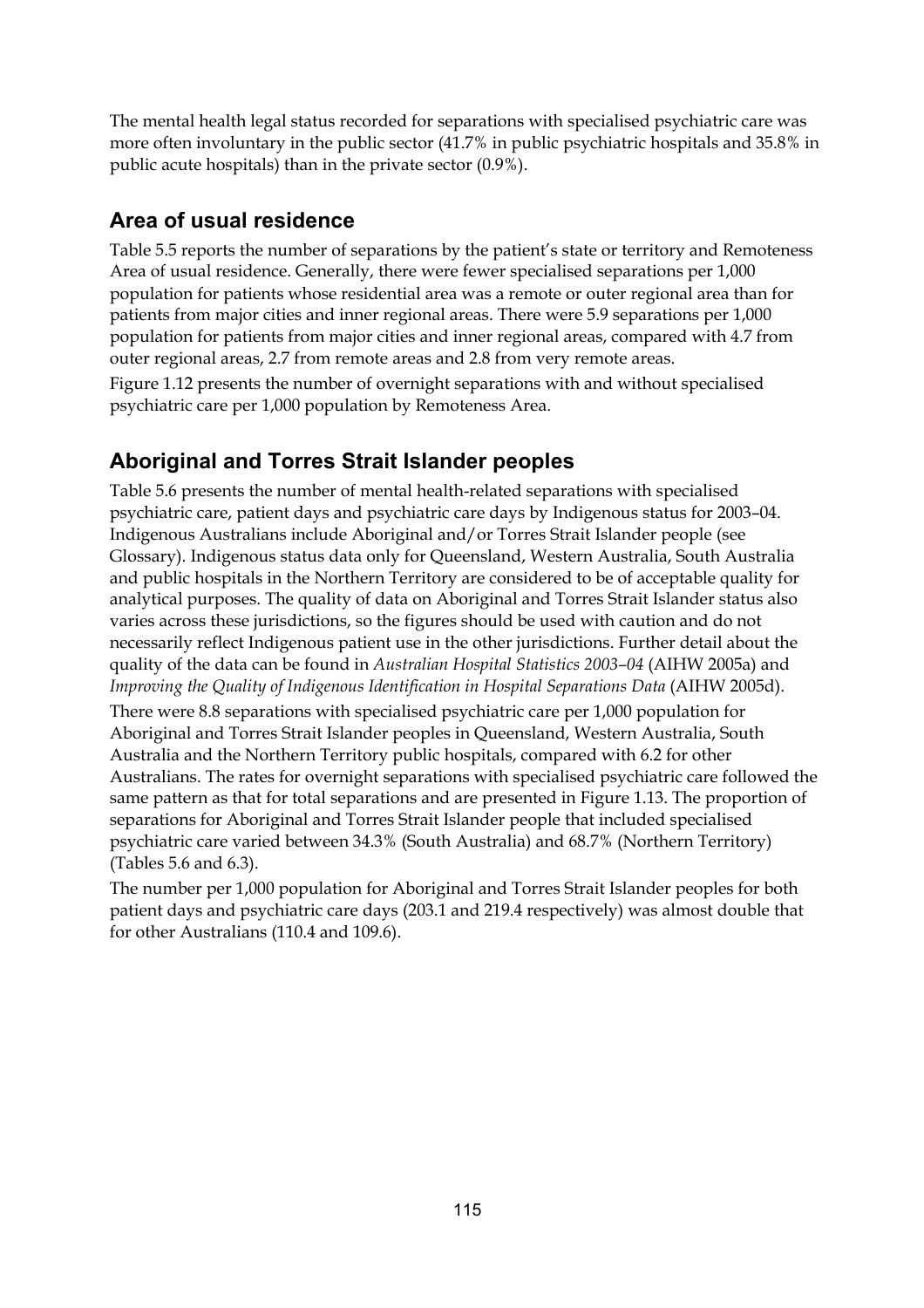

 *Note:* W—with; W/O—without; Cat—catastrophic; CC—complication or comorbidity; ECT—electroconvulsive therapy; MHLS—mental health legal status; Sev—severe; ALDS—average length of stay.

(a) Includes those whose funding source was reported as 'Australian Health Care Agreements' or 'Reciprocal health care agreements'.

(b) Includes separations for which care type was reported as *Newborn* with qualified days.

n.p. Not published.

**Figure 5.1: Data reported for mental health-related separations with specialised psychiatric care, all hospitals, Australia, 2003–04**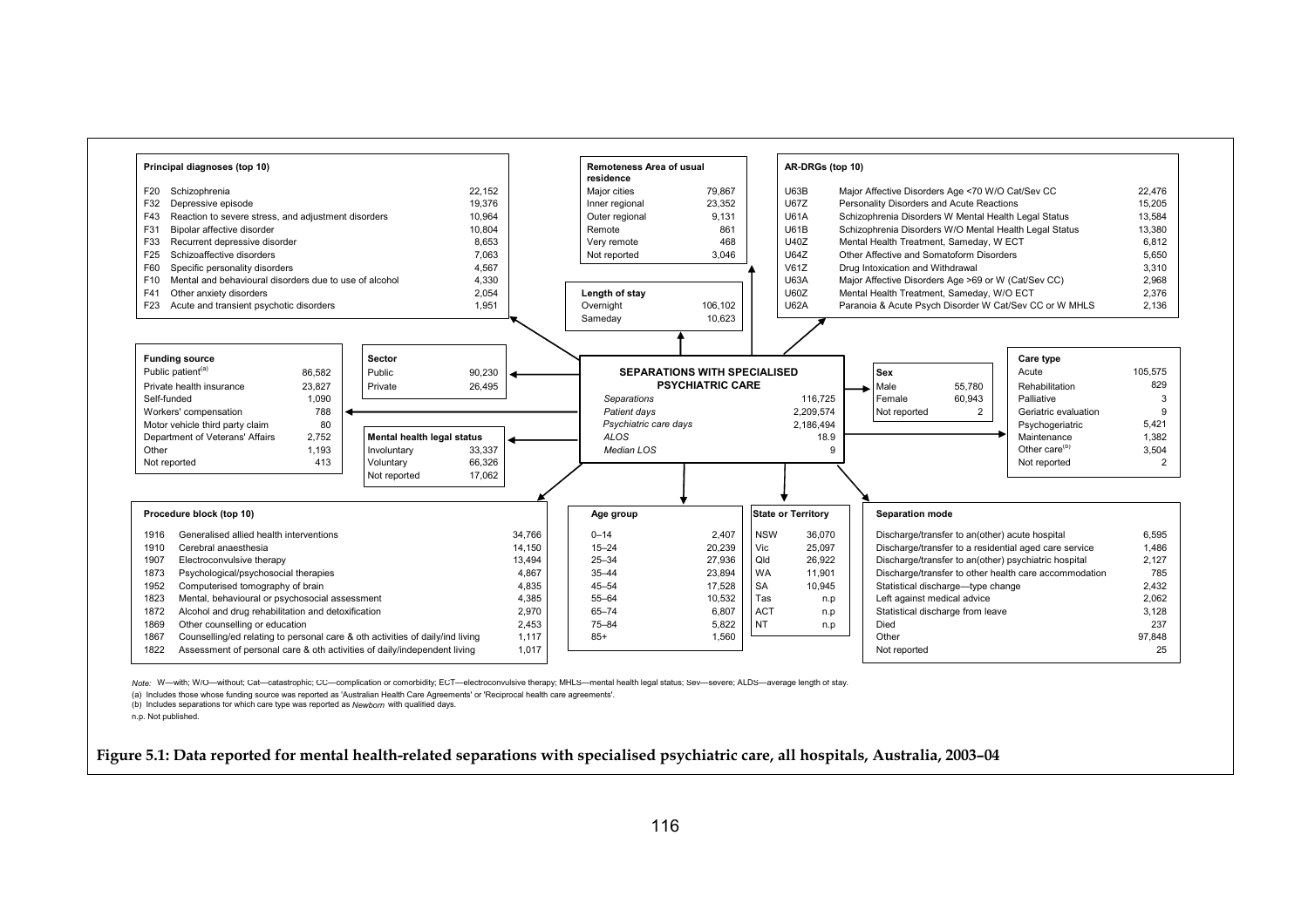|                                   | Under 15 | $15 - 24$ | $25 - 34$ | $35 - 44$                    | $45 - 54$ | $55 - 64$ | 65 and over | Total     |
|-----------------------------------|----------|-----------|-----------|------------------------------|-----------|-----------|-------------|-----------|
|                                   |          |           |           | <b>Males</b>                 |           |           |             |           |
| Separations                       |          |           |           |                              |           |           |             |           |
| Same day                          | 222      | 543       | 501       | 553                          | 610       | 517       | 744         | 3,690     |
| Overnight                         | 920      | 9,637     | 14,797    | 11,028                       | 6,927     | 4,303     | 4,478       | 52,090    |
| Total                             | 1,142    | 10,180    | 15,298    | 11,581                       | 7,537     | 4,820     | 5,222       | 55,780    |
| Patient days                      | 10,002   | 181,056   | 288,198   | 213,415                      | 174,437   | 117,515   | 179,697     | 1,164,320 |
| Specialised psychiatric care days | 9,498    | 179,893   | 286,019   | 211,310                      | 172,624   | 116,260   | 177,812     | 1,153,416 |
|                                   |          |           |           | <b>Females</b>               |           |           |             |           |
| Separations                       |          |           |           |                              |           |           |             |           |
| Same day                          | 244      | 897       | 902       | 1,135                        | 1,266     | 793       | 1,696       | 6,933     |
| Overnight                         | 1,021    | 9,161     | 11,736    | 11,177                       | 8,725     | 4,919     | 7,271       | 54,010    |
| Total                             | 1,265    | 10,058    | 12,638    | 12,312                       | 9.991     | 5,712     | 8.967       | 60,943    |
| Patient days                      | 11,671   | 153,682   | 187,138   | 182,576                      | 155,355   | 114,693   | 240,128     | 1,045,243 |
| Specialised psychiatric care days | 10,934   | 151,681   | 185,383   | 180,818                      | 153,797   | 113,313   | 237,141     | 1,033,067 |
|                                   |          |           |           | Total persons <sup>(c)</sup> |           |           |             |           |
| Separations                       |          |           |           |                              |           |           |             |           |
| Same day                          | 466      | 1,440     | 1,403     | 1,688                        | 1,876     | 1,310     | 2,440       | 10,623    |
| Overnight                         | 1,941    | 18,799    | 26,533    | 22,206                       | 15,652    | 9,222     | 11,749      | 106,102   |
| Total                             | 2,407    | 20,239    | 27,936    | 23,894                       | 17,528    | 10,532    | 14,189      | 116,725   |
| Patient days                      | 21,673   | 334,747   | 475,336   | 395,993                      | 329,792   | 232,208   | 419,825     | 2,209,574 |
| Specialised psychiatric care days | 20,432   | 331,583   | 471,402   | 392,130                      | 326,421   | 229,573   | 414,953     | 2,186,494 |

#### Table 5.1: Separations<sup>(a)</sup> with specialised psychiatric care<sup>(b)</sup>, by age group and sex, Australia 2003-04

(a) Separations for which care type was reported as *Newborn* with no qualified days and records for *Hospital boarders* and *Posthumous organ procurement* have been excluded.

(b) Comprises separations with and without mental health-related principal diagnoses but with specialised psychiatric care.

(c) Includes separations for which sex was not reported as male or female.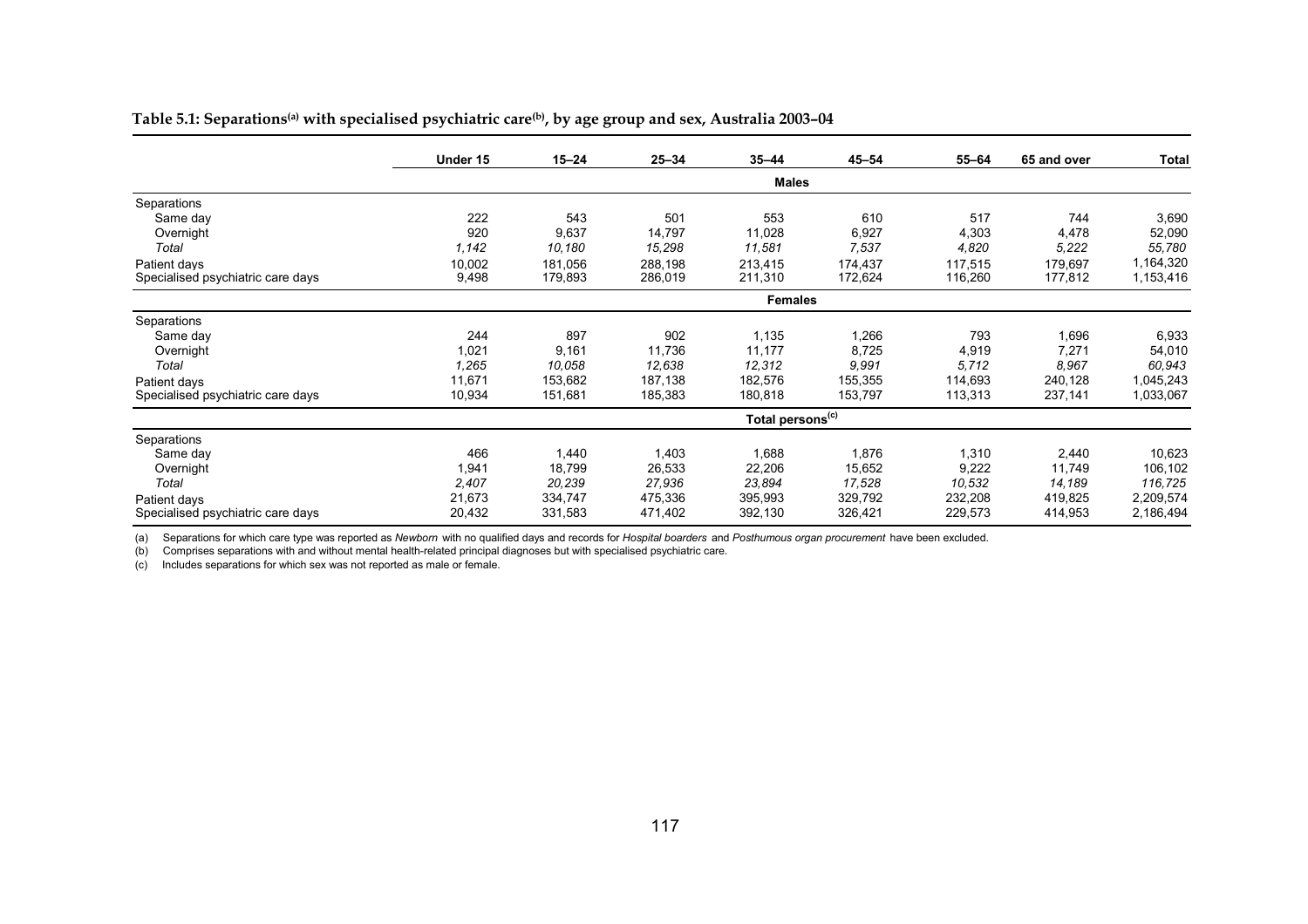|                                     |         |         |             |         |             | Average<br>annual |
|-------------------------------------|---------|---------|-------------|---------|-------------|-------------------|
|                                     |         |         |             |         |             | change            |
|                                     | 1999-00 | 2000-01 | $2001 - 02$ | 2002-03 | 2003-04     | (per cent)        |
| <b>Public acute hospitals</b>       |         |         |             |         |             |                   |
| Involuntary                         | 25,258  | 22,328  | 25,691      | 29,595  | 27,186      | 1.9               |
| Voluntary                           | 41,846  | 44,915  | 45,370      | 43,880  | 36,814      | $-3.2$            |
| Not reported                        | 1,311   | 832     | 830         | 353     | 12,042      | 74.1              |
| Total public acute hospitals        | 68,415  | 68,075  | 71,891      | 73,828  | 76,042      | 2.7               |
| Private hospitals <sup>(c)</sup>    |         |         |             |         |             |                   |
| Involuntary                         | 207     | 499     | 390         | 204     | 233         | 3.0               |
| Voluntary                           | 18,608  | 24,205  | 24,246      | 25,124  | 26,262      | 9.0               |
| Not reported                        | 3,509   | 130     | 565         | 374     | $\mathbf 0$ | $-100.0$          |
| Total private hospitals             | 22,324  | 24,834  | 25,201      | 25,702  | 26,495      | 4.4               |
| <b>Public psychiatric hospitals</b> |         |         |             |         |             |                   |
| Involuntary                         | 9,362   | 7,492   | 6,448       | 6,844   | 5,918       | $-10.8$           |
| Voluntary                           | 6,411   | 7,651   | 7,429       | 6,671   | 3,250       | $-15.6$           |
| Not reported                        | 329     | 0       | 0           | 0       | 5,020       | 97.6              |
| Total public psychiatric hospitals  | 16,102  | 15,143  | 13,877      | 13,515  | 14,188      | $-3.1$            |
| All hospitals                       |         |         |             |         |             |                   |
| Involuntary                         | 34,827  | 30,319  | 32,529      | 36,643  | 33,337      | $-1.1$            |
| Voluntary                           | 66,865  | 76,771  | 77,045      | 75,675  | 66,326      | $-0.2$            |
| Not reported                        | 5,149   | 962     | 1,395       | 727     | 17,062      | 34.9              |
| <b>Total</b>                        | 106,841 | 108,052 | 110,969     | 113,045 | 116,725     | 2.2               |

Table 5.2: Separations<sup>(a)</sup> with specialised psychiatric care<sup>(b)</sup>, by mental health legal status and hospital type, Australia, 1999-00 to 2003-04

(a) Separations for which care type was reported as *Newborn* with no qualified days and records for *Hospital boarders* and *Posthumous organ procurement* have been excluded.

(b) Comprises separations with and without mental health-related principal diagnoses but with specialised psychiatric care.

 previous *Mental Health Services in Australia* reports. (c) Private hospital separations for Victoria that were previously reported as *Not reported* have now been assigned to *Voluntary* for 1999–00 to 2003–04. Therefore, these data will not match those reported in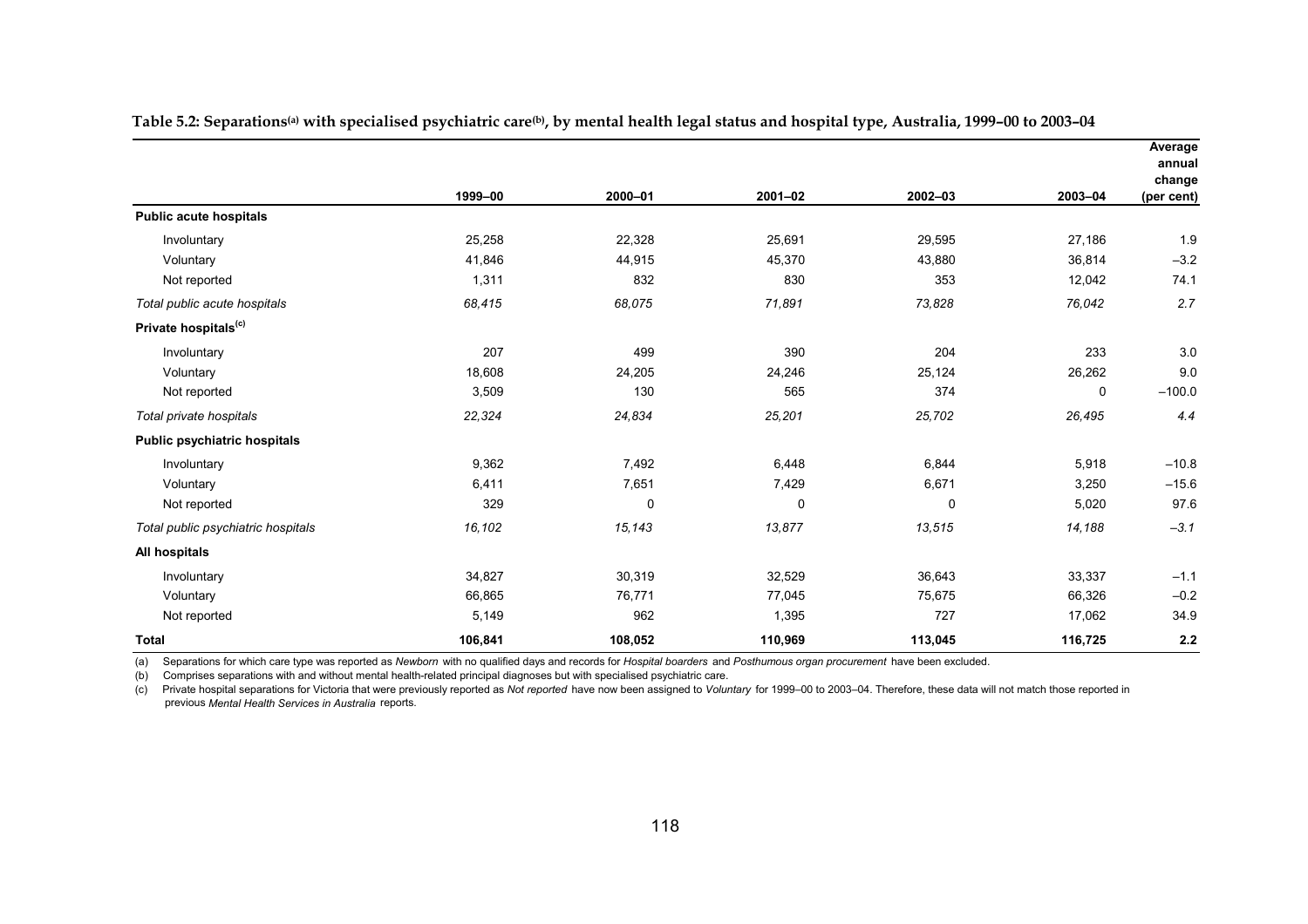|                      | Involuntary    |           | <b>Voluntary</b> |           | Not reported |           | <b>Total</b> |           |
|----------------------|----------------|-----------|------------------|-----------|--------------|-----------|--------------|-----------|
| Sex and age group    | Same day       | Overnight | Same day         | Overnight | Same day     | Overnight | Same day     | Overnight |
| <b>Males</b>         |                |           |                  |           |              |           |              |           |
| Under 15 years       | $\overline{2}$ | 65        | 10               | 566       | 210          | 289       | 222          | 920       |
| $15-24$ years        | 62             | 4,223     | 179              | 3,820     | 302          | 1,594     | 543          | 9,637     |
| $25 - 34$ years      | 102            | 6,478     | 342              | 5,908     | 57           | 2,411     | 501          | 14,797    |
| 35-44 years          | 68             | 4,043     | 452              | 5,094     | 33           | 1,891     | 553          | 11,028    |
| 45-54 years          | 40             | 2,012     | 547              | 3,970     | 23           | 945       | 610          | 6,927     |
| 55-64 years          | 26             | 1,024     | 473              | 2,719     | $18\,$       | 560       | 517          | 4,303     |
| 65 or older          | 27             | 959       | 678              | 2,952     | 39           | 567       | 744          | 4,478     |
| <b>Total males</b>   | 327            | 18,804    | 2,681            | 25,029    | 682          | 8,257     | 3.690        | 52,090    |
| <b>Females</b>       |                |           |                  |           |              |           |              |           |
| Under 15 years       |                | 102       | 12               | 665       | 231          | 254       | 244          | 1,021     |
| $15-24$ years        | 68             | 2,350     | 374              | 5,297     | 455          | 1,514     | 897          | 9,161     |
| $25 - 34$ years      | 80             | 3,436     | 781              | 6,529     | 41           | 1,771     | 902          | 11,736    |
| 35-44 years          | 66             | 2,987     | 1,041            | 6,752     | 28           | 1,438     | 1,135        | 11,177    |
| $45 - 54$ years      | 86             | 2,165     | 1,141            | 5,617     | 39           | 943       | 1,266        | 8,725     |
| 55-64 years          | 46             | 1,230     | 707              | 3,211     | 40           | 478       | 793          | 4,919     |
| 65 or older          | 116            | 1,473     | 1,505            | 4,984     | 75           | 814       | 1,696        | 7,271     |
| <b>Total females</b> | 463            | 13,743    | 5,561            | 33,055    | 909          | 7,212     | 6,689        | 52,989    |
| Total <sup>(c)</sup> |                |           |                  |           |              |           |              |           |
| Under 15 years       | 3              | 167       | 22               | 1,231     | 441          | 543       | 466          | 1,941     |
| $15-24$ years        | 130            | 6,573     | 553              | 9,117     | 757          | 3,109     | 1,440        | 18,799    |
| $25 - 34$ years      | 182            | 9,914     | 1,123            | 12,437    | 98           | 4,182     | 1,403        | 26,533    |
| 35-44 years          | 134            | 7,030     | 1,493            | 11,846    | 61           | 3,330     | 1,688        | 22,206    |
| $45 - 54$ years      | 126            | 4,177     | 1,688            | 9,587     | 62           | 1,888     | 1,876        | 15,652    |
| 55-64 years          | 72             | 2,254     | 1,180            | 5,930     | 58           | 1,038     | 1,310        | 9,222     |
| 65 or older          | 143            | 2,432     | 2,183            | 7,936     | 114          | 1,381     | 2,440        | 11,749    |
| <b>Total persons</b> | 790            | 32,547    | 8,242            | 58,084    | 1,591        | 15,471    | 10,623       | 106,102   |

Table 5.3: Separations<sup>(a)</sup> with specialised psychiatric care<sup>(b)</sup>, by mental health legal status, sex and age group, Australia, 2003-04

(a) Separations for which care type was reported as *Newborn* with no qualified days and records for *Hospital boarders* and *Posthumous organ procurement* have been excluded.

(b) Comprises separations with and without mental health-related principal diagnoses but with specialised psychiatric care.

(c) Includes separations for which sex was not reported as male or female.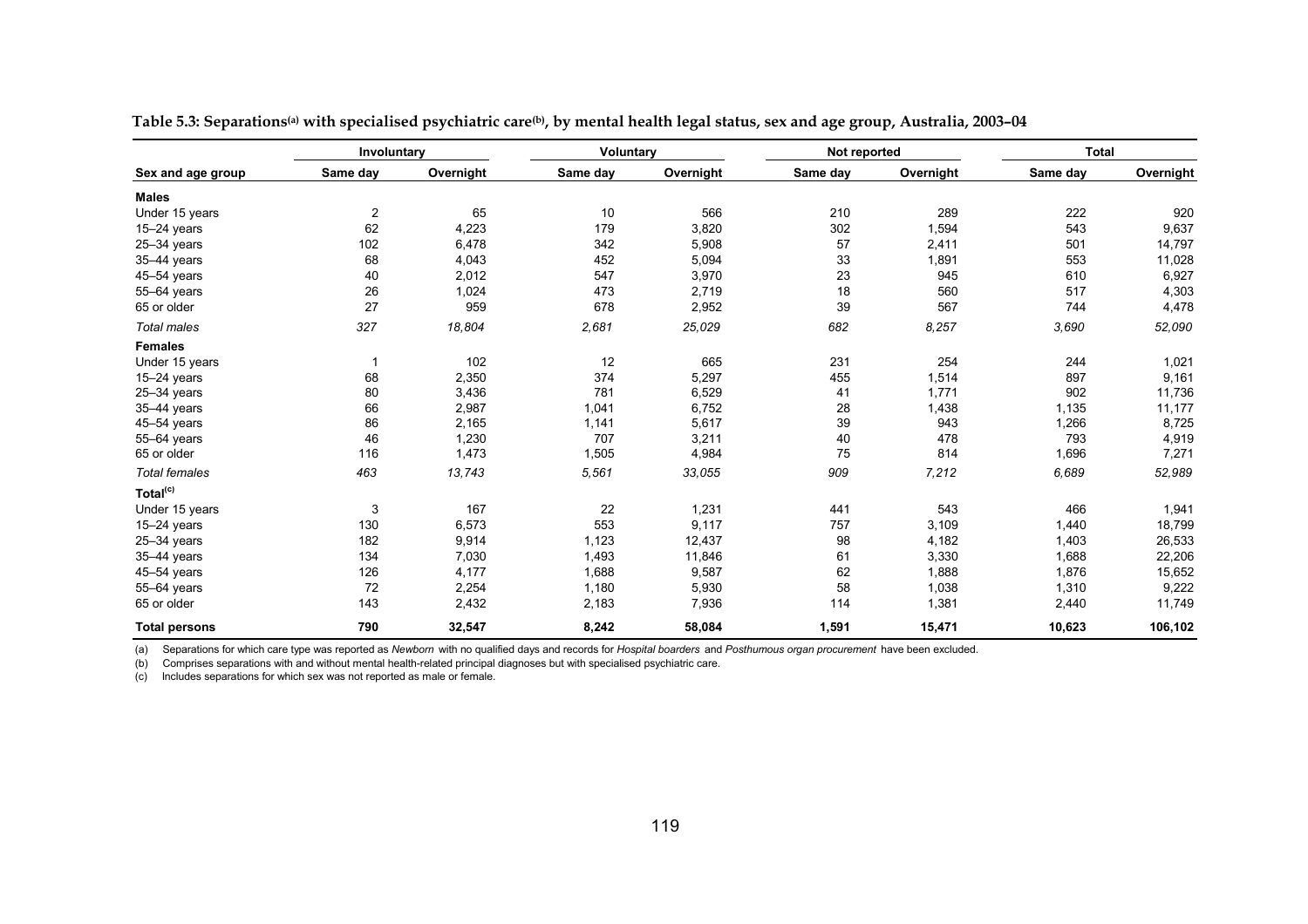|                       | <b>NSW</b>   | <b>Vic</b> | Qld         | <b>WA</b>    | <b>SA</b>                     | <b>Tas</b>  | <b>ACT</b>   | <b>NT</b> | <b>Total</b> |
|-----------------------|--------------|------------|-------------|--------------|-------------------------------|-------------|--------------|-----------|--------------|
|                       |              |            |             |              | <b>Public acute hospitals</b> |             |              |           |              |
| Same day separations  |              |            |             |              |                               |             |              |           |              |
| Involuntary           | 79           | 114        | 362         | 74           | 40                            | 48          | $\mathbf{1}$ | 0         | 718          |
| Voluntary             | 644          | 295        | 2,168       | 135          | 689                           | 439         | 8            | $\Omega$  | 4,378        |
| Not reported          | 520          | 109        | 0           | $\mathbf 0$  | 0                             | $\mathbf 0$ | 0            | 24        | 653          |
| Total same day        | 1,243        | 518        | 2,530       | 209          | 729                           | 487         | 9            | 24        | 5,749        |
| Overnight separations |              |            |             |              |                               |             |              |           |              |
| Involuntary           | 5,078        | 8,042      | 8,068       | 2,134        | 1,869                         | 627         | 460          | 190       | 26,468       |
| Voluntary             | 4,681        | 7,540      | 9,380       | 4,591        | 3,835                         | 1,659       | 667          | 83        | 32,436       |
| Not reported          | 9,080        | 1,680      | 0           | 0            | 0                             | $\mathbf 0$ | 0            | 629       | 11,389       |
| Total overnight       | 18,839       | 17,262     | 17,448      | 6,725        | 5,704                         | 2,286       | 1,127        | 902       | 70,293       |
| All separations       |              |            |             |              |                               |             |              |           |              |
| Involuntary           | 5,157        | 8,156      | 8,430       | 2,208        | 1,909                         | 675         | 461          | 190       | 27,186       |
| Voluntary             | 5,325        | 7,835      | 11,548      | 4,726        | 4,524                         | 2,098       | 675          | 83        | 36,814       |
| Not reported          | 9,600        | 1,789      | 0           | $\mathbf 0$  | 0                             | $\mathbf 0$ | 0            | 653       | 12,042       |
| Total                 | 20,082       | 17,780     | 19,978      | 6.934        | 6.433                         | 2,773       | 1,136        | 926       | 76,042       |
|                       |              |            |             |              | <b>Private hospitals</b>      |             |              |           |              |
| Same day separations  |              |            |             |              |                               |             |              |           |              |
| Involuntary           | $\mathbf 0$  | 0          | 13          | $\mathbf 0$  | $\mathbf 0$                   | n.p.        | n.p.         | n.p.      | 13           |
| Voluntary             | 794          | 1,047      | 1,111       | 322          | 304                           | n.p.        | n.p.         | n.p.      | 3,578        |
| Not reported          | $\mathbf 0$  | 0          | $\mathbf 0$ | $\mathbf 0$  | 0                             | n.p.        | n.p.         | n.p.      | 0            |
| Total same day        | 794          | 1,047      | 1,124       | 322          | 304                           | n.p.        | n.p.         | n.p.      | 3,591        |
| Overnight separations |              |            |             |              |                               |             |              |           |              |
| Involuntary           | $\mathbf 0$  | 0          | 58          | 156          | 6                             | n.p.        | n.p.         | n.p.      | 220          |
| Voluntary             | 6,173        | 5,858      | 5,356       | 2,898        | 1,650                         | n.p.        | n.p.         | n.p.      | 22,684       |
| Not reported          | $\Omega$     | 0          | $\Omega$    | $\mathbf{0}$ | $\Omega$                      | n.p.        | n.p.         | n.p.      | $\Omega$     |
| Total overnight       | 6,173        | 5,858      | 5,414       | 3.054        | 1,656                         | n.p.        | n.p.         | n.p.      | 22,904       |
| All separations       |              |            |             |              |                               |             |              |           |              |
| Involuntary           | 0            | 0          | 71          | 156          | 6                             | n.p.        | n.p.         | n.p.      | 233          |
| Voluntary             | 6,967        | 6,905      | 6,467       | 3,220        | 1,954                         | n.p.        | n.p.         | n.p.      | 26,262       |
| Not reported          | $\mathbf{0}$ | 0          | $\mathbf 0$ | $\mathbf 0$  | 0                             | n.p.        | n.p.         | n.p.      | $\Omega$     |
| Total                 | 6,967        | 6,905      | 6.538       | 3.376        | 1,960                         | n.p.        | n.p.         | n.p.      | 26,495       |

Table 5.4: Separations<sup>(a)</sup> with specialised psychiatric care<sup>(b)</sup>, by mental health legal status and hospital type, states and territories<sup>(c)</sup>, 2003-04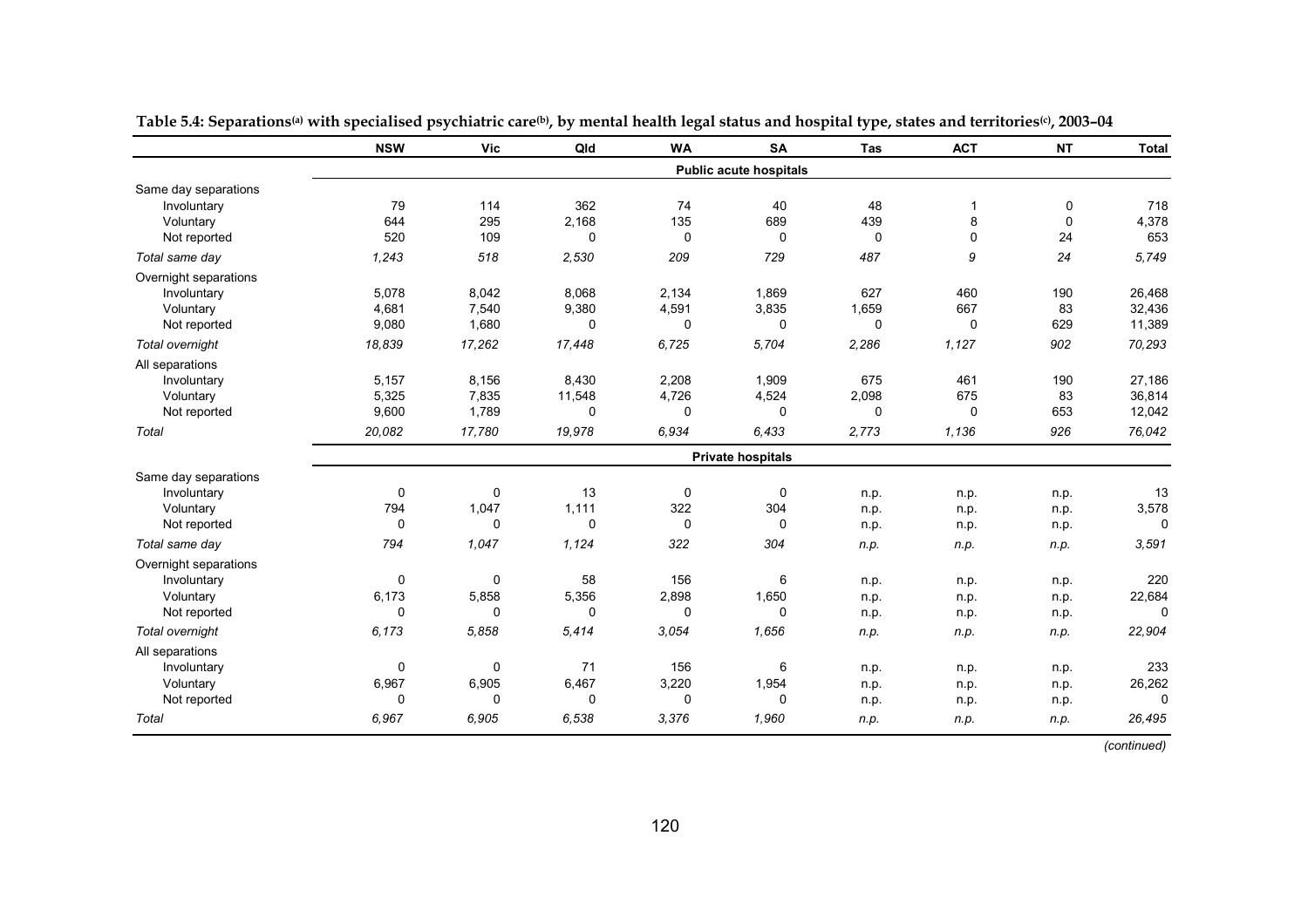|                       | <b>NSW</b> | Vic          | Qld            | <b>WA</b>   | <b>SA</b>                                   | Tas            | <b>ACT</b>           | <b>NT</b>     | Total   |
|-----------------------|------------|--------------|----------------|-------------|---------------------------------------------|----------------|----------------------|---------------|---------|
|                       |            |              |                |             | Public psychiatric hospitals <sup>(d)</sup> |                |                      |               |         |
| Same day separations  |            |              |                |             |                                             |                |                      |               |         |
| Involuntary           | 27         | 1            | 1              | 11          | 18                                          |                | $\ddot{\phantom{1}}$ | $\sim$ $\sim$ | 59      |
| Voluntary             | 49         | 0            |                | 6           | 227                                         | 3              |                      | $\sim$        | 286     |
| Not reported          | 938        | $\mathbf 0$  | $\mathbf 0$    | $\mathbf 0$ | 0                                           | 0              | $\ddot{\phantom{0}}$ | $\sim$ $\sim$ | 938     |
| Total same day        | 1,014      | $\mathbf{1}$ | $\overline{c}$ | 17          | 245                                         | $\overline{4}$ | $\ddotsc$            | $\sim$ $\sim$ | 1,283   |
| Overnight separations |            |              |                |             |                                             |                |                      |               |         |
| Involuntary           | 2,347      | 295          | 225            | 1,282       | 1,707                                       | 3              | $\ddotsc$            | $\sim$        | 5,859   |
| Voluntary             | 1,578      | 116          | 179            | 292         | 600                                         | 199            | $\cdot$ .            | $\sim$ $\sim$ | 2,964   |
| Not reported          | 4,082      | 0            | 0              | $\mathbf 0$ | $\mathbf 0$                                 | $\mathbf 0$    | $\ddot{\phantom{0}}$ | $\sim$ $\sim$ | 4,082   |
| Total overnight       | 8.007      | 411          | 404            | 1,574       | 2,307                                       | 202            | $\sim$               | $\sim$ $\sim$ | 12,905  |
| All separations       |            |              |                |             |                                             |                |                      |               |         |
| Involuntary           | 2,374      | 296          | 226            | 1,293       | 1,725                                       | 4              | $\ddotsc$            | $\sim$ $\sim$ | 5,918   |
| Voluntary             | 1,627      | 116          | 180            | 298         | 827                                         | 202            |                      | $\sim$        | 3,250   |
| Not reported          | 5,020      | 0            | 0              | $\mathbf 0$ | $\mathbf 0$                                 | $\mathbf 0$    | $\ddot{\phantom{0}}$ | $\sim$ $\sim$ | 5,020   |
| Total                 | 9.021      | 412          | 406            | 1.591       | 2,552                                       | 206            | $\sim$ $\sim$        | $\sim$ $\sim$ | 14,188  |
|                       |            |              |                |             | All hospitals                               |                |                      |               |         |
| Same day separations  |            |              |                |             |                                             |                |                      |               |         |
| Involuntary           | 106        | 115          | 376            | 85          | 58                                          | n.p.           | n.p.                 | n.p.          | 790     |
| Voluntary             | 1,487      | 1,342        | 3,280          | 463         | 1,220                                       | n.p.           | n.p.                 | n.p.          | 8,242   |
| Not reported          | 1,458      | 109          | 0              | $\mathbf 0$ | $\mathbf 0$                                 | n.p.           | n.p.                 | n.p.          | 1,591   |
| Total same day        | 3,051      | 1,566        | 3.656          | 548         | 1,278                                       | n.p.           | n.p.                 | n.p.          | 10,623  |
| Overnight separations |            |              |                |             |                                             |                |                      |               |         |
| Involuntary           | 7,425      | 8,337        | 8,351          | 3,572       | 3,582                                       | n.p.           | n.p.                 | n.p.          | 32,547  |
| Voluntary             | 12,432     | 13,514       | 14,915         | 7,781       | 6,085                                       | n.p.           | n.p.                 | n.p.          | 58,084  |
| Not reported          | 13,162     | 1,680        | 0              | 0           | 0                                           | n.p.           | n.p.                 | n.p.          | 15,471  |
| Total overnight       | 33,019     | 23,531       | 23,266         | 11,353      | 9,667                                       | n.p.           | n.p.                 | n.p.          | 106,102 |
| All separations       |            |              |                |             |                                             |                |                      |               |         |
| Involuntary           | 7,531      | 8,452        | 8,727          | 3,657       | 3,640                                       | n.p.           | n.p.                 | n.p.          | 33,337  |
| Voluntary             | 13,919     | 14,856       | 18,195         | 8,244       | 7,305                                       | n.p.           | n.p.                 | n.p.          | 66,326  |
| Not reported          | 14,620     | 1,789        | $\mathbf 0$    | $\mathbf 0$ | $\mathbf 0$                                 | n.p.           | n.p.                 | n.p.          | 17,062  |
| <b>Total</b>          | 36,070     | 25,097       | 26,922         | 11,901      | 10,945                                      | n.p.           | n.p.                 | n.p.          | 116,725 |

**Table 5.4 (continued): Separations(a) with specialised psychiatric care(b), by mental health legal status and hospital type, states and territories(c), 2003–04** 

(a) Separations for which care type was reported as *Newborn* with no qualified days and records for *Hospital boarders* and *Posthumous organ procurement* have been excluded.

(b) Comprises separations with and without mental health-related principal diagnoses but with specialised psychiatric care.

(c) Interpretation of differences between jurisdictions needs to be undertaken with care, as they may reflect different service delivery and admission practices, and/or differences in the types of establishments categorised as hospitals.

(d) Victoria has only one public psychiatric hospital; it is a forensic facility and therefore not strictly comparable with public psychiatric hospitals in other jurisdictions.

n.p. Not published.

. . Not applicable.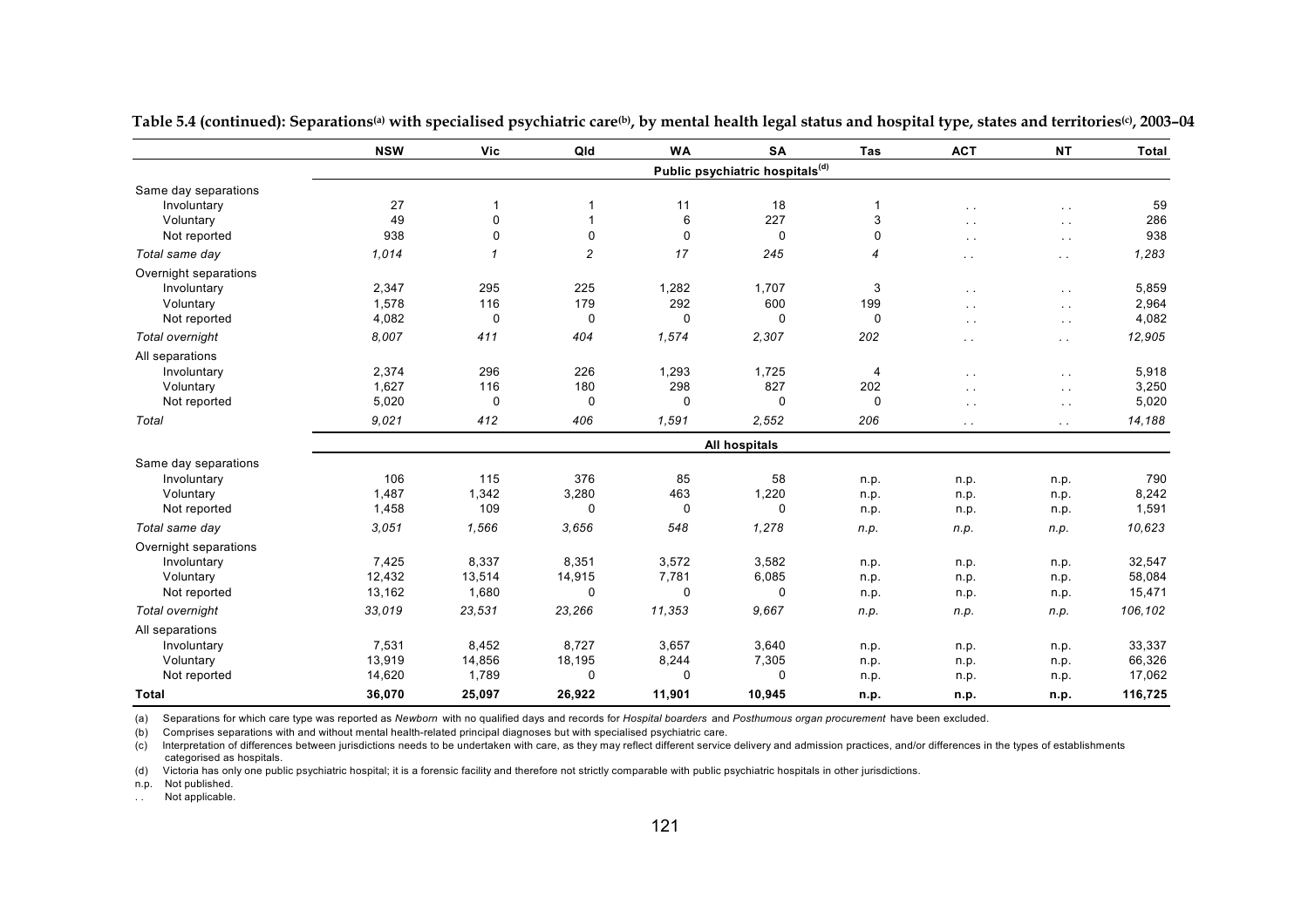| <b>Remoteness Area of usual</b>            |                         |                         |                |        |                                                 |                        |                        |                        |                      |
|--------------------------------------------|-------------------------|-------------------------|----------------|--------|-------------------------------------------------|------------------------|------------------------|------------------------|----------------------|
| residence <sup>(c)</sup>                   | <b>NSW</b>              | Vic                     | Qld            | WΑ     | SΑ                                              | Tas                    | <b>ACT</b>             | NΤ                     | Total <sup>(d)</sup> |
|                                            |                         |                         |                |        | <b>Public acute hospitals</b>                   |                        |                        |                        |                      |
| Major cities                               | 12,374                  | 12,256                  | 11,729         | 5,587  | 5,440                                           | $\ddot{\phantom{1}}$ . | 1,056                  | L.                     | 48,442               |
| Inner regional                             | 5,753                   | 4,060                   | 4,919          | 373    | 639                                             | 2,006                  | $\mathbf 0$            | $\ddot{\phantom{a}}$   | 17,754               |
| Outer regional                             | 1,426                   | 1,042                   | 2,584          | 324    | 628                                             | 734                    | $\ddotsc$              | 507                    | 7,245                |
| Remote                                     | 51                      | 9                       | 108            | 48     | 66                                              | 30                     | $\ddotsc$              | 205                    | 517                  |
| Very remote                                | 14                      | $\ddotsc$               | 94             | 60     | 22                                              | 4                      | $\ddotsc$              | 159                    | 356                  |
| Not reported                               | 492                     | 8                       | $\mathbf{1}$   | 5      | 158                                             | 0                      | $\ddotsc$              | 0                      | 1,728                |
|                                            |                         |                         |                |        |                                                 |                        |                        |                        |                      |
| Total                                      | 20,110                  | 17,375                  | 19,435         | 6.397  | 6,953                                           | 2,774                  | 1,069                  | 871                    | 76,042               |
|                                            |                         |                         |                |        | <b>Private hospitals</b>                        |                        |                        |                        |                      |
| Major cities                               | 6,070                   | 6,159                   | 4,415          | 1,677  | 2,985                                           | n.p.                   | n.p.                   | n.p.                   | 21,588               |
| Inner regional                             | 925                     | 661                     | 1,540          | 158    | 173                                             | n.p.                   | n.p.                   | n.p.                   | 3,703                |
| Outer regional                             | 210                     | 89                      | 330            | 104    | 139                                             | n.p.                   | n.p.                   | n.p.                   | 944                  |
| Remote                                     | 22                      | $\overline{\mathbf{c}}$ | 16             | 23     | 58                                              | n.p.                   | n.p.                   | n.p.                   | 130                  |
| Very remote                                | $\overline{\mathbf{c}}$ | 0                       | 8              | 1      | 15                                              | n.p.                   | n.p.                   | n.p.                   | 29                   |
| Not reported                               | $\mathbf{1}$            | 1                       | $\mathbf 0$    | 0      | 5                                               | n.p.                   | n.p.                   | n.p.                   | 101                  |
| Total                                      | 7,230                   | 6,912                   | 6,309          | 1,963  | 3,375                                           | n.p.                   | n.p.                   | n.p.                   | 26,495               |
|                                            |                         |                         |                |        | <b>Public psychiatric hospitals</b>             |                        |                        |                        |                      |
| Major cities                               | 6,695                   | 26                      | 124            | 1,875  | 1,109                                           | $\ddot{\phantom{1}}$ . | 8                      | $\ddot{\phantom{0}}$   | 9,837                |
| Inner regional                             | 1,240                   | 8                       | 146            | 242    | 74                                              | 185                    | 0                      | $\ddotsc$              | 1,895                |
| Outer regional                             | 393                     | 12                      | 132            | 235    | 146                                             | 22                     | $\ddot{\phantom{a}}$   | $\overline{2}$         | 942                  |
| Remote                                     | 81                      | 0                       | 6              | 48     | 78                                              | 1                      | $\ddotsc$              | 0                      | 214                  |
| Very remote                                | 11                      | 0                       | 0              | 27     | 39                                              | 1                      | $\ddot{\phantom{0}}$   | 4                      | 83                   |
| Not reported                               | 417                     | 381                     | $\mathbf{1}$   | 0      | 117                                             | 0                      | $\ddotsc$              | 0                      | 1,217                |
| Total                                      | 8,837                   | 427                     | 409            | 2,427  | 1,563                                           | 209                    | 8                      | 6                      | 14,188               |
|                                            |                         |                         |                |        | All hospitals                                   |                        |                        |                        |                      |
| Major cities                               | 25,139                  | 18,441                  | 16,268         | 9,139  | 9,534                                           |                        |                        |                        | 79,867               |
| Inner regional                             | 7,918                   | 4,729                   | 6,605          | 773    | 886                                             | n.p.                   | n.p.                   | n.p.                   | 23,352               |
| Outer regional                             | 2,029                   | 1,143                   | 3,046          | 663    | 913                                             | n.p.<br>n.p.           | n.p.<br>n.p.           | n.p.<br>n.p.           | 9,131                |
| Remote                                     | 154                     | 11                      | 130            | 119    | 202                                             | n.p.                   | n.p.                   | n.p.                   | 861                  |
| Very remote                                | 27                      | 0                       | 102            | 88     | 76                                              | n.p.                   | n.p.                   | n.p.                   | 468                  |
| Not reported                               | 910                     | 390                     | $\overline{2}$ | 5      | 280                                             | n.p.                   | n.p.                   | n.p.                   | 3,046                |
| Total                                      | 36,177                  | 24,714                  | 26,153         | 10,787 | 11,891                                          | n.p.                   | n.p.                   | n.p.                   | 116,725              |
|                                            |                         |                         |                |        |                                                 |                        |                        |                        |                      |
|                                            |                         |                         |                |        | Age-standardised separation rate <sup>(e)</sup> |                        |                        |                        |                      |
| Same day separations per 1,000 population  |                         |                         |                |        |                                                 |                        |                        |                        |                      |
| Major cities                               | 0.5                     | 0.3                     | 1.3            | 0.3    | 0.9                                             | $\ddot{\phantom{1}}$ . | 0.0                    | $\ddot{\phantom{0}}$   | 0.6                  |
| Inner regional                             | 0.4                     | 0.4                     | 0.8            | 0.1    | 0.5                                             | 1.3                    | $\ddot{\phantom{1}}$ . | $\ddot{\phantom{0}}$   | 0.5                  |
| Outer regional                             | 0.1                     | 0.1                     | 0.3            | 0.3    | 0.5                                             | 0.3                    | $\ddotsc$              | 0.1                    | 0.2                  |
| Remote                                     | 0.0                     | 0.0                     | 0.0            | 0.0    | 0.3                                             | 0.2                    | $\ddotsc$              | 0.2                    | 0.1                  |
| Very remote                                | 0.0                     | $\mathbb{Z}^{\times}$   | 0.0            | 0.0    | 1.8                                             | 0.0                    | $\ddot{\phantom{a}}$ . | 0.1                    | 0.2                  |
| Total                                      | 0.0                     | 0.0                     | 0.8            | 0.8    | 2.3                                             | 1.1                    | 4.4                    | 4.3                    | 0.5                  |
| Overnight separations per 1,000 population |                         |                         |                |        |                                                 |                        |                        |                        |                      |
| Major cities                               | 4.7                     | 4.7                     | 6.7            | 6.5    | 7.3                                             | $\sim$ .               | 4.0                    | $\ddot{\phantom{1}}$ . | 5.4                  |
| Inner regional                             | 5.8                     | 4.4                     | $6.2\,$        | 3.8    | 3.7                                             | 6.8                    | $\ddot{\phantom{1}}$ . | $\ddot{\phantom{1}}$ . | 5.4                  |
| Outer regional                             | 4.6                     | 4.7                     | 4.3            | 4.8    | 3.4                                             | 5.1                    | $\ddot{\phantom{1}}$ . | 4.5                    | 4.5                  |
| Remote                                     | 4.2                     | 2.5                     | 1.4            | 2.2    | 2.5                                             | 4.1                    | $\ddot{\phantom{1}}$ . | 4.7                    | 2.6                  |
| Very remote                                | 3.5                     | $\bar{\nu}$ .           | 1.4            | 2.1    | 0.4                                             | 0.0                    | $\ddot{\phantom{1}}$ . | 0.1                    | 2.3                  |
| Total                                      | 5.0                     | 4.6                     | 5.9            | 5.8    | 6.2                                             | 5.5                    | 2.6                    | 7.1                    | 5.3                  |
| All separations per 1,000 population       |                         |                         |                |        |                                                 |                        |                        |                        |                      |
| Major cities                               | 5.2                     | 5.0                     | 8.0            | 6.9    | 8.2                                             | $\sim$ $\sim$          | 4.0                    | $\ddot{\phantom{a}}$   | 5.9                  |
| Inner regional                             | 6.2                     | 4.7                     | 6.9            | 3.8    | 4.2                                             | 8.1                    | $\ddot{\phantom{1}}$ . | $\ddot{\phantom{1}}$ . | 5.9                  |
| Outer regional                             | 4.7                     | 4.8                     | 4.7            | 5.1    | 3.9                                             | 5.4                    | $\ddot{\phantom{1}}$ . | 4.6                    | 4.7                  |
| Remote                                     | 4.3                     | 2.5                     | 1.4            | 2.3    | 2.8                                             | 4.3                    | $\ddot{\phantom{1}}$ . | 4.9                    | 2.7                  |
| Very remote                                | 3.5                     | $\ddot{\phantom{1}}$ .  | 2.0            | 1.4    | 7.6                                             | 2.5                    | $\sim$ $\sim$          | 3.1                    | 2.8                  |
| Total                                      | 5.4                     | 4.9                     | 6.8            | 6.1    | 7.0                                             | 6.3                    | 2.6                    | 7.1                    | 5.8                  |

Table 5.5: Separations<sup>(a)</sup> with specialised psychiatric care<sup>(b)</sup>, by Remoteness Area of usual residence **of the patient, hospital type and state or territory of usual residence, 2003–04**

(a) Separations for which care type was reported as *Newborn* with no qualified days and records for *Hospital boarders* and

*Posthumous organ procurement* have been excluded.

(b) Comprises separations with and without mental health-related principal diagnoses but with specialised psychiatric care.<br>(c) Defined according to the ABS *Remoteness Area Classification,* 2001 Census edition. See Glossa

(d) Includes separations for which the state of usual residence was Other territories or not reported.

(e) The rates were directly age standardised, as detailed in Appendix 1.

n.p. Not published.

.. Not applicable.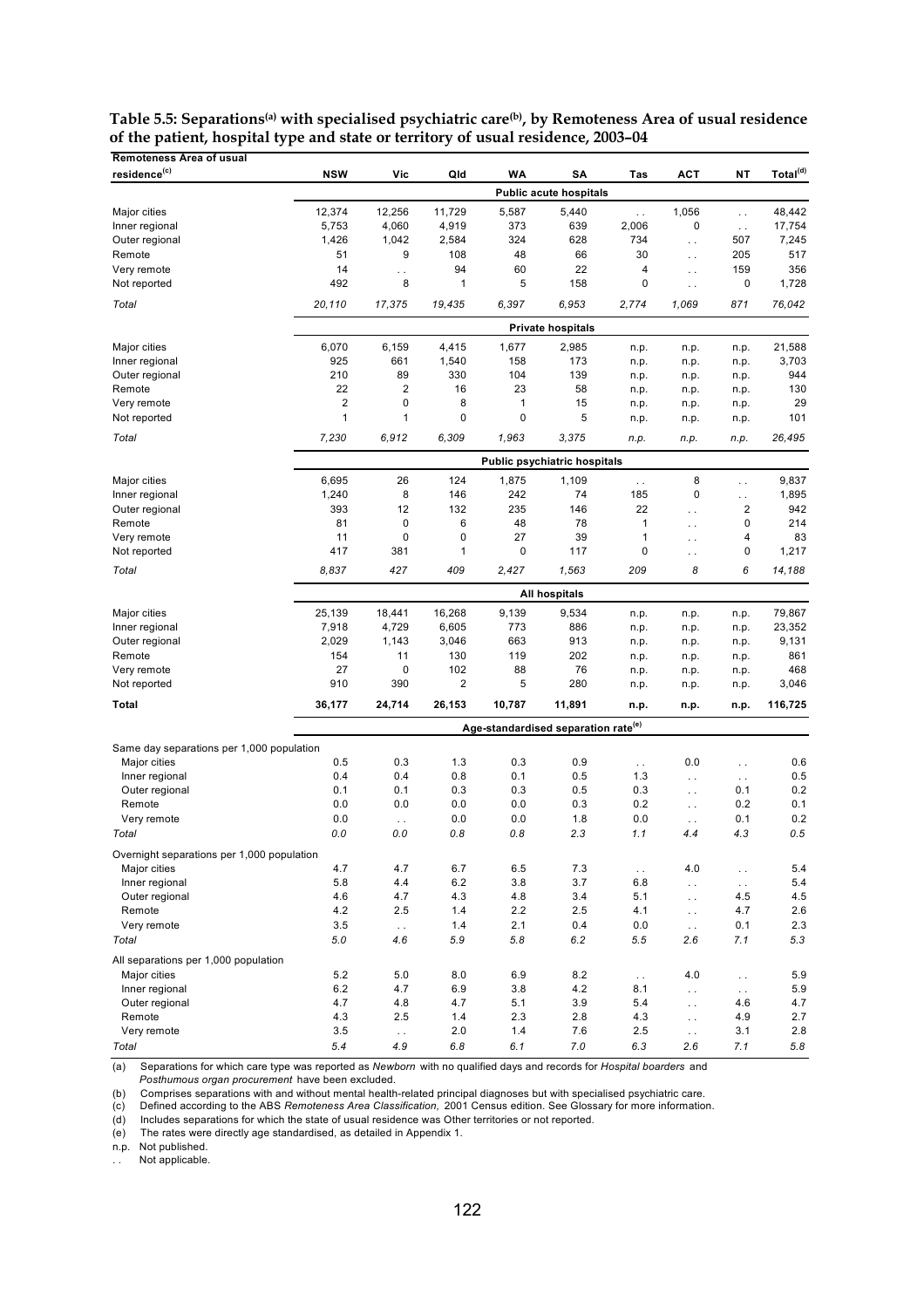| Indigenous status                                                                    | <b>NSW</b> | Vic  | Qld     | <b>WA</b> | <b>SA</b> | Tas  | <b>ACT</b> | NT <sup>(e)</sup> | <b>Total</b> |
|--------------------------------------------------------------------------------------|------------|------|---------|-----------|-----------|------|------------|-------------------|--------------|
| Aboriginal and/or Torres Strait Islander peoples <sup>(1)</sup>                      |            |      |         |           |           |      |            |                   |              |
| Separations                                                                          | n.p.       | n.p. | 1,095   | 605       | 336       | n.p. | n.p.       | 368               | 2,404        |
| Separation rate <sup>(g)</sup> per 1,000 population                                  | n.p.       | n.p. | 9.3     | 9.0       | 13.0      | n.p. | n.p.       | 5.9               | 8.8          |
| % of separations for Aboriginal and/or Torres Strait Islander peoples <sup>(n)</sup> | n.p.       | n.p. | 55.3    | 34.9      | 34.3      | n.p. | n.p.       | 68.7              | 46.0         |
| Patient days                                                                         | n.p.       | n.p. | 29,312  | 16,320    | 5,116     | n.p. | n.p.       | 3,658             | 54,406       |
| Psychiatric care days                                                                | n.p.       | n.p. | 29,215  | 16,227    | 5,116     | n.p. | n.p.       | 3,493             | 54,051       |
| Average length of stay (overnight)                                                   | n.p.       | n.p. | 28.7    | 27.4      | 15.7      | n.p. | n.p.       | 10.3              | 23.7         |
| Other patients <sup>(i)</sup>                                                        |            |      |         |           |           |      |            |                   |              |
| Separations                                                                          | n.p.       | n.p. | 25,827  | 11,296    | 10,609    | n.p. | n.p.       | 558               | 48,290       |
| Separation rate <sup>(g)</sup> per 1,000 population                                  | n.p.       | n.p. | 6.4     | 5.8       | 6.5       | n.p. | n.p.       | 3.6               | 6.2          |
| % of separations for other patients <sup>(h)</sup>                                   | n.p.       | n.p. | 72.7    | 61.5      | 56.6      | n.p. | n.p.       | 75.9              | 65.8         |
| Patient days                                                                         | n.p.       | n.p. | 438,627 | 229,659   | 212,774   | n.p. | n.p.       | 6,257             | 887,317      |
| Psychiatric care days                                                                | n.p.       | n.p. | 434,943 | 227,050   | 212,774   | n.p. | n.p.       | 6,167             | 880,934      |
| Average length of stay (overnight)                                                   | n.p.       | n.p. | 19.6    | 21.3      | 22.6      | n.p. | n.p.       | 11.4              | 20.6         |
| All persons                                                                          |            |      |         |           |           |      |            |                   |              |
| Separations                                                                          | n.p.       | n.p. | 26,922  | 11,901    | 10,945    | n.p. | n.p.       | 926               | 50,694       |
| Separation rate <sup>(g)</sup> per 1,000 population                                  | n.p.       | n.p. | 6.9     | 5.9       | 6.8       | n.p. | n.p.       | 4.4               | 6.6          |
| % of separations for all persons <sup>(h)</sup>                                      | n.p.       | n.p. | 71.8    | 59.2      | 55.5      | n.p. | n.p.       | 72.9              | 64.5         |
| Patient days                                                                         | n.p.       | n.p. | 467,939 | 245,979   | 217,890   | n.p. | n.p.       | 9,915             | 941,723      |
| Psychiatric care days                                                                | n.p.       | n.p. | 464,158 | 243,277   | 217,890   | n.p. | n.p.       | 9,660             | 934,985      |
| Average length of stay (overnight)                                                   | n.p.       | n.p. | 20.0    | 21.6      | 22.4      | n.p. | n.p.       | 11.0              | 20.7         |
| Rate ratio <sup>(j)</sup>                                                            | n.p.       | n.p. | 1.4     | 1.6       | 2.0       | n.p. | n.p.       | 1.6               | 1.4          |

#### Table 5.6: Separations<sup>(a)</sup> with specialised psychiatric care<sup>(b)</sup>, by Indigenous status, states and territories<sup>(c)</sup>, 2003–04<sup>(d)</sup>

(a) Separations for which care type was reported as *Newborn* with no qualified days and records for *Hospital boarders* and *Posthumous organ procurement* have been excluded.

(b) Comprises separations with and without mental health-related principal diagnoses but with specialised psychiatric care.

(c) Interpretation of differences between jurisdictions needs to be undertaken with care, as they may reflect different service delivery and admission practices, and/or differences in the types of establishments categorised as hospitals.

(d) Indigenous status data only for Queensland, Western Australia, South Australia and the Northern Territory public hospitals are considered to be of acceptable quality for analytical purposes (AIHW 2005d). Indigenous identification is likely to be incomplete and to vary among jurisdictions.

(e) Includes only public hospital separations for the Northern Territory.

(g) Includes separations of patients identified as being either of Aboriginal but not Torres Strait Islander origin, Torres Strait Islander but not Aboriginal origin or Aboriginal and Torres Strait Islander origin.

(f) The rates were directly aged standardised, as detailed in Appendix 1.

(h) The number of separations without specialised psychiatric care for the specified Indigenous status group as a percentage of the total mental health-related separations with and without specialised psychiatric care for this group.

(i) Includes separations for which Indigenous status was not reported.

(j) The rate ratio is equal to the separation rate for indigenous persons divided by the separation rate for other persons.

. . Not applicable.

n.p. Not published.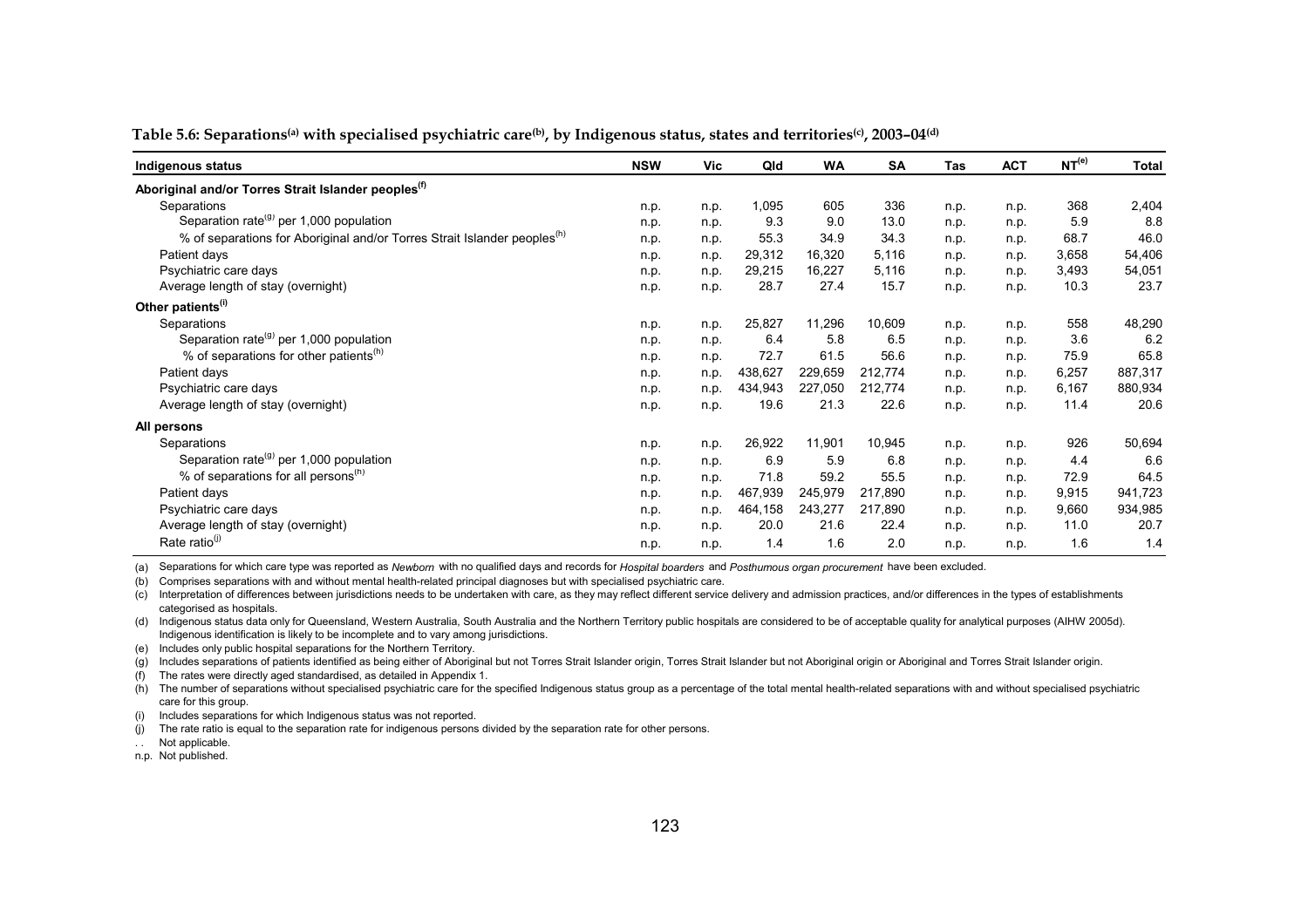## **5.3 Principal diagnoses**

This section presents the principal diagnoses recorded for mental health-related separations with specialised psychiatric care, using various groupings of ICD-10–AM diagnosis codes. The categories of principal diagnosis that are reported in the Chapter 5 tables have been reviewed and differ from those reported in previous years. A new category labelled *Other specified mental health-related principal diagnosis* has been added and includes codes G47.0, G47.1, G47.2, G47.8, G47.9, O99.3, R44, R45.0, R45.1, R45.4 and R48 previously reported separately. Codes S00–T14, T36–T50, T51–65, Z74 and Z75, previously reported as part of the *Other* category are now reported separately. A new group of codes identifying *Care involving use of rehabilitation services* has been added and comprises codes Z50.0, Z50.1, Z50.4, Z50.5, Z50.6, Z50.7, Z50.8 and Z50.9. The group of codes reported as *Other factors related to mental and behavioural disorders* in previous years has been expanded to include codes Z50.2, Z50.3, Z71.4 and Z51.5 and is now labelled *Other factors related to mental and behavioural disorders and substance use.* The description for each of these codes is detailed in the 3rd edition of the *International Statistical Classification of Diseases and Related Health Health Problems, 10th Revision, Australian Modification* (ICD-10-AM) (NCCH 2002).

## **Overview**

Table 5.7 presents principal diagnosis information by hospital type for the years 1999–00 to 2003–04.

Separations with the principal diagnosis group *Depressive episode* (F32) increased annually by 5.4% on average between 1999–00 and 2003–04 (from 14.7% of all mental health-related separations with specialised psychiatric care to 16.6%) (Table 5.7). The average annual increase was greatest in private hospitals (9.8%). In public acute hospitals separations with the principal diagnosis group *Recurrent depressive disorders* (F33) decreased from 5.4% of separations to 4.4%.

In 2003–04 principal diagnoses of *Schizophrenia* (F20) accounted for the highest number of overnight separations with specialised psychiatric care (21,511, or 20.3%) (Table 5.8). *Depressive episode* (F32) accounted for the largest number of specialised care same day separations (4,126 or 38.8%); the second largest number was for *Recurrent depressive disorders* (F33; 2,120, or 20.0%).

Separations with the principal diagnosis of *Schizophrenia* (F20) accounted for the greatest number of patient days and psychiatric care days for separations with specialised psychiatric care, with 621,784 (or 28.1% of) patient days and 618,351 or 28.3% of psychiatric care days. The next largest number of days was reported for *Depressive episode* (F32; 248,403 patient days and 245,060 psychiatric care days).

Table 5.8 also reports the proportion of mental health-related separations with specialised psychiatric care by principal diagnosis in ICD-10-AM groupings. Over 80% of separations with *Schizophrenia* (F20), *Schizoaffective disorders* (F25), *Obsessive-compulsive disorders* (F42), *Specific personality disorders* (F60), *Bipolar affective disorders* (F31) and *Persistent mood (affective) disorders* (F34) had specialised psychiatric care, whereas for disorders such as *Dementia* (F00– F03) and *Other organic mental disorders* (F04–F09) the proportion with specialised psychiatric care was relatively low (16.6% and 20.3% respectively).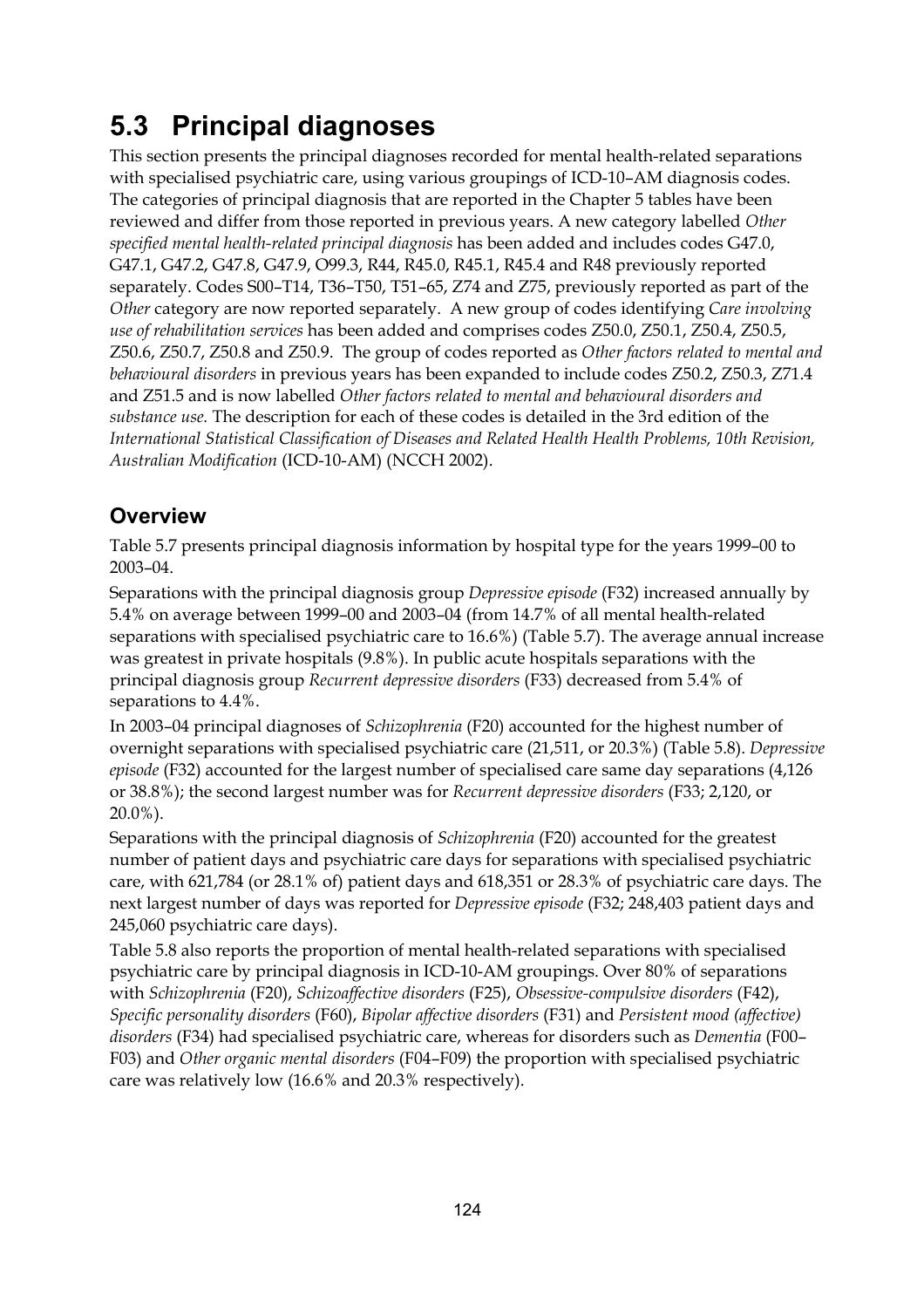#### **Box 5.1: Specialised psychiatric care and principal diagnoses**

*Data presented in Tables 5.8 and 6.5 indicate that the proportion of separations and patient days that include specialised psychiatric care varied between principal diagnosis chapters or groups. The principal diagnosis codes used to define mental health-related separations were selected using a range of criteria and include diagnosis groups for which patients are commonly cared for by services other than specialised mental health services.* 

*For example, the proportions of separations with specialised psychiatric care and principal diagnoses of*  Dementia *(16.6%),* Other organic mental disorders *(20.3%) and* Mental and behavioural disorders due to use of alcohol *(23.7%), were relatively low. In comparison, separations with principal diagnoses of* Persistent mood (affective) disorders *(89.0%),* Schizoaffective disorders *(86.9%),* Schizophrenia *(84.4%) and* Bipolar affective disorders *(81.7%) had relatively high proportions with specialised psychiatric care.* 

*A similar pattern is apparent in the proportion of patient days that were psychiatric care days. High proportions of patient days for separations with principal diagnoses of* Schizophrenia *(97.2%),* Mental retardation *(97.2%), and* Schizoaffective disorders *(97.1%) were psychiatric care days. The proportions of patient days that were psychiatric care days were comparatively low for separations with principal diagnoses of* Mental and behavioural disorders due to use of alcohol *(47.1%),* Dementia *(42.0%) and* Other organic mental disorders *(41.9%).* 

*These patterns should be borne in mind when data on the provision of specialised psychiatric care are considered.* 

#### **Hospital type**

The distribution of mental health-related separations with specialised psychiatric care for 2003–04 by principal diagnosis for each hospital type is presented in Table 5.9. Of all public acute hospital separations with specialised psychiatric care, approximately 23.0% had a principal diagnosis in the *Schizophrenia* (F20) grouping, which also accounted for approximately 32.3% of reported public acute hospital patient days and 32.6% of psychiatric care days. Approximately 15.0% had principal diagnoses of *Depressive episode* (F32), which accounted for about 10.9% of public acute hospital patient days and 10.8% of psychiatric care days.

Separations with principal diagnoses of *Depressive episode* accounted for around 25.4% of all private hospital separations, and 24.2% of patient days and psychiatric care days. Separations with principal diagnoses of *Recurrent depressive disorders* (F33) were the next largest group, accounting for 19.5% of all private hospital separations and 18.2% of patient days and psychiatric care days. The most common same day separations with specialised psychiatric care in private hospitals were those with principal diagnoses of *Depressive episode* (43.7%) and *Recurrent depressive disorders* (28.5%). For overnight separations with specialised psychiatric care, the corresponding figures were 22.5% for *Depressive episode* and 18.1% for *Recurrent depressive disorders*.

Around 25% of all public psychiatric hospital separations with specialised psychiatric care and 35.4% of all psychiatric care days in public psychiatric hospitals were attributed to principal diagnoses of *Schizophrenia* (F20). Principal diagnoses of *Schizophrenia* also accounted for the largest proportion of specialised overnight separations and patient days in public psychiatric hospitals (26.9% and 35.3% respectively).

Figures 1.19 and 1.21 present data on mental health-related separations by principal diagnosis for public and private hospitals respectively. Figure 1.20 presents the proportions of mental health-related separations that included specialised psychiatric care for public and private hospitals.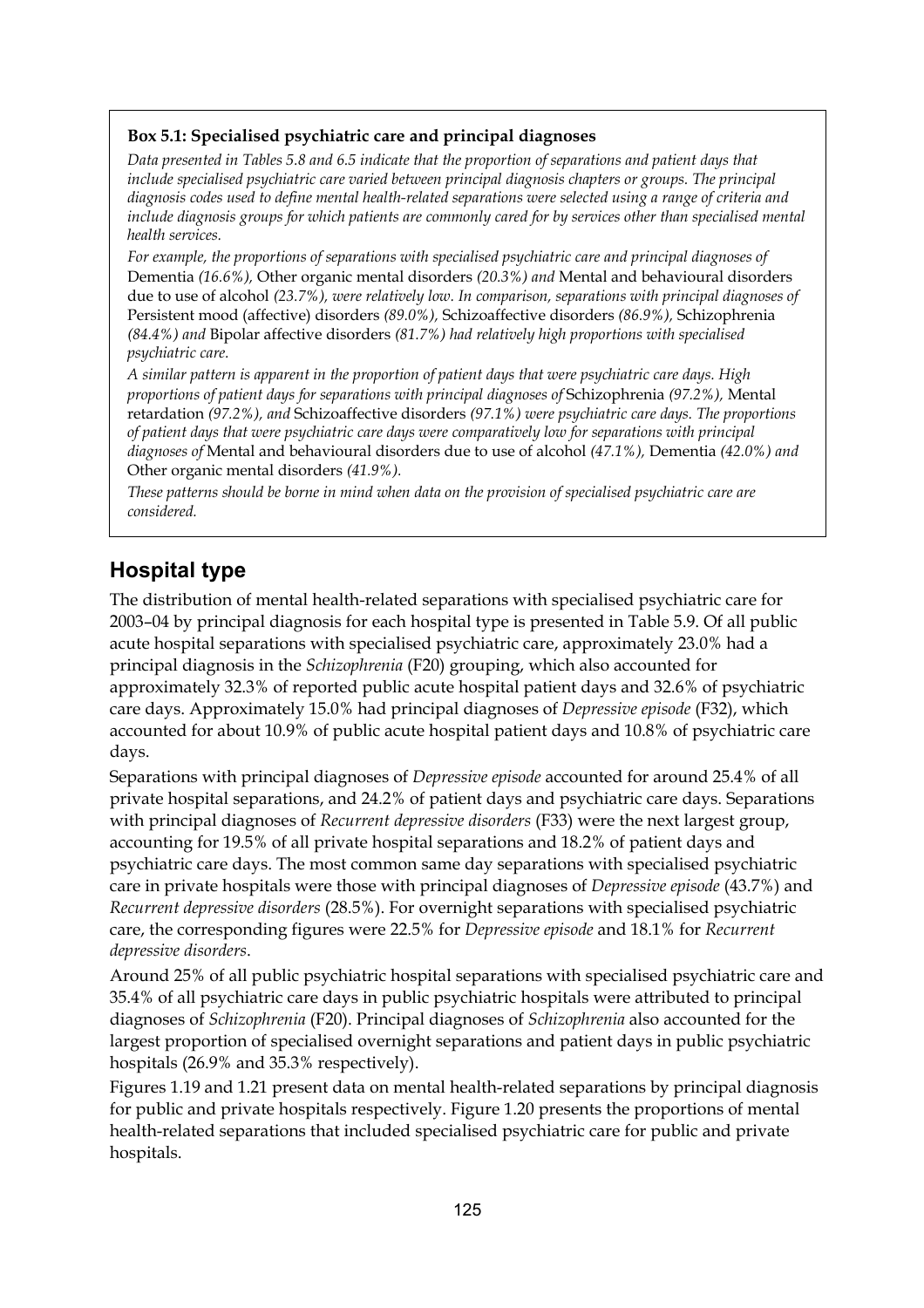#### **Table 5.7: Separations(a) with specialised psychiatric care(b), by principal diagnosis in ICD-10-AM groupings and hospital type, Australia, 1999–00 to 2003–04**

|                            |                                                                                  |         |         |                               |                         |        | Average          |                |                |                   |                         |                | Average          |
|----------------------------|----------------------------------------------------------------------------------|---------|---------|-------------------------------|-------------------------|--------|------------------|----------------|----------------|-------------------|-------------------------|----------------|------------------|
|                            |                                                                                  |         |         | <b>Public acute hospitals</b> |                         |        | annual<br>change |                |                | Private hospitals |                         |                | annual<br>change |
| <b>Principal diagnosis</b> |                                                                                  | 1999-00 | 2000-01 |                               | 2001-02 2002-03 2003-04 |        | (per cent)       | 1999-00        |                |                   | 2000-01 2001-02 2002-03 | 2003-04        | (per cent)       |
| F00-F03                    | Dementia                                                                         | 818     | 806     | 769                           | 696                     | 685    | $-4.3$           | 139            | 171            | 141               | 130                     | 141            | 0.4              |
| F04-F09                    | Other organic mental disorders                                                   | 720     | 705     | 678                           | 625                     | 632    | $-3.2$           | 220            | 199            | 158               | 158                     | 175            | $-5.6$           |
| F <sub>10</sub>            | Mental and behavioural disorders due to use of alcohol                           | 1.572   | 1,530   | 1,478                         | 1,541                   | 1.645  | 1.1              | 1.874          | 2.154          | 2,321             | 2.245                   | 2.147          | 3.5              |
| F11-F19                    | Mental and behav disorders due to other psychoactive subst use                   | 3,110   | 3,195   | 3,434                         | 3,180                   | 3,487  | 2.9              | 1,442          | 1,489          | 1,207             | 1,086                   | 967            | $-9.5$           |
| F <sub>20</sub>            | Schizophrenia                                                                    | 14,845  | 15,064  | 15,830                        | 16.635                  | 17,444 | 4.1              | 1.060          | 1,264          | 1,283             | 1,110                   | 1.207          | 3.3              |
| F21, F24, F28-F29          | Schizotypal and other delusional disorders                                       | 1,393   | 1,335   | 1,506                         | 1,387                   | 1,549  | 2.7              | 92             | 86             | 87                | 93                      | 89             | $-0.8$           |
| F22                        | Persistent delusional disorders                                                  | 1.014   | 843     | 863                           | 944                     | 902    | $-2.9$           | 127            | 138            | 116               | 125                     | 115            | $-2.5$           |
| F <sub>23</sub>            | Acute and transient psychotic disorders                                          | 1,468   | 1,361   | 1,709                         | 1,650                   | 1,473  | 0.1              | 115            | 141            | 148               | 98                      | 121            | 1.3              |
| F <sub>25</sub>            | Schizoaffective disorders                                                        | 3,261   | 3,354   | 3,951                         | 4,330                   | 4,902  | 10.7             | 671            | 785            | 851               | 989                     | 1.178          | 15.1             |
| F30                        | Manic episode                                                                    | 603     | 560     | 602                           | 616                     | 582    | $-0.9$           | 85             | 116            | 84                | 76                      | 93             | 2.3              |
| F31                        | Bipolar affective disorders                                                      | 6.771   | 6,712   | 6.884                         | 7,197                   | 7.191  | 1.5              | 1.711          | 2.121          | 2,260             | 2.356                   | 2.349          | 8.2              |
| F32                        | Depressive episode                                                               | 9.623   | 9.730   | 9.910                         | 10.269                  | 11.253 | 4.0              | 4.631          | 5.677          | 6.113             | 6.470                   | 6.720          | 9.8              |
| F33                        | Recurrent depressive disorders                                                   | 3,706   | 3,450   | 3,289                         | 3,571                   | 3,333  | $-2.6$           | 3,998          | 4,218          | 4,276             | 4,730                   | 5,160          | 6.6              |
| F34                        | Persistent mood (affective) disorders                                            | 1.053   | 997     | 1,063                         | 1.028                   | 1.051  | 0.0              | 374            | 327            | 435               | 362                     | 403            | 1.9              |
| F38, F39                   | Other and unspecified mood (affective) disorders                                 | 120     | 86      | 107                           | 134                     | 133    | 2.6              | 64             | 37             | 37                | 42                      | 37             | $-12.8$          |
| F40                        | Phobic anxiety disorders                                                         | 93      | 67      | 67                            | 57                      | 62     | $-9.6$           | 63             | 94             | 117               | 60                      | 84             | 7.5              |
| F41                        | Other anxiety disorders                                                          | 832     | 715     | 761                           | 893                     | 905    | 2.1              | 882            | 949            | 1,001             | 1,016                   | 1,018          | 3.7              |
| F42                        | Obsessive-compulsive disorders                                                   | 225     | 183     | 186                           | 192                     | 194    | $-3.6$           | 148            | 159            | 160               | 153                     | 172            | 3.8              |
| F43                        | Reaction to severe stress and adjustment disorders                               | 6.767   | 6.829   | 6.796                         | 6.816                   | 7.251  | 1.7              | 2.490          | 2.635          | 2.524             | 2.520                   | 2.444          | $-0.5$           |
| F44                        | Dissociative (conversion) disorders                                              | 182     | 220     | 142                           | 163                     | 155    | $-3.9$           | 248            | 264            | 303               | 288                     | 283            | 3.4              |
| F45. F48                   | Somatoform and other neurotic disorders                                          | 104     | 110     | 82                            | 96                      | 78     | $-6.9$           | 71             | 60             | 55                | 62                      | 67             | $-1.4$           |
| F50                        | Eating disorders                                                                 | 689     | 620     | 608                           | 557                     | 585    | $-4.0$           | 443            | 454            | 462               | 482                     | 549            | 5.5              |
| F51-F59                    | Other behav syndromes associated with phys dist & phys factors                   | 297     | 225     | 249                           | 192                     | 183    | $-11.4$          | 171            | 208            | 154               | 102                     | 93             | $-14.1$          |
| F60                        | Specific personality disorders                                                   | 3,568   | 3,668   | 3,734                         | 3,372                   | 3,540  | $-0.2$           | 455            | 441            | 433               | 403                     | 411            | $-2.5$           |
| F61-F69                    | Disorders of adult personality and behaviour                                     | 183     | 198     | 176                           | 189                     | 151    | $-4.7$           | 98             | 74             | 86                | 68                      | 59             | $-11.9$          |
| F70-F79                    | Mental retardation                                                               | 124     | 144     | 124                           | 148                     | 184    | 10.4             | $\overline{2}$ | $\overline{7}$ | $\overline{4}$    | 3                       | $\overline{7}$ | 36.8             |
| F80-F89                    | Disorders of psychological development                                           | 110     | 125     | 120                           | 142                     | 142    | 6.6              | 13             | 14             | 12                | 11                      | 14             | 1.9              |
| F90                        | Hyperkinetic disorders                                                           | 132     | 181     | 89                            | 66                      | 92     | $-8.6$           | 5              | 19             | 8                 | 8                       | 9              | 15.8             |
| F91                        | Conduct disorders                                                                | 385     | 436     | 337                           | 310                     | 347    | $-2.6$           | 9              | 31             | 14                | $\overline{7}$          | $\overline{7}$ | $-6.1$           |
| F92-F98                    | Other & unspecified disorders with onset childhood adolescence                   | 179     | 170     | 144                           | 133                     | 183    | 0.6              | 12             | 16             | 8                 | 8                       | 5              | $-19.7$          |
| F99                        | Mental disorder not otherwise specified                                          | 68      | 52      | 120                           | 185                     | 215    | 33.3             | $\overline{4}$ | $\overline{1}$ | $\mathbf 0$       | 9                       | $\overline{4}$ | 0.0              |
| G30                        | Alzheimer's disease                                                              | 392     | 392     | 489                           | 514                     | 581    | 10.3             | 71             | 73             | 70                | 89                      | 110            | 11.6             |
| S00-T14                    | Injuries to specified body regions                                               | 272     | 383     | 570                           | 633                     | 545    | 19.0             | 11             | 21             | 10                | 8                       | 11             | 0.0              |
| T36-T50                    | Poisoning by drugs, medicaments and biological subst                             | 1267    | 1360    | 1508                          | 1663                    | 1754   | 8.5              | 74             | 110            | 70                | 51                      | 28             | $-21.6$          |
| T51-T65                    | Toxic effects of subst chiefly non-medicinal as to source                        | 115     | 122     | 123                           | 139                     | 136    | 4.3              | 6              | 11             | 3                 | 5                       | 3              | $-15.9$          |
| Z74, Z75                   | Problems related to care availability                                            | 172     | 172     | 313                           | 447                     | 548    | 33.6             | 2              | $\mathbf{1}$   | $\overline{4}$    | $\overline{7}$          | 9              | 45.6             |
|                            | Other factors related to mental and behav disorders and subst use <sup>(c)</sup> | 461     | 365     | 292                           | 290                     | 255    | $-13.8$          | 87             | 13             | 3                 | 15                      | 3              | $-56.9$          |
|                            | Care involving use of rehabilitation services <sup>(d)</sup>                     | 61      | 113     | 156                           | 106                     | 23     | $-21.6$          | $\overline{1}$ | $\Omega$       | $\overline{2}$    | $\mathbf{1}$            | $\mathbf{1}$   | 0.0              |
|                            | Other specified mental health-related principal diagnosis <sup>(e)</sup>         | 162     | 158     | 133                           | 165                     | 183    | 3.1              | 85             | 24             | 26                | 70                      | 41             | $-16.7$          |
|                            | Other $(f)$                                                                      | 1,498   | 1,339   | 2,499                         | 2,557                   | 1,488  | $-0.2$           | 270            | 232            | 155               | 186                     | 161            | $-12.1$          |
|                            | <b>Total</b>                                                                     | 68,415  | 68,075  | 71,891                        | 73,828                  | 76,042 | 2.7              | 22,324         | 24,834         | 25,201            | 25,702                  | 26,495         | 4.4              |
|                            |                                                                                  |         |         |                               |                         |        |                  |                |                |                   |                         |                | (continued)      |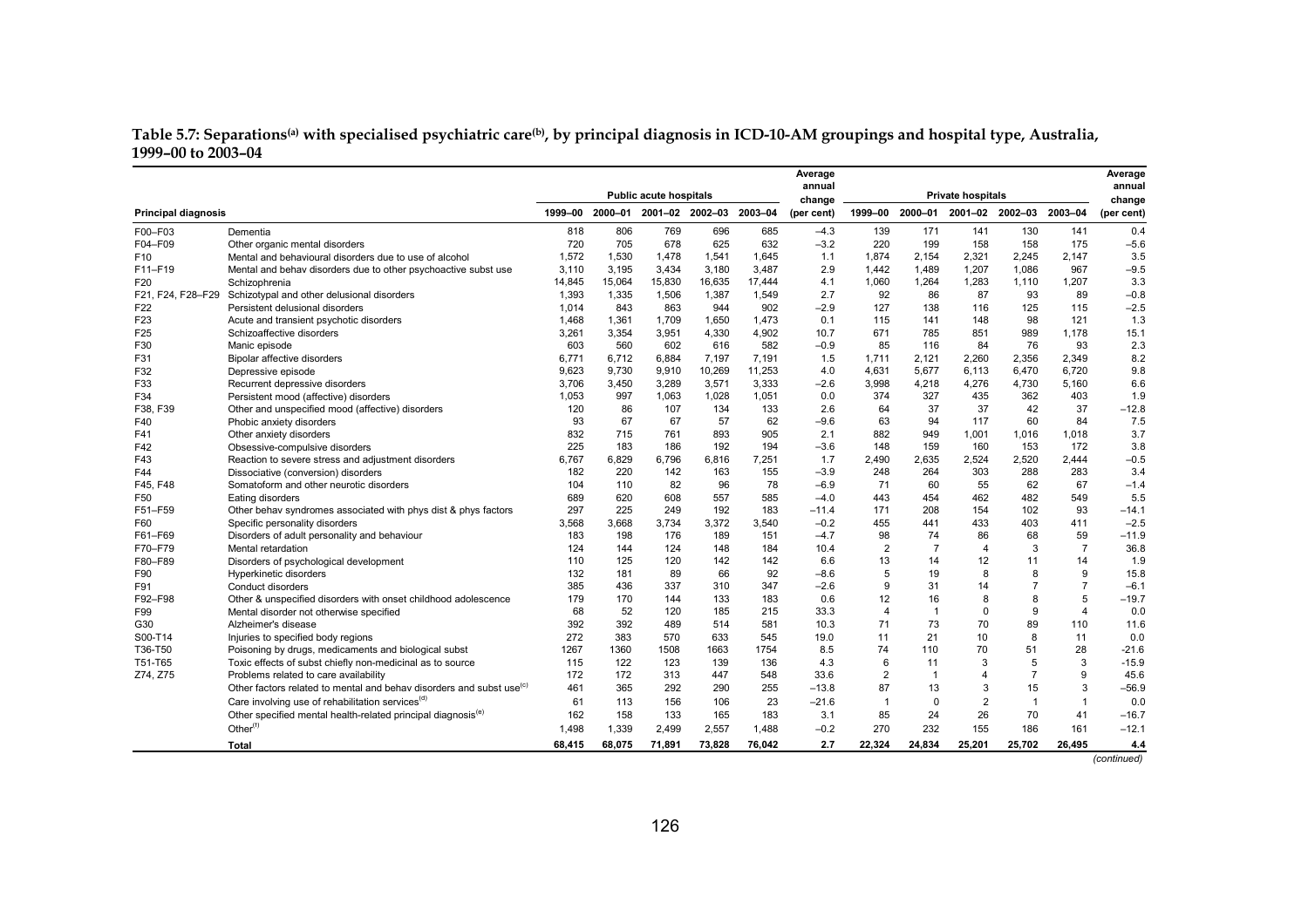#### **Table 5.7 (continued): Separations(a) with specialised psychiatric care(b), by principal diagnosis in ICD-10-AM groupings and hospital type, Australia, 1999–00 to 2003–04**

|                            |                                                                                                  |         |                | Public psychiatric hospitals |                         |                | Average<br>annual<br>change |         |         | <b>All hospitals</b>    |         |         | Average<br>annual<br>change |
|----------------------------|--------------------------------------------------------------------------------------------------|---------|----------------|------------------------------|-------------------------|----------------|-----------------------------|---------|---------|-------------------------|---------|---------|-----------------------------|
| <b>Principal diagnosis</b> |                                                                                                  | 1999-00 |                | 2000-01 2001-02 2002-03      |                         | 2003-04        | (per cent)                  | 1999-00 |         | 2000-01 2001-02 2002-03 |         | 2003-04 | (per cent)                  |
| F00-F03                    | Dementia                                                                                         | 464     | 305            | 210                          | 228                     | 200            | $-19.0$                     | 1,421   | 1,282   | 1,120                   | 1,054   | 1,026   | $-7.8$                      |
| F04-F09                    | Other organic mental disorders                                                                   | 263     | 202            | 179                          | 172                     | 155            | $-12.4$                     | 1,203   | 1,106   | 1,015                   | 955     | 962     | $-5.4$                      |
| F <sub>10</sub>            | Mental and behavioural disorders due to use of alcohol                                           | 788     | 535            | 487                          | 463                     | 538            | $-9.1$                      | 4,234   | 4,219   | 4,286                   | 4,249   | 4,330   | 0.6                         |
| F11-F19                    | Mental and behav disorders due to other psychoactive subst use                                   | 1.614   | 965            | 935                          | 783                     | 722            | $-5.4$                      | 6.166   | 5,649   | 5.576                   | 5,049   | 5.176   | $-1.7$                      |
| F20                        | Schizophrenia                                                                                    | 3,867   | 3,422          | 3,562                        | 3,475                   | 3,501          | $-2.4$                      | 19,772  | 19,750  | 20,675                  | 21,220  | 22,152  | 2.9                         |
|                            | F21, F24, F28-F29 Schizotypal and other delusional disorders                                     | 278     | 466            | 321                          | 293                     | 301            | 2.0                         | 1,763   | 1,887   | 1,914                   | 1,773   | 1,939   | 2.4                         |
| F <sub>22</sub>            | Persistent delusional disorders                                                                  | 230     | 184            | 199                          | 161                     | 166            | $-7.8$                      | 1,371   | 1,165   | 1,178                   | 1,230   | 1,183   | $-3.6$                      |
| F23                        | Acute and transient psychotic disorders                                                          | 333     | 206            | 333                          | 361                     | 357            | 1.8                         | 1.916   | 1,708   | 2,190                   | 2,109   | 1,951   | 0.5                         |
| F25                        | Schizoaffective disorders                                                                        | 845     | 782            | 879                          | 911                     | 983            | 3.9                         | 4.777   | 4,921   | 5,681                   | 6,230   | 7,063   | 10.3                        |
| F30                        | Manic episode                                                                                    | 158     | 130            | 121                          | 89                      | 78             | $-16.2$                     | 846     | 806     | 807                     | 781     | 753     | $-2.9$                      |
| F31                        | Bipolar affective disorders                                                                      | 1,585   | 1,441          | 1,239                        | 1,187                   | 1,264          | $-5.5$                      | 10.067  | 10,274  | 10,383                  | 10,740  | 10,804  | 1.8                         |
| F32                        | Depressive episode                                                                               | 1,451   | 1,382          | 1,143                        | 1,215                   | 1,403          | $-0.8$                      | 15,705  | 16,789  | 17,166                  | 17,954  | 19,376  | 5.4                         |
| F33                        | Recurrent depressive disorders                                                                   | 218     | 231            | 164                          | 178                     | 160            | $-7.3$                      | 7,922   | 7,899   | 7,729                   | 8,479   | 8,653   | 2.2                         |
| F34                        | Persistent mood (affective) disorders                                                            | 169     | 214            | 176                          | 170                     | 173            | 0.6                         | 1,596   | 1,538   | 1,674                   | 1,560   | 1,627   | 0.5                         |
| F38, F39                   | Other and unspecified mood (affective) disorders                                                 | 14      | $\overline{7}$ | 27                           | 20                      | 18             | 6.5                         | 198     | 130     | 171                     | 196     | 188     | $-1.3$                      |
| F40                        | Phobic anxiety disorders                                                                         | 20      | 47             | 36                           | 11                      | 26             | 6.8                         | 176     | 208     | 220                     | 128     | 172     | $-0.6$                      |
| F41                        | Other anxiety disorders                                                                          | 69      | 83             | 126                          | 148                     | 131            | 17.4                        | 1,783   | 1,747   | 1,888                   | 2,057   | 2,054   | 3.6                         |
| F42                        | Obsessive-compulsive disorders                                                                   | 31      | 48             | 111                          | 63                      | 49             | 12.1                        | 404     | 390     | 457                     | 408     | 415     | 0.7                         |
| F43                        | Reaction to severe stress and adjustment disorders                                               | 1.543   | 1,594          | 1,420                        | 1,142                   | 1.269          | $-4.7$                      | 10.800  | 11,058  | 10,740                  | 10,478  | 10,964  | 0.4                         |
| F44                        | Dissociative (conversion) disorders                                                              | 37      | 50             | 11                           | 20                      | 15             | $-20.2$                     | 467     | 534     | 456                     | 471     | 453     | $-0.8$                      |
| F45, F48                   | Somatoform and other neurotic disorders                                                          | 24      | 15             | $\overline{7}$               | 9                       | 44             | 16.4                        | 199     | 185     | 144                     | 167     | 189     | $-1.3$                      |
| F50                        | Eating disorders                                                                                 | 9       | 23             | 37                           | 26                      | 54             | 56.5                        | 1,141   | 1,097   | 1,107                   | 1,065   | 1,188   | 1.0                         |
| F51-F59                    | Other behav syndromes associated with phys dist & phys factors                                   | 23      | 22             | 59                           | 14                      | 35             | 11.1                        | 491     | 455     | 462                     | 308     | 311     | $-10.8$                     |
| F60                        | Specific personality disorders                                                                   | 1.008   | 863            | 653                          | 738                     | 616            | $-11.6$                     | 5.031   | 4,972   | 4.820                   | 4,513   | 4,567   | $-2.4$                      |
| F61-F69                    | Disorders of adult personality and behaviour                                                     | 60      | 56             | 52                           | 57                      | 178            | 31.2                        | 341     | 328     | 314                     | 314     | 388     | 3.3                         |
| F70-F79                    | Mental retardation                                                                               | 73      | 83             | 66                           | 43                      | 32             | $-18.6$                     | 199     | 234     | 194                     | 194     | 223     | 2.9                         |
| F80-F89                    | Disorders of psychological development                                                           | 27      | 34             | 46                           | 113                     | 102            | 39.4                        | 150     | 173     | 178                     | 266     | 258     | 14.5                        |
| F90                        | <b>Hyperkinetic disorders</b>                                                                    | 10      | 42             | 16                           | 19                      | 17             | 14.2                        | 147     | 242     | 113                     | 93      | 118     | $-5.3$                      |
| F91                        | Conduct disorders                                                                                | 59      | 254            | 87                           | 66                      | 118            | 18.9                        | 453     | 721     | 438                     | 383     | 472     | 1.0                         |
| F92-F98                    | Other & unspecified disorders with onset childhood adolescence                                   | 28      | 62             | 40                           | 49                      | 90             | 33.9                        | 219     | 248     | 192                     | 190     | 278     | 6.1                         |
| F99                        | Mental disorder not otherwise specified                                                          | 38      | 3              | 6                            | $\overline{1}$          | 10             | $-28.4$                     | 110     | 56      | 126                     | 195     | 229     | 20.1                        |
| G30                        | Alzheimer's disease                                                                              | 79      | 108            | 125                          | 163                     | 142            | 15.8                        | 542     | 573     | 684                     | 766     | 833     | 11.3                        |
| S00-T14                    | Injuries to specified body regions                                                               | 1       | $\mathbf 0$    | $\overline{2}$               | $\overline{7}$          | $\mathbf 0$    | $-100.0$                    | 284     | 404     | 582                     | 648     | 556     | 18.3                        |
| T36-T50                    | Poisoning by drugs, medicaments and biological subst                                             | 11      | $\overline{2}$ | $\overline{1}$               | 8                       | $\overline{2}$ | $-34.7$                     | 1352    | 1472    | 1579                    | 1722    | 1784    | 7.2                         |
| T51-T65                    | Toxic effects of subst chiefly non-medicinal as to source                                        | 1       | $\Omega$       | $\mathbf 0$                  | $\overline{\mathbf{1}}$ | $\mathbf 0$    | $-100.0$                    | 122     | 133     | 126                     | 145     | 139     | 3.3                         |
| Z74, Z75                   | Problems related to care availability                                                            | 10      | 36             | 56                           | 39                      | 55             | 53.1                        | 184     | 209     | 373                     | 493     | 612     | 35.0                        |
|                            | Other factors related to mental and behav disorders and subst use <sup>(b)</sup>                 | 161     | 341            | 242                          | 268                     | 310            | 17.8                        | 709     | 719     | 537                     | 573     | 568     | $-5.4$                      |
|                            | Care involving rehabilitation services                                                           | 116     | 444            | 479                          | 522                     | 490            | 43.4                        | 178     | 557     | 637                     | 629     | 514     | 30.4                        |
|                            |                                                                                                  | 3       | 11             | $\overline{4}$               | 6                       | 25             | 69.9                        | 250     | 193     | 163                     | 241     | 249     | $-0.1$                      |
|                            | Other specified mental health related principal diagnosis <sup>(c)</sup><br>Other <sup>(d)</sup> |         |                |                              |                         |                |                             |         |         |                         |         |         |                             |
|                            |                                                                                                  | 384     | 450            | 220                          | 276                     | 359            | $-1.7$                      | 2152    | 2021    | 2874                    | 3019    | 2008    | $-1.7$                      |
|                            | Total                                                                                            | 16.102  | 15.143         | 13,877                       | 13.515                  | 14.188         | $-1.3$                      | 106.841 | 108.052 | 110.969                 | 113.045 | 116.725 | 2.2                         |

(a) Separations for which care type was reported as *Newborn* with no qualified days and records for *Hospital boarders* and *Posthumous organ procurement* have been excluded.

(b) Comprises separations with and without mental health-related principal diagnoses but with specialised psychiatric care.

(c) Includes Z00.4, Z03.2, Z04.6, Z09.3, Z13.3, Z50.2, Z50.3, Z54.3, Z61.9, Z63.1, Z63.8, Z63.9, Z65.8, Z65.9, Z71.4, Z71.5, Z76.0.

(d) Includes Z50.0, Z50.1, Z50.4, Z50.5, Z50.6, Z50.7, Z50.8, Z50.9.

(e) Includes G47.0, G47.1, G47.2, G47.8, G47.9, O99.3, R44, R45.0, R45.1, R45.4, R48.

(f) All other codes not included in the mental health principal diagnosis as listed in Appendix 3 of *Mental Health Services in Australia 2000–01* (AIHW 2003).

*Note:* behav—behavioural; subst—substance; phys—physical; dist—disturbances.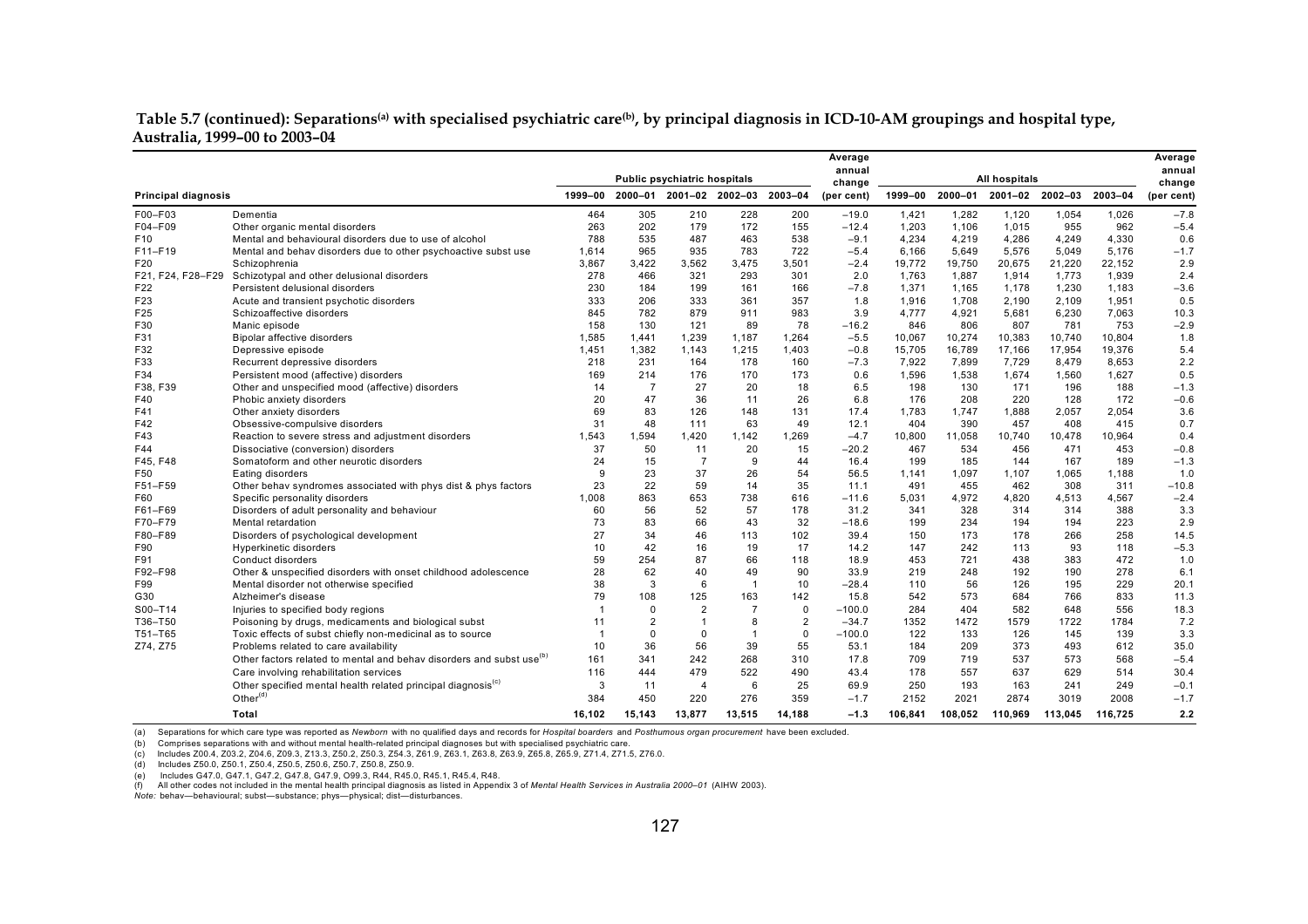#### Table 5.8: Separations<sup>(a)</sup>, patient days and psychiatric care days for separations with specialised psychiatric care<sup>(b)</sup>, by principal diagnosis in **ICD-10-AM groupings, Australia, 2003–04**

|                            |                                                                                  | <b>Separations</b> |                      |                                |       |         |                            |                |                     | % Average           | Psychiatric |                      |
|----------------------------|----------------------------------------------------------------------------------|--------------------|----------------------|--------------------------------|-------|---------|----------------------------|----------------|---------------------|---------------------|-------------|----------------------|
|                            |                                                                                  |                    | $\%$                 |                                | %     |         | %                          |                | Patient Psychiatric | Patient length of   |             | care days<br>per sep |
| <b>Principal diagnosis</b> |                                                                                  | Same day           | Total <sup>(c)</sup> | Overnight Total <sup>(c)</sup> |       |         | Total Total <sup>(c)</sup> | days           | care days           | days <sup>(d)</sup> | stay        | (o'night)            |
| F00-F03                    | Dementia                                                                         | 18                 | 12.0                 | 1,008                          | 16.7  | 1,026   | 16.6                       | 74,319         | 73.840              | 42.0                | 73.7        | 73.2                 |
| F04-F09                    | Other organic mental disorders                                                   | 29                 | 13.7                 | 933                            | 20.6  | 962     | 20.3                       | 34,925         | 34,399              | 41.9                | 37.4        | 36.8                 |
| F <sub>10</sub>            | Mental and behavioural disorders due to use of alcohol                           | 128                | 13.1                 | 4,202                          | 24.3  | 4,330   | 23.7                       | 60,139         | 59,375              | 47.1                | 14.3        | 14.1                 |
| F11-F19                    | Mental and behav disorders due to other psychoactive subst use                   | 68                 | 13.0                 | 5.108                          | 46.8  | 5.176   | 45.2                       | 49.449         | 48.994              | 60.9                | 9.7         | 9.6                  |
| F20                        | Schizophrenia                                                                    | 641                | 30.2                 | 21,511                         | 89.2  | 22,152  | 84.4                       | 621,784        | 618,351             | 97.2                | 28.9        | 28.7                 |
| F21, F24, F28-F29          | Schizotypal and other delusional disorders                                       | 47                 | 11.8                 | 1,892                          | 74.4  | 1,939   | 65.9                       | 30,571         | 30,311              | 89.5                | 16.1        | 16.0                 |
| F22                        | Persistent delusional disorders                                                  | 47                 | 24.4                 | 1,136                          | 74.1  | 1,183   | 68.5                       | 21,630         | 21,365              | 88.1                | 19.0        | 18.8                 |
| F23                        | Acute and transient psychotic disorders                                          | 102                | 19.1                 | 1,849                          | 72.7  | 1,951   | 63.4                       | 25,017         | 24,658              | 88.9                | 13.5        | 13.3                 |
| F <sub>25</sub>            | Schizoaffective disorders                                                        | 606                | 51.1                 | 6,457                          | 93.1  | 7,063   | 86.9                       | 153,682        | 152,667             | 97.1                | 23.7        | 23.5                 |
| F30                        | Manic episode                                                                    | 25                 | 17.7                 | 728                            | 76.3  | 753     | 68.8                       | 11,158         | 11,055              | 89.5                | 15.3        | 15.2                 |
| F31                        | Bipolar affective disorders                                                      | 1.000              | 48.1                 | 9.804                          | 87.9  | 10.804  | 81.7                       | 195,770        | 194,509             | 94.6                | 19.9        | 19.7                 |
| F32                        | Depressive episode                                                               | 4.126              | 58.2                 | 15,250                         | 65.0  | 19,376  | 63.4                       | 248.403        | 245,060             | 80.5                | 16.0        | 15.8                 |
| F33                        | Recurrent depressive disorders                                                   | 2,120              | 51.5                 | 6,533                          | 83.1  | 8,653   | 72.2                       | 121.006        | 120,168             | 89.1                | 18.2        | 18.1                 |
| F34                        | Persistent mood (affective) disorders                                            | 63                 | 71.6                 | 1,564                          | 89.8  | 1,627   | 89.0                       | 15.424         | 15,280              | 93.1                | 9.8         | 9.7                  |
| F38, F39                   | Other and unspecified mood (affective) disorders                                 | 21                 | 65.6                 | 167                            | 72.6  | 188     | 71.8                       | 2.023          | 1.996               | 81.9                | 12.0        | 11.8                 |
| F40                        | Phobic anxiety disorders                                                         | 17                 | 70.8                 | 155                            | 79.9  | 172     | 78.9                       | 2,286          | 2,266               | 88.5                | 14.6        | 14.5                 |
| F41                        | Other anxiety disorders                                                          | 146                | 39.0                 | 1,908                          | 29.0  | 2,054   | 29.5                       | 28.980         | 28,788              | 56.5                | 15.1        | 15.0                 |
| F42                        | Obsessive-compulsive disorders                                                   | 54                 | 91.5                 | 361                            | 86.0  | 415     | 86.6                       | 7,867          | 7,457               | 91.8                | 21.6        | 20.5                 |
| F43                        | Reaction to severe stress and adjustment disorders                               | 395                | 27.6                 | 10,569                         | 72.8  | 10,964  | 68.7                       | 87,270         | 86,209              | 80.8                | 8.2         | 8.1                  |
| F44                        | Dissociative (conversion) disorders                                              | 6                  | 8.6                  | 447                            | 34.1  | 453     | 32.8                       | 6,317          | 6,265               | 57.8                | 14.1        | 14.0                 |
| F45, F48                   | Somatoform and other neurotic disorders                                          | 33                 | 12.4                 | 156                            | 28.8  | 189     | 23.4                       | 2,326          | 2,214               | 53.2                | 14.7        | 14.0                 |
| F50                        | Eating disorders                                                                 | 89                 | 71.8                 | 1,099                          | 58.0  | 1,188   | 58.9                       | 30,773         | 30,335              | 67.6                | 27.9        | 27.5                 |
| F51-F59                    | Other behav syndromes associated with phys dist & phys factors                   |                    | 10.8                 | 304                            | 23.2  | 311     | 22.7                       | 4,819          | 4,765               | 50.2                | 15.8        | 15.7                 |
| F60                        | Specific personality disorders                                                   | 113                | 39.6                 | 4,454                          | 84.7  | 4,567   | 82.4                       | 34,354         | 33,819              | 87.2                | 7.7         | 7.6                  |
| F61-F69                    | Disorders of adult personality and behaviour                                     | 113                | 90.4                 | 275                            | 67.4  | 388     | 72.8                       | 7.674          | 7.644               | 88.4                | 27.5        | 27.4                 |
| F70-F79                    | Mental retardation                                                               | $\overline{2}$     | 3.4                  | 221                            | 69.9  | 223     | 59.6                       | 31,389         | 31,374              | 97.2                | 142.0       | 142.0                |
| F80-F89                    | Disorders of psychological development                                           | 78                 | 17.9                 | 180                            | 39.6  | 258     | 29.0                       | 2,961          | 2,956               | 57.4                | 16.0        | 16.0                 |
| F90                        | <b>Hyperkinetic disorders</b>                                                    | $\overline{1}$     | 6.7                  | 117                            | 75.0  | 118     | 69.0                       | 1.418          | 1.407               | 72.8                | 12.1        | 12.0                 |
| F91                        | Conduct disorders                                                                | 53                 | 50.0                 | 419                            | 58.2  | 472     | 57.1                       | 5.601          | 5,586               | 78.6                | 13.2        | 13.2                 |
| F92-F98                    | Other & unspecified disorders with onset childhood adolescence                   | 41                 | 67.2                 | 237                            | 50.7  | 278     | 52.7                       | 2.702          | 2.669               | 75.5                | 11.2        | 11.1                 |
| F99                        | Mental disorder not otherwise specified                                          | 15                 | 16.3                 | 214                            | 73.8  | 229     | 59.9                       | 6.934          | 6.893               | 96.4                | 32.3        | 32.1                 |
| G30                        | Alzheimer's disease                                                              | 10                 | 16.4                 | 823                            | 28.1  | 833     | 27.9                       | 45.386         | 45,144              | 51.7                | 55.1        | 54.8                 |
| T36-T50                    | Poisoning by drugs, medicaments and biological substances                        | 38                 | 100.0                | 518                            | 100.0 | 556     | 100.0                      | 4,939          | 4,001               | 100.0               | 9.5         | 7.7                  |
| T51-T65                    | Toxic effects of substances chiefly nonmedicinal as to source                    | 37                 | 100.0                | 1.747                          | 100.0 | 1,784   | 100.0                      | 13.139         | 11,299              | 100.0               | 7.5         | 6.4                  |
| S00-T14                    | Injuries to specified body regions                                               | 3                  | 100.0                | 136                            | 100.0 | 139     | 100.0                      | 1,255          | 1,147               | 100.0               | 9.2         | 8.4                  |
| Z74, Z75                   | Problems related to care availability                                            | Δ                  | 100.0                | 608                            | 100.0 | 612     | 100.0                      | 96,132         | 95,891              | 100.0               | 158.1       | 157.7                |
|                            | Other factors related to mental and behav disorders and subst use <sup>(e)</sup> |                    | 1.8                  | 561                            | 59.6  | 568     | 59.9                       | 3,684          | 3,678               | 13.2                | 6.6         | 6.5                  |
|                            | Care involving use of rehabilitation services <sup>(f)</sup>                     | 225                | 100.0                | 289                            | 100.0 | 514     | 100.0                      | 71,235         | 70,995              | 100.0               | 245.7       | 244.9                |
|                            | Other specified mental health-related principal diagnosis <sup>(g)</sup>         | 12                 | 9.6                  | 237                            | 67.7  | 249     | 68.8                       | 2,287          | 2,199               | 25.6                | 9.6         | 9.2                  |
|                            | Other $(h)$                                                                      | 83                 | 100.0                | 1,925                          | 100.0 | 2,008   | 100.0                      | 42,546         | 39,465              | 100.0               | 22.1        | 20.5                 |
| Total                      |                                                                                  | 10,623             | 43.5                 | 106,102                        | 88.5  | 116,725 |                            | 89.4 2,209,574 | 2,186,494           | 80.7                | 20.7        | 20.5                 |

(a) Separations for which care type was reported as *Newborn* with no qualified days and records for *Hospital boarders* and *Posthumous organ procurement* have been excluded.

(b) Comprises separations with and without mental health-related principal diagnoses but with specialised psychiatric care.

(c) The proportion of mental health-related separations with these diagnoses that had specialised psychiatric care.

(d) The proportion of mental health-related patient days with these diagnoses that were psychiatric care days.

(e) Includes Z00.4, Z03.2, Z04.6, Z09.3, Z13.3, Z50.2, Z50.3, Z54.3, Z61.9, Z63.1, Z63.8, Z63.9, Z65.8, Z65.9, Z71.4, Z71.5, Z76.0.

(f) Includes Z50.0, Z50.1, Z50.4, Z50.5, Z50.6, Z50.7, Z50.8, Z50.9.

(g) Includes G47.0, G47.1, G47.2, G47.8, G47.9, O99.3, R44, R45.0, R45.1, R45.4, R48.

(h) All other codes not included in the mental health principal diagnosis as listed in Appendix 3 of *Mental Health Services in Australia 2000–01* (AIHW 2003).

*Note:* behav—behavioural; subst—substance; phys—physical; dist—disturbances; sep—separation.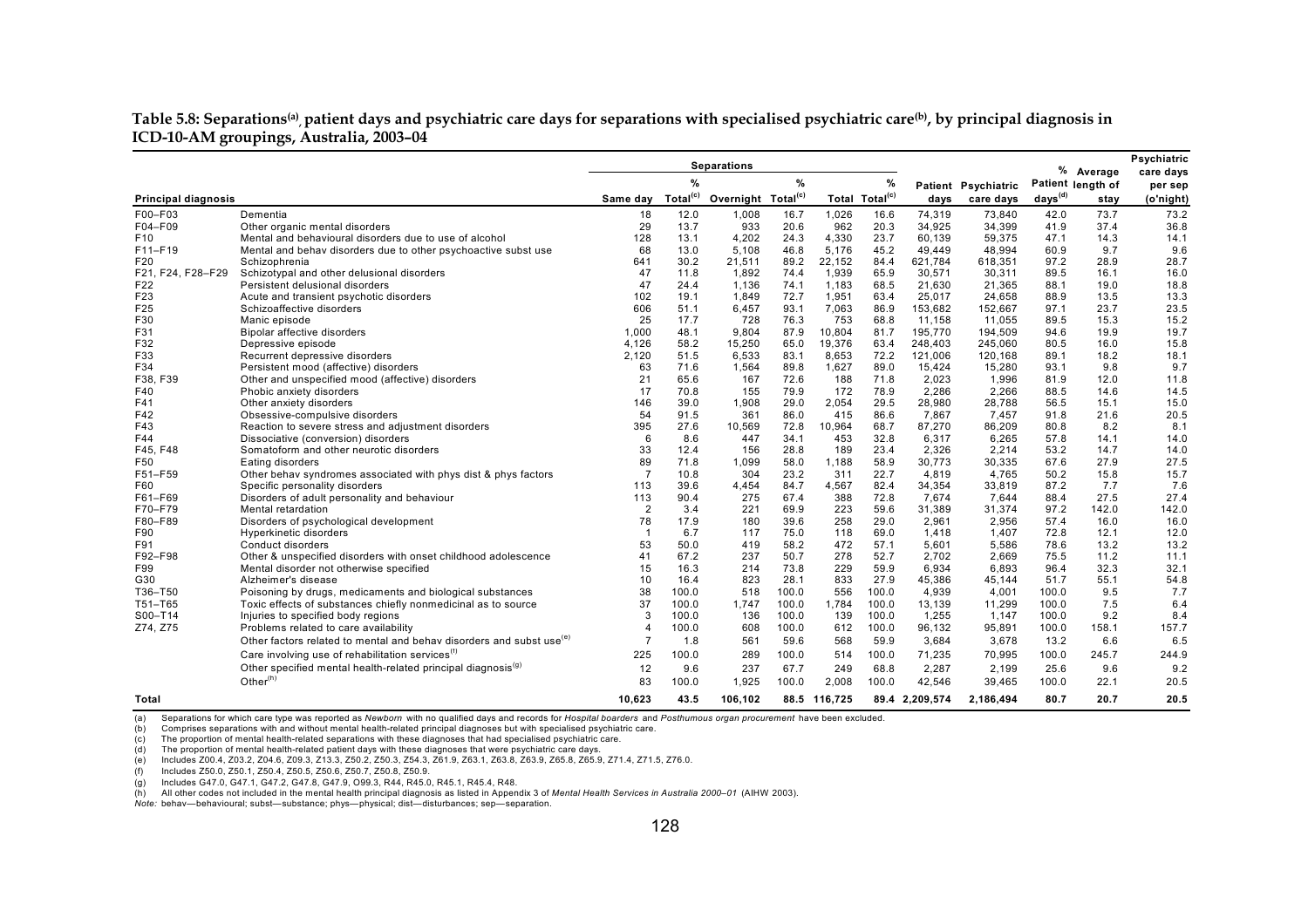|                            |                                                                                  | <b>Public acute hospitals</b> |                    |              |         |                            |                         |                          | <b>Private hospitals</b> |                |                            |
|----------------------------|----------------------------------------------------------------------------------|-------------------------------|--------------------|--------------|---------|----------------------------|-------------------------|--------------------------|--------------------------|----------------|----------------------------|
|                            |                                                                                  |                               | <b>Separations</b> |              |         | <b>Patient Psychiatric</b> |                         | <b>Separations</b>       |                          |                | <b>Patient Psychiatric</b> |
| <b>Principal diagnosis</b> |                                                                                  | <b>Sameday Overnight</b>      |                    | <b>Total</b> | days    | care days                  |                         | <b>Sameday Overnight</b> | <b>Total</b>             | days           | care days                  |
| F00-F03                    | Dementia                                                                         | 9                             | 676                | 685          | 25,463  | 25,098                     | 8                       | 133                      | 141                      | 3,506          | 3,499                      |
| F04-F09                    | Other organic mental disorders                                                   | 21                            | 611                | 632          | 13,816  | 13,305                     | $\overline{4}$          | 171                      | 175                      | 2,996          | 2,996                      |
| F <sub>10</sub>            | Mental and behavioural disorders due to use of alcohol                           | 43                            | 1.602              | 1,645        | 12,965  | 12,571                     | 58                      | 2,089                    | 2,147                    | 30,808         | 30,722                     |
| F11-F19                    | Mental and behav disorders due to other psychoactive subst use                   | 51                            | 3,436              | 3,487        | 29,127  | 28,697                     | 6                       | 961                      | 967                      | 13,638         | 13,636                     |
| F20                        | Schizophrenia                                                                    | 532                           | 16,912             | 17,444       | 361,748 | 358,905                    | 85                      | 1,122                    | 1,207                    | 24,667         | 24,595                     |
| F21, F24, F28-F29          | Schizotypal and other delusional disorders                                       | 41                            | 1,508              | 1,549        | 22,392  | 22,151                     | $\overline{2}$          | 87                       | 89                       | 1,848          | 1,848                      |
| F <sub>22</sub>            | Persistent delusional disorders                                                  | 47                            | 855                | 902          | 14,788  | 14,533                     | 0                       | 115                      | 115                      | 2,068          | 2,068                      |
| F <sub>23</sub>            | Acute and transient psychotic disorders                                          | 58                            | 1,415              | 1,473        | 18,501  | 18,248                     | 16                      | 105                      | 121                      | 1,650          | 1,638                      |
| F <sub>25</sub>            | Schizoaffective disorders                                                        | 346                           | 4,556              | 4,902        | 98,158  | 97,302                     | 213                     | 965                      | 1,178                    | 18,274         | 18,233                     |
| F30                        | Manic episode                                                                    | 10                            | 572                | 582          | 8,483   | 8,389                      | 15                      | 78                       | 93                       | 1,299          | 1,299                      |
| F31                        | Bipolar affective disorders                                                      | 670                           | 6,521              | 7,191        | 119,235 | 118,188                    | 269                     | 2,080                    | 2,349                    | 38,858         | 38,797                     |
| F32                        | Depressive episode                                                               | 2,225                         | 9,028              | 11,253       | 121,707 | 119,213                    | 1,569                   | 5,151                    | 6,720                    | 102,808        | 102,479                    |
| F33                        | Recurrent depressive disorders                                                   | 1,095                         | 2,238              | 3,333        | 40,494  | 39,789                     | 1,023                   | 4,137                    | 5,160                    | 77,168         | 77,040                     |
| F34                        | Persistent mood (affective) disorders                                            | 25                            | 1,026              | 1,051        | 7,392   | 7,299                      | 11                      | 392                      | 403                      | 6,559          | 6,545                      |
| F38, F39                   | Other and unspecified mood (affective) disorders                                 | 20                            | 113                | 133          | 1,199   | 1,172                      | -1                      | 36                       | 37                       | 576            | 576                        |
| F40                        | Phobic anxiety disorders                                                         |                               | 61                 | 62           | 663     | 655                        | $\overline{1}$          | 83                       | 84                       | 1,452          | 1,452                      |
| F41                        | Other anxiety disorders                                                          | 38                            | 867                | 905          | 9,817   | 9,707                      | 68                      | 950                      | 1,018                    | 17,420         | 17,374                     |
| F42                        | Obsessive-compulsive disorders                                                   | 15                            | 179                | 194          | 2,993   | 2,974                      | 22                      | 150                      | 172                      | 3,079          | 3,079                      |
| F43                        | Reaction to severe stress and adjustment disorders                               | 170                           | 7,081              | 7,251        | 41,530  | 40,524                     | 161                     | 2,283                    | 2,444                    | 37,613         | 37,579                     |
| F44                        | Dissociative (conversion) disorders                                              | 5                             | 150                | 155          | 1,399   | 1,349                      | $\overline{1}$          | 282                      | 283                      | 4,657          | 4,655                      |
| F45, F48                   | Somatoform and other neurotic disorders                                          | $\Omega$                      | 78                 | 78           | 994     | 885                        | $\mathbf 0$             | 67                       | 67                       | 1,090          | 1,090                      |
| F50                        | Eating disorders                                                                 | 29                            | 556                | 585          | 14,213  | 13,791                     | 25                      | 524                      | 549                      | 15,804         | 15,788                     |
| F51-F59                    | Other behav syndromes associated with phys dist & phys factors                   | 6                             | 177                | 183          | 2,420   | 2,390                      | $\overline{1}$          | 92                       | 93                       | 1,794          | 1,774                      |
| F60                        | Specific personality disorders                                                   | 81                            | 3,459              | 3.540        | 21,427  | 20,951                     | 18                      | 393                      | 411                      | 5,724          | 5,722                      |
| F61-F69                    | Disorders of adult personality and behaviour                                     | 3                             | 148                | 151          | 966     | 936                        | $\Omega$                | 59                       | 59                       | 984            | 984                        |
| F70-F79                    | Mental retardation                                                               | $\overline{2}$                | 182                | 184          | 2,168   | 2,153                      | 0                       | 7                        | $\overline{7}$           | 47             | 47                         |
| F80-F89                    | Disorders of psychological development                                           | 14                            | 128                | 142          | 1,632   | 1,628                      | $\overline{2}$          | 12                       | 14                       | 360            | 360                        |
| F90                        | Hyperkinetic disorders                                                           |                               | 91                 | 92           | 982     | 978                        | $\Omega$                | 9                        | 9                        | 144            | 141                        |
| F91                        | Conduct disorders                                                                | 10                            | 337                | 347          | 2,752   | 2,742                      | $\Omega$                | $\overline{7}$           |                          | 143            | 143                        |
| F92-F98                    | Other & unspecified disorders with onset childhood adolescence                   |                               | 182                | 183          | 1,804   | 1,789                      | $\mathbf 0$             | 5                        | 5                        | 58             | 58                         |
| F99                        | Mental disorder not otherwise specified                                          | 9                             | 206                | 215          | 6,806   | 6,765                      | $\overline{\mathbf{4}}$ | 0                        | $\overline{4}$           | $\overline{4}$ | $\overline{\phantom{a}}$   |
| G30                        | Alzheimer's disease                                                              | 10                            | 571                | 581          | 26,907  | 26,666                     | 0                       | 110                      | 110                      | 3,596          | 3,595                      |
| S00-T14                    | Injuries to specified body regions                                               | 37                            | 508                | 545          | 4807    | 3884                       | $\overline{1}$          | 10                       | 11                       | 132            | 117                        |
| T36-T50                    | Poisoning by drugs, medicaments and biological subst                             | 37                            | 1717               | 1754         | 12649   | 10932                      | $\mathbf 0$             | 28                       | 28                       | 484            | 361                        |
| T51-T65                    | Toxic effects of substances chiefly nonmedicinal as to source                    | 3                             | 133                | 136          | 1190    | 1082                       | 0                       | 3                        | 3                        | 65             | 65                         |
| Z74, Z75                   | Problems related to care availability                                            | 4                             | 544                | 548          | 36363   | 36122                      | 0                       | 9                        | 9                        | 654            | 654                        |
|                            | Other factors related to mental and behav disorders and subst use <sup>(c)</sup> | 6                             | 249                | 255          | 2,369   | 2,363                      | $\overline{1}$          | $\overline{2}$           | 3                        | 33             | 33                         |
|                            | Care involving use of rehabilitation services <sup>(d)</sup>                     | $\Omega$                      | 23                 | 23           | 623     | 504                        | 0                       | $\mathbf{1}$             |                          | 28             | 18                         |
|                            | Other specified mental health-related principal diagnosis <sup>(e)</sup>         | 11                            | 172                | 183          | 1,757   | 1,673                      | 0                       | 41                       | 41                       | 153            | 150                        |
|                            | Other <sup>(f)</sup>                                                             | 63                            | 1,425              | .488<br>-1   | 23,813  | 21,143                     | 6                       | 155                      | 161                      | 2,546          | 2,293                      |

#### Table 5.9: Separations<sup>(a)</sup>, patient days and psychiatric care days for separations with specialised psychiatric care<sup>(b)</sup>, by principal diagnosis in **ICD-10-AM groupings and hospital type, Australia, 2003–04**

*(continued)*

**Total 5,749 70,293 76,042 1,118,512 1,099,446 3,591 22,904 26,495 424,787 423,507**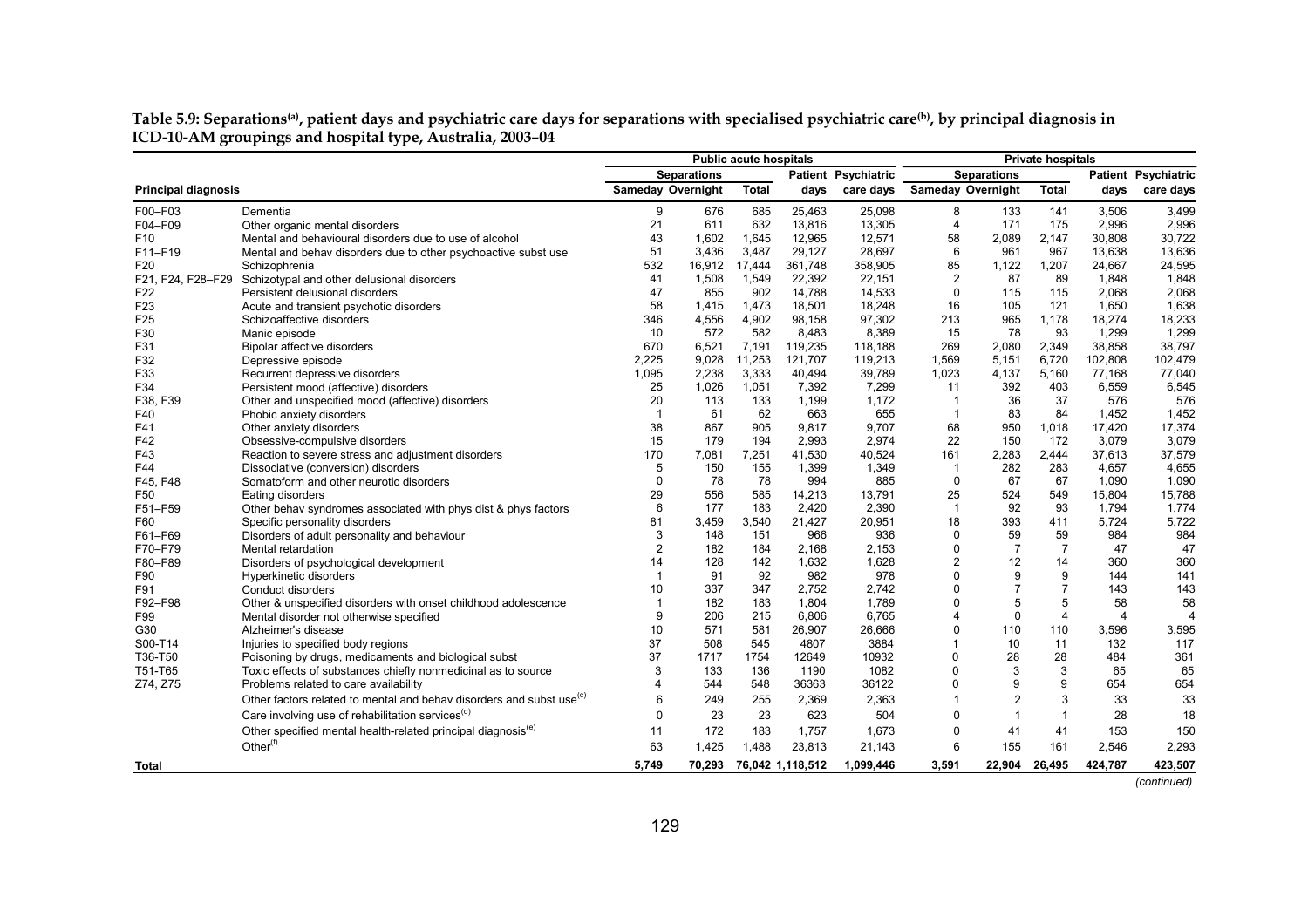Table 5.9 (continued): Separations<sup>(a)</sup>, patient days and psychiatric care days for separations with specialised psychiatric care<sup>(b)</sup>, by principal diagnosis **in ICD-10-AM groupings and hospital type, Australia, 2003–04**

|                            |                                                                                  | Public psychiatric hospitals |                    |                |         |                     |                |                          | All hospitals |                           |                            |
|----------------------------|----------------------------------------------------------------------------------|------------------------------|--------------------|----------------|---------|---------------------|----------------|--------------------------|---------------|---------------------------|----------------------------|
|                            |                                                                                  |                              | <b>Separations</b> |                |         | Patient Psychiatric |                | <b>Separations</b>       |               |                           | <b>Patient Psychiatric</b> |
| <b>Principal diagnosis</b> |                                                                                  |                              | Sameday Overnight  | Total          | days    | care days           |                | <b>Sameday Overnight</b> | Total         | days                      | care days                  |
| F00-F03                    | Dementia                                                                         |                              | 199                | 200            | 45,350  | 45,243              | 18             | 1,008                    | 1,026         | 74,319                    | 73,840                     |
| F04-F09                    | Other organic mental disorders                                                   | $\overline{4}$               | 151                | 155            | 18,113  | 18,098              | 29             | 933                      | 962           | 34.925                    | 34,399                     |
| F <sub>10</sub>            | Mental and behavioural disorders due to use of alcohol                           | 27                           | 511                | 538            | 16,366  | 16,082              | 128            | 4,202                    | 4,330         | 60,139                    | 59,375                     |
| F11-F19                    | Mental and behav disorders due to other psychoactive subst use                   | 11                           | 711                | 722            | 6,684   | 6,661               | 68             | 5,108                    | 5,176         | 49,449                    | 48,994                     |
| F20                        | Schizophrenia                                                                    | 24                           | 3,477              | 3,501          | 235,369 | 234,851             | 641            | 21,511                   | 22,152        | 621,784                   | 618,351                    |
| F21, F24, F28-F29          | Schizotypal and other delusional disorders                                       | $\overline{4}$               | 297                | 301            | 6.331   | 6,312               | 47             | 1,892                    | 1.939         | 30,571                    | 30,311                     |
| F22                        | Persistent delusional disorders                                                  | $\Omega$                     | 166                | 166            | 4,774   | 4,764               | 47             | 1,136                    | 1,183         | 21,630                    | 21,365                     |
| F23                        | Acute and transient psychotic disorders                                          | 28                           | 329                | 357            | 4,866   | 4,772               | 102            | 1,849                    | 1,951         | 25,017                    | 24,658                     |
| F25                        | Schizoaffective disorders                                                        | 47                           | 936                | 983            | 37,250  | 37,132              | 606            | 6,457                    | 7,063         | 153,682                   | 152,667                    |
| F30                        | Manic episode                                                                    | $\Omega$                     | 78                 | 78             | 1,376   | 1,367               | 25             | 728                      | 753           | 11,158                    | 11,055                     |
| F31                        | Bipolar affective disorders                                                      | 61                           | 1.203              | 1,264          | 37,677  | 37,524              | 1.000          | 9,804                    | 10,804        | 195,770                   | 194,509                    |
| F32                        | Depressive episode                                                               | 332                          | 1,071              | 1,403          | 23,888  | 23,368              | 4,126          | 15,250                   | 19,376        | 248,403                   | 245,060                    |
| F33                        | Recurrent depressive disorders                                                   | $\overline{2}$               | 158                | 160            | 3,344   | 3,339               | 2,120          | 6,533                    | 8,653         | 121,006                   | 120,168                    |
| F34                        | Persistent mood (affective) disorders                                            | 27                           | 146                | 173            | 1,473   | 1,436               | 63             | 1,564                    | 1,627         | 15,424                    | 15,280                     |
| F38, F39                   | Other and unspecified mood (affective) disorders                                 | $\Omega$                     | 18                 | 18             | 248     | 248                 | 21             | 167                      | 188           | 2,023                     | 1,996                      |
| F40                        | Phobic anxiety disorders                                                         | 15                           | 11                 | 26             | 171     | 159                 | 17             | 155                      | 172           | 2,286                     | 2,266                      |
| F41                        | Other anxiety disorders                                                          | 40                           | 91                 | 131            | 1,743   | 1,707               | 146            | 1,908                    | 2,054         | 28,980                    | 28,788                     |
| F42                        | Obsessive-compulsive disorders                                                   | 17                           | 32                 | 49             | 1,795   | 1,404               | 54             | 361                      | 415           | 7,867                     | 7,457                      |
| F43                        | Reaction to severe stress and adjustment disorders                               | 64                           | 1,205              | 1,269          | 8,127   | 8,106               | 395            | 10,569                   | 10,964        | 87,270                    | 86,209                     |
| F44                        | Dissociative (conversion) disorders                                              | $\Omega$                     | 15                 | 15             | 261     | 261                 | 6              | 447                      | 453           | 6,317                     | 6,265                      |
| F45, F48                   | Somatoform and other neurotic disorders                                          | 33                           | 11                 | 44             | 242     | 239                 | 33             | 156                      | 189           | 2,326                     | 2,214                      |
| F50                        | Eating disorders                                                                 | 35                           | 19                 | 54             | 756     | 756                 | 89             | 1.099                    | 1.188         | 30.773                    | 30,335                     |
| F51-F59                    | Other behav syndromes associated with phys dist & phys factors                   | $\Omega$                     | 35                 | 35             | 605     | 601                 | $\overline{7}$ | 304                      | 311           | 4,819                     | 4,765                      |
| F60                        | Specific personality disorders                                                   | 14                           | 602                | 616            | 7,203   | 7.146               | 113            | 4,454                    | 4,567         | 34,354                    | 33,819                     |
| F61-F69                    | Disorders of adult personality and behaviour                                     | 110                          | 68                 | 178            | 5.724   | 5.724               | 113            | 275                      | 388           | 7.674                     | 7,644                      |
| F70-F79                    | Mental retardation                                                               | $\Omega$                     | 32                 | 32             | 29,174  | 29,174              | $\overline{2}$ | 221                      | 223           | 31,389                    | 31,374                     |
| F80-F89                    | Disorders of psychological development                                           | 62                           | 40                 | 102            | 969     | 968                 | 78             | 180                      | 258           | 2.961                     | 2,956                      |
| F90                        | Hyperkinetic disorders                                                           | $\Omega$                     | 17                 | 17             | 292     | 288                 | $\overline{1}$ | 117                      | 118           | 1,418                     | 1,407                      |
| F91                        | Conduct disorders                                                                | 43                           | 75                 | 118            | 2,706   | 2,701               | 53             | 419                      | 472           | 5.601                     | 5,586                      |
| F92-F98                    | Other & unspecified disorders with onset childhood adolescence                   | 40                           | 50                 | 90             | 840     | 822                 | 41             | 237                      | 278           | 2.702                     | 2,669                      |
| F99                        | Mental disorder not otherwise specified                                          | 2                            | 8                  | 10             | 124     | 124                 | 15             | 214                      | 229           | 6,934                     | 6,893                      |
| G30                        | Alzheimer's disease                                                              | $\Omega$                     | 142                | 142            | 14,883  | 14,883              | 10             | 823                      | 833           | 45,386                    | 45,144                     |
| S00-T14                    | Injuries to specified body regions                                               |                              | 0                  | $\mathbf 0$    | 0       | $\Omega$            | 38             | 518                      | 556           | 4939                      | 4001                       |
| T36-T50                    | Poisoning by drugs, medicaments and biological subst                             | $\Omega$                     | $\overline{2}$     | $\overline{2}$ | 6       | 6                   | 37             | 1747                     | 1784          | 13139                     | 11299                      |
| T51-T65                    | Toxic effects of substances chiefly nonmedicinal as to source                    | $\Omega$                     | $\mathbf 0$        | $\mathbf 0$    | 0       | $\Omega$            | 3              | 136                      | 139           | 1255                      | 1147                       |
| Z74, Z75                   | Problems related to care availability                                            | 0                            | 55                 | 55             | 59,115  | 59.115              | 4              | 608                      | 612           | 96.132                    | 95,891                     |
|                            | Other factors related to mental and behav disorders and subst use <sup>(c)</sup> | 0                            | 310                | 310            | 1,282   | 1,282               | $\overline{7}$ | 561                      | 568           | 3,684                     | 3,678                      |
|                            | Care involving use of rehabilitation services <sup>(d)</sup>                     | 225                          | 265                | 490            | 70,584  | 70,473              | 225            | 289                      | 514           | 71,235                    | 70,995                     |
|                            | Other specified mental health-related principal diagnosis <sup>(e)</sup>         |                              | 24                 | 25             | 377     | 376                 | 12             | 237                      | 249           | 2,287                     | 2,199                      |
|                            | Other $(f)$                                                                      | 14                           | 345                | 359            | 16,187  | 16,029              | 83             | 1,925                    | 2,008         | 42,546                    | 39,465                     |
|                            |                                                                                  |                              |                    |                |         |                     |                |                          |               |                           |                            |
|                            | <b>Total</b>                                                                     | 1,283                        | 12,905             | 14,188         | 666,275 | 663,541             | 10,623         |                          |               | 106,102 116,725 2,209,574 | 2,186,494                  |

(a) Separations for which care type was reported as *Newborn* with no qualified days and records for *Hospital boarders* and *Posthumous organ procurement* have been excluded.

(b) Comprises separations with and without mental health-related principal diagnoses but with specialised psychiatric care.

(c) Includes Z00.4, Z03.2, Z04.6, Z09.3, Z13.3, Z54.3, Z61.9, Z63.1, Z63.8, Z63.9, Z65.8, Z65.9, Z76.0.

(d) Includes Z50.0, Z50.1, Z50.4, Z50.5, Z50.6, Z50.7, Z50.8, Z50.9.

(e) Includes G47.0, G47.1, G47.2, G47.8, G47.9, O99.3, R44, R45.0, R45.1, R45.4, R48.

(f) All other codes not included in the mental health principal diagnosis as listed in Appendix 3 of *Mental Health Services in Australia 2000–01* (AIHW 2003).

*Note:* behav—behavioural; subst—substance; phys—physical; dist—disturbances.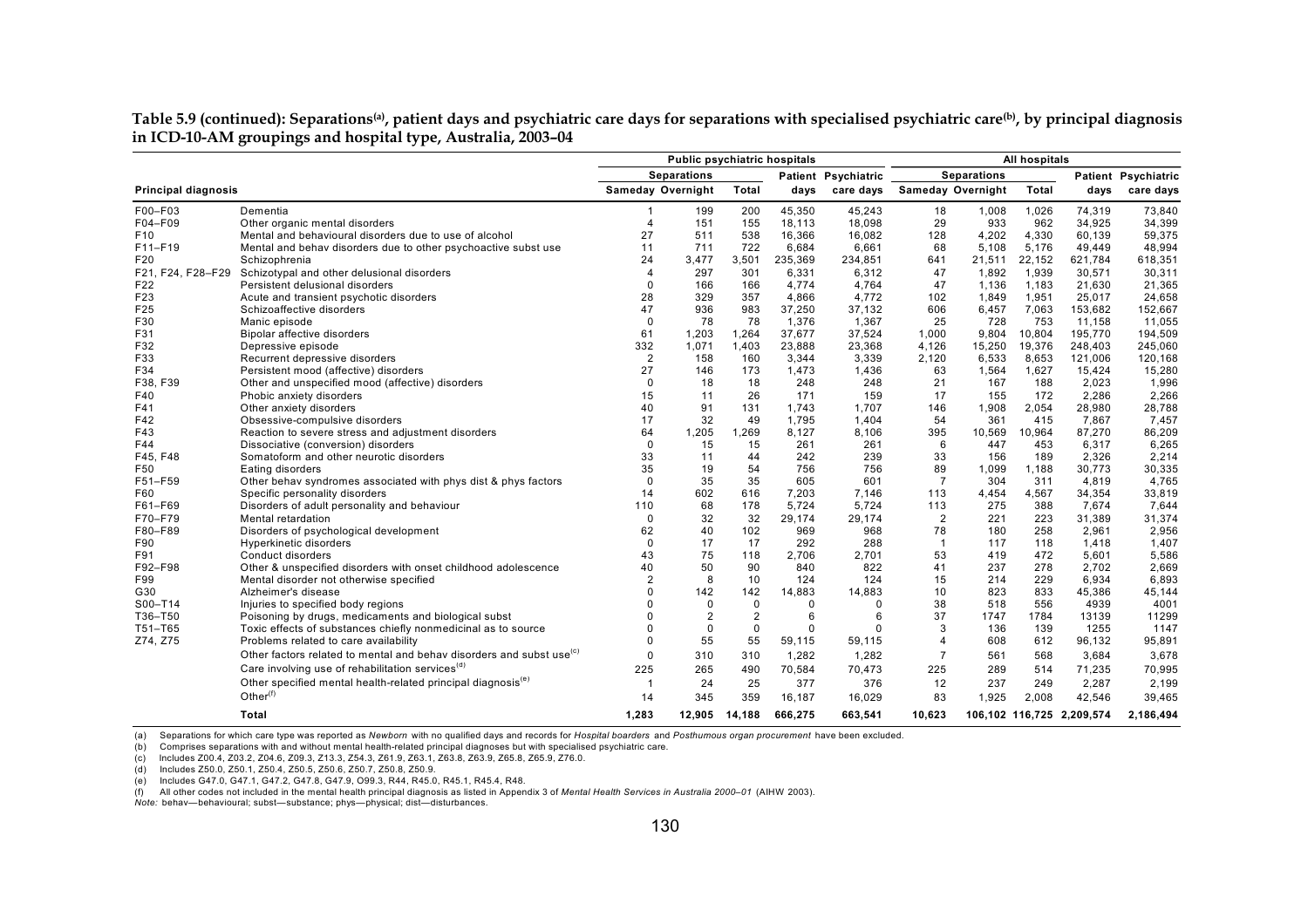## **Age and sex**

Tables 5.10 and 5.11 describe the distribution of mental health-related separations with specialised care by sex, age group and principal diagnosis.

#### **Separations for male patients**

For male patients, *Schizophrenia* (F20) was the most frequently recorded principal diagnosis group, being reported for 26.8% of separations (14,923 separations) (Table 5.10). This was followed by *Depressive episode* (F32) and *Reaction to severe stress and adjustment disorders* (F43), which accounted for 13.2% and 9.5% of separations (7,384 and 5,320) respectively. Separations for males with principal diagnoses of *Schizophrenia* (F20) were more than double those for female patients.

Separations of male patients aged 25–34 years were concentrated in the principal diagnosis group of *Schizophrenia* (F20; 5,728 separations, or 37.4% of specialised separations for male patients aged 25–34 years). This age group contributed the largest number of specialised male separations with a principal diagnosis group of *Schizophrenia* (F20) (38.4%).

#### **Separations for female patients**

For female patients, principal diagnoses of *Depressive episode* (F32) contributed the largest number of separations (11,991, or 19.7%), followed by *Schizophrenia* (F20; 7,228, or 11.9%) and *Bipolar affective disorders* (F31; 6,657, or 10.9%) (Table 5.11). The number of separations with principal diagnoses of *Depressive episode* (F32) for females was approximately 1.6 times as great as the number for male patients and accounted for over 17.1% of specialised separations for female patients aged less than 15 years. This proportion increased with age to 28.6% in the age group 65 years and over.

Separations with principal diagnoses of *Eating disorders* (F50) predominantly involved female patients (1,106 separations compared with 82 separations for male patients). Over half (62.0%) of the separations in this category for females were reported in the 15–24 years age group. The majority of separations for males were reported for patients aged under 15 years (56.1%).

## **Aboriginal and Torres Strait Islander peoples**

Table 5.12 details the number of separations, patient days and psychiatric care days by principal diagnosis for Aboriginal and Torres Strait Islander peoples in 2003–04. The quality of Aboriginal and Torres Strait Islander status data varies, so these figures should be used with caution. Further detail about the quality of the data can be found in *Australian Hospital Statistics 2003–04* (AIHW 2005a). These data are for the Northern Territory (public hospitals), Western Australia, South Australia and Queensland only (for which data quality is considered adequate for analytical purposes), and are not necessarily representative of separations for Indigenous patients for the other four jurisdictions.

Separations with the principal diagnosis of *Schizophrenia* (F20; 29.9%), *Reaction to severe stress and adjustment disorders* (F43; 11.0%) and *Depressive episode* (F32; 10.1%) accounted for the largest proportions of mental health-related separations with specialised psychiatric care for Aboriginal and Torres Strait Islander people. In comparison, separations in this category for all patients with *Schizophrenia* (F20), *Reaction to severe stress and adjustment disorders* (F43) and *Depressive episode* (F32) principal diagnoses accounted for 19.0%, 9.4% and 16.6% respectively (Table 5.8).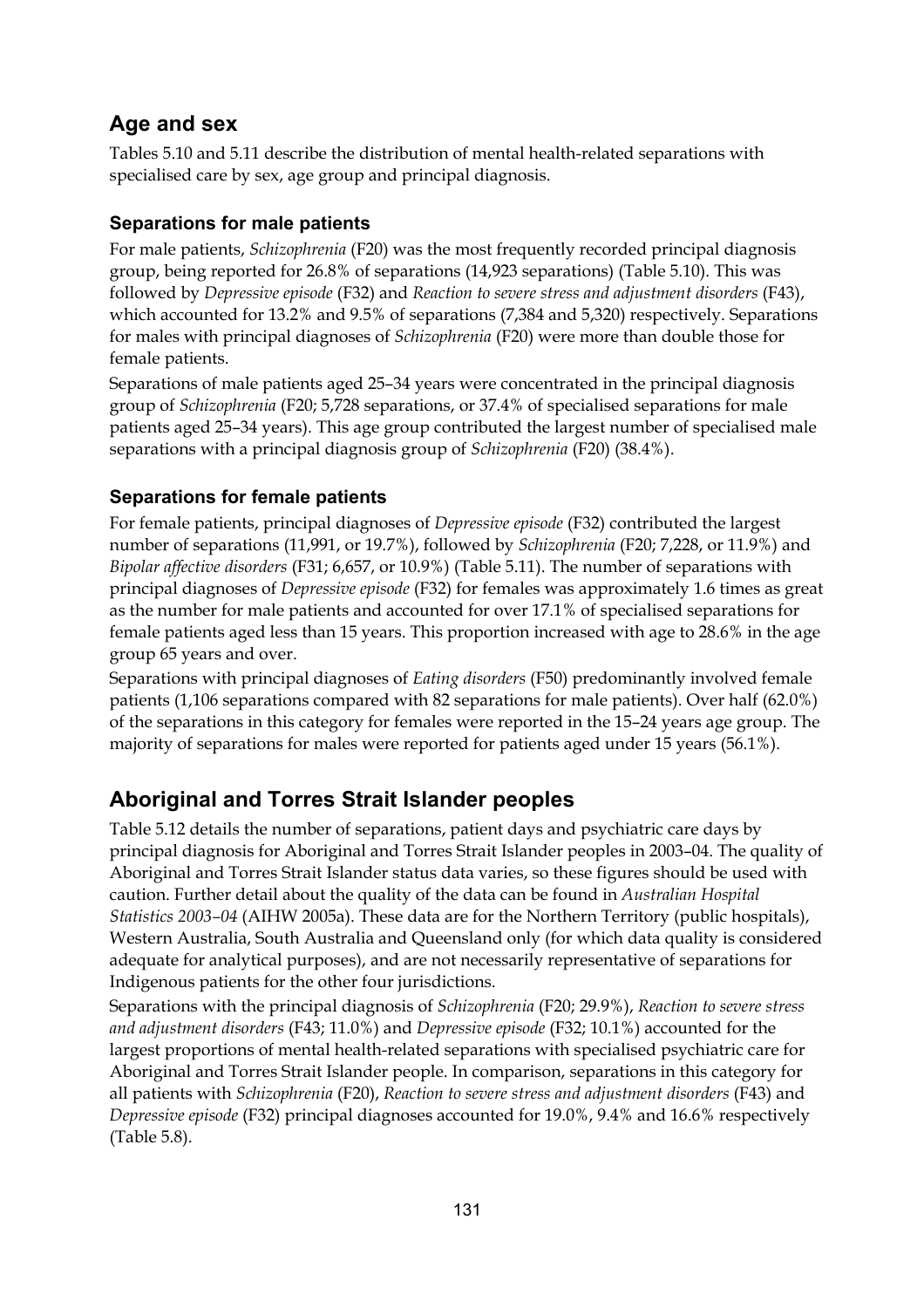*Schizophrenia* (F20) accounted for the largest proportion of patient days (37.4%) and specialised psychiatric care days (37.6%) for Aboriginal and Torres Strait Islander people. Separations for all patients with principal diagnoses of *Schizophrenia* (F20) accounted for 28.2% of patient days and 28.3% of specialised psychiatric care days (Table 5.8).

### **Mental health legal status**

Table 5.13 presents information on separations with specialised psychiatric care by principal diagnosis, mental health legal status and hospital type. The proportions of all specialised separations with unreported mental health legal status should be taken into consideration when interpreting the data.

In public acute hospitals 52.3% of separations with principal diagnoses of *Schizophrenia* (F20) were involuntary and 51.1% of public acute separations with principal diagnoses of *Acute and transient psychotic disorders* (F23) were involuntary.

In private hospitals 0.9% of separations had a mental health legal status of involuntary. Principal diagnoses of *Conduct disorders* (F91), *Poisoning by drugs, medicaments and biological substances* (T36–T50), and *Schizotypal and other delusional disorders* (F21, F24, F28–F89) had the highest rates of involuntary status, but these accounted for less than 1% of private hospital separations with specialised psychiatric care.

In public psychiatric hospitals 41.7% of separations with specialised psychiatric care were involuntary. For principal diagnosis groups with a high volume of public psychiatric separations, the highest proportions of involuntary separations were reported for *Persistent delusional disorders* (F22; 66.9%), *Schizotypal and other delusional disorders* (F21, F24, F28–F29; 58.8%) and *Schizophrenia* (F20; 57.8%).

#### **Mental health-related comorbidity**

Diagnoses are reported to the National Hospital Morbidity Database as either principal diagnoses (i.e. diagnoses chiefly responsible for occasioning the episodes of care—see Glossary) or as additional diagnoses. 'Comorbidity' in this section refers to separations with both a mental health principal diagnosis and an additional diagnosis of a mental health-related disorder. Separations, patient days and psychiatric care days for separations with and without either specialised psychiatric care or a principal or an additional mental health-related diagnosis are summarised in Table 4.4.

Table 5.14 shows the top five additional mental health-related additional diagnoses for separations that have both a mental health-related principal diagnosis and a mental healthrelated additional diagnosis.

Of the 10,364 separations with specialised psychiatric care that had principal diagnoses of *Mental and behavioural disorders due to psychoactive substances use* (F10–F19) and an additional mental health-related diagnosis, the most common additional mental health-related diagnoses were *Specific personality disorders* (F60; 1,302 separations), followed by *Depressive episode* (F32; 881 separations) and *Reaction to severe stress and adjustment disorders* (F43; 748 separations).

Of the 34,290 separations with specialised psychiatric care that had principal diagnoses of *Schizophrenia, schizotypal and delusional disorders* (F20–F29), the most common additional mental health-related diagnoses were *Mental and behavioural disorders due to other psychoactive substances use* (F11–F19; 11,003 separations), followed by *Mental and behavioural disorders due to use of alcohol* (F10; 3,602 separations) and *Specific personality disorders* (F60; 2,081 separations).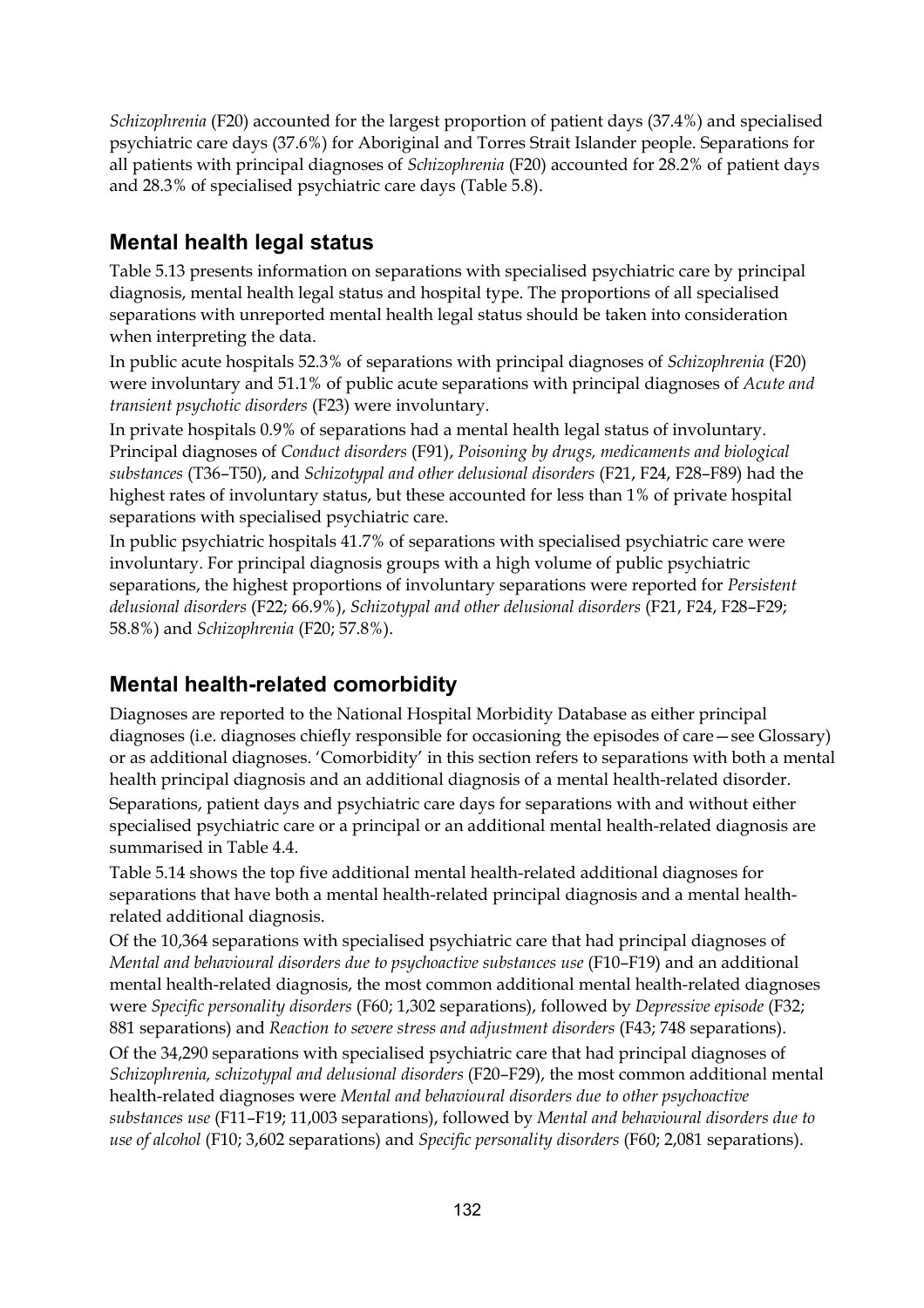Of the 41,402 separations with specialised psychiatric care that had principal diagnoses of *Mood (affective) disorders* (F30–F39), the most common additional mental health-related diagnoses were *Mental and behavioural disorders due to other psychoactive substances use* (F11–F19; 5,171 separations) followed by *Mental and behavioural disorders due to use of alcohol* (F10; 4,038 separations) and *Specific personality disorders* (F60; 4,033 separations).

Of the 14,250 separations with specialised psychiatric care that had principal diagnoses of *Neurotic, stress-related and somatoform disorder* (F40–F49), the most common additional mental health-related diagnoses were *Mental and behavioural disorders due to other psychoactive substance use* (F11–F19; 3,258 separations), followed by *Specific personality disorders* (F60; 2,892 separations) and *Mental and behavioural disorders due to use of alcohol* (F10; 2,642 separations).

### **Separations with an external cause indicating self-harm**

Table 5.15 outlines the separations, patient days and psychiatric care days for mental healthrelated separations with specialised psychiatric care for which an external cause of injury or poisoning in the *Intentional self-harm* (X60–X84) grouping was reported. There were 5,705 separations in this category, including 1,585, or 27.8%, with a principal diagnosis of *Poisoning by drugs, medicaments and biological substances* (T36–T50). The average length of stay was highest for *Manic disorders* (F30; 61 days). For principal diagnosis groups with a high volume of separations, *Schizophrenia* (F20) had an average length of stay of 27.5 days, *Depressive episode* (F32) 16.5 days and *Poisoning by drugs, medicaments and biological substances* (T36–T50) 7.5 days. The average length of psychiatric care was similar to average length of stay for these principal diagnoses.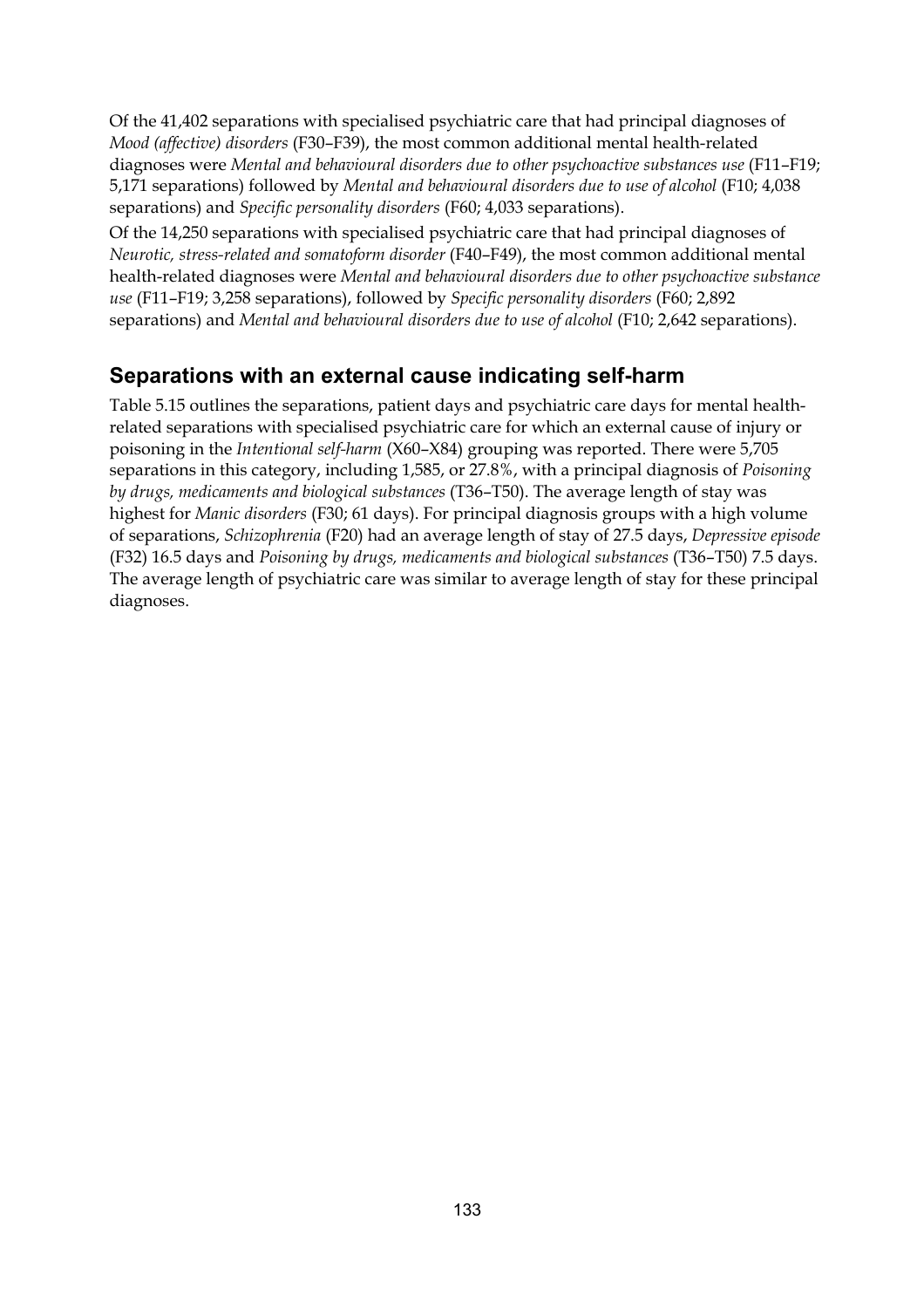Table 5.10: Separations<sup>(a)</sup> with specialised psychiatric care<sup>(b)</sup> for male patients, by principal diagnosis in ICD-10-AM groupings and age group, Australia, **2003–04**

| Principal diagnosis |                                                                                            | Under 15       | $15 - 24$   | $25 - 34$      | $35 - 44$      | $45 - 54$      |                | 55-64 65 and over | Total  |
|---------------------|--------------------------------------------------------------------------------------------|----------------|-------------|----------------|----------------|----------------|----------------|-------------------|--------|
| F00-F03             | Dementia                                                                                   | 0              | 0           | 4              | $\overline{1}$ | 12             | 50             | 483               | 550    |
| F04-F09             | Other organic mental disorders                                                             | 5              | 48          | 89             | 80             | 75             | 92             | 161               | 550    |
| F <sub>10</sub>     | Mental and behavioural disorders due to use of alcohol                                     | $\Omega$       | 195         | 506            | 680            | 646            | 506            | 182               | 2,715  |
| $F11-F19$           | Mental and behavioural disorders due to other psychoactive substance use                   | 16             | 1,295       | 1.466          | 535            | 135            | 42             | 12                | 3,501  |
| F20                 | Schizophrenia                                                                              | 9              | 3.150       | 5,728          | 3.509          | 1.597          | 569            | 361               | 14,923 |
|                     | F21, F24, F28-F29 Schizotypal and other delusional disorders                               | 16             | 420         | 381            | 165            | 74             | 35             | 26                | 1,117  |
| F22                 | Persistent delusional disorders                                                            | $\overline{2}$ | 86          | 166            | 164            | 87             | 54             | 66                | 625    |
| F23                 | Acute and transient psychotic disorders                                                    | 40             | 385         | 320            | 181            | 76             | 39             | 24                | 1,065  |
| F25                 | Schizoaffective disorders                                                                  |                | 577         | 1,070          | 770            | 430            | 169            | 115               | 3,135  |
| F30                 | Manic episode                                                                              |                | 91          | 107            | 60             | 48             | 34             | 24                | 366    |
| F31                 | Bipolar affective disorders                                                                | 35             | 458         | 940            | 1,087          | 708            | 552            | 367               | 4,147  |
| F32                 | Depressive episode                                                                         | 79             | 908         | 1,244          | 1,452          | 1,396          | 975            | 1,330             | 7,384  |
| F33                 | Recurrent depressive disorders                                                             | 3              | 139         | 294            | 387            | 574            | 448            | 817               | 2,662  |
| F34                 | Persistent mood (affective) disorders                                                      | 11             | 123         | 178            | 163            | 82             | 37             | 23                | 617    |
| F38, F39            | Other and unspecified mood (affective) disorders                                           | 3              | 12          | 18             | 11             | 3              | $\overline{7}$ | 16                | 70     |
| F40                 | Phobic anxiety disorders                                                                   | 22             | 11          | 16             | 12             | 10             |                | $\Omega$          | 72     |
| F41                 | Other anxiety disorders                                                                    | 41             | 97          | 114            | 140            | 112            | 85             | 120               | 709    |
| F42                 | Obsessive-compulsive disorders                                                             | 9              | 50          | 66             | 28             | 28             | 18             | 9                 | 208    |
| F43                 | Reaction to severe stress and adjustment disorders                                         | 96             | 949         | 1,326          | 1.190          | 855            | 712            | 192               | 5,320  |
| F44                 | Dissociative (conversion) disorders                                                        | 3              | 8           | $\overline{7}$ | 8              | 8              | 2              | 3                 | 39     |
| F45, F48            | Somatoform and other neurotic disorders                                                    |                | 6           | 5              | 11             | 20             | 9              | 8                 | 62     |
| F50                 | Eating disorders                                                                           | 46             | 19          | 13             | $\overline{1}$ | 3              | 0              | $\Omega$          | 82     |
| F51-F59             | Other behavioural syndromes associated with phys disturbances and phys factors             |                | $\mathbf 0$ | $\overline{2}$ | $\overline{2}$ | $\Omega$       | $\Omega$       | $\mathbf 0$       | 5      |
| F60                 | Specific personality disorders                                                             |                | 299         | 445            | 277            | 102            | 31             | 13                | 1,170  |
| F61-F69             | Disorders of adult personality and behaviour                                               |                | 45          | 55             | 48             | 18             | 11             | 5                 | 182    |
| F70-F79             | Mental retardation                                                                         |                | 33          | 31             | 19             | 14             | 9              | 5                 | 117    |
| F80-F89             | Disorders of psychological development                                                     | 70             | 117         | 16             | 6              | $\overline{7}$ | $\Omega$       |                   | 216    |
| F90                 | Hyperkinetic disorders                                                                     | 64             | 17          | 6              | $\overline{2}$ | $\Omega$       | $\Omega$       | $\Omega$          | 89     |
| F91                 | Conduct disorders                                                                          | 187            | 93          | 9              | $\overline{2}$ | 9              | 3              | $\overline{4}$    | 307    |
| F92-F98             | Other and unspecified disorders with onset childhood adolescence                           | 138            | 21          | $\overline{2}$ | $\overline{2}$ | $\Omega$       | $\Omega$       | $\Omega$          | 163    |
| F99                 | Mental disorder not otherwise specified                                                    |                | 28          | 23             | 20             | 10             | $\overline{7}$ | 19                | 108    |
| G30                 | Alzheimer's disease                                                                        |                | $\Omega$    | $\Omega$       | $\Omega$       | 5              | 47             | 351               | 403    |
| $S00 - T14$         | Injuries to specified body regions                                                         |                | 73          | 88             | 57             | 35             | 25             | 16                | 295    |
| T36-T50             | Poisoning by drugs, medicaments and biological subst                                       |                | 132         | 194            | 162            | 105            | 46             | 26                | 668    |
| T51-T65             | Toxic effects of subst chiefly nonmedicinal as to source                                   |                | 11          | 21             | 25             | 16             | $\overline{7}$ | 3                 | 83     |
| Z74, Z75            | Problems related to care availability                                                      |                | 60          | 58             | 18             | 16             | 40             | 136               | 328    |
|                     |                                                                                            |                |             |                |                |                |                |                   |        |
|                     | Other factors related to mental and behavioural disorders and substance use <sup>(c)</sup> | 128            | 23          | 31             | 50             | 24             | $\overline{4}$ | 5                 | 265    |
|                     | Care involving use of rehabilitation services <sup>(d)</sup>                               | $\Omega$       | 35          | 76             | 77             | 50             | 8              | 42                | 288    |
|                     | Other specified mental health-related principal diagnosis <sup>(e)</sup>                   | 5              | 28          | 16             | 19             | 11             | 21             | $\overline{2}$    | 102    |
|                     | Other $(f)$                                                                                | 90             | 138         | 167            | 160            | 136            | 125            | 256               | 1,072  |
|                     | Total                                                                                      | 1,142          | 10,180      | 15,298         | 11,581         | 7,537          | 4,820          | 5,222             | 55,780 |

(a) Separations for which care type was reported as *Newborn* with no qualified days and records for *Hospital boarders* and *Posthumous organ procurement* have been excluded.

(b) Com prises separations with and without mental health-related principal diagnoses but with specialised psychiatric care.

(c) Includes Z00.4, Z03.2, Z04.6, Z09.3, Z13.3, Z50.2, Z50.3, Z54.3, Z61.9, Z63.1, Z63.8, Z63.9, Z65.8, Z65.9, Z71.4, Z71.5, Z76.0.

(d) Includes Z50.0, Z50.1, Z50.4, Z50.5, Z50.6, Z50.7, Z50.8, Z50.9.

(e) Includes G47.0, G47.1, G47.2, G47.8, G47.9, O99.3, R44, R45.0, R45.1, R45.4, R48.<br>(f) All other codes not included in the mental health principal diagnosis as listed in Appendix 3 of Me*ntal Health Services in Australi* 

*Note:* behav— behavioural; phys— physical.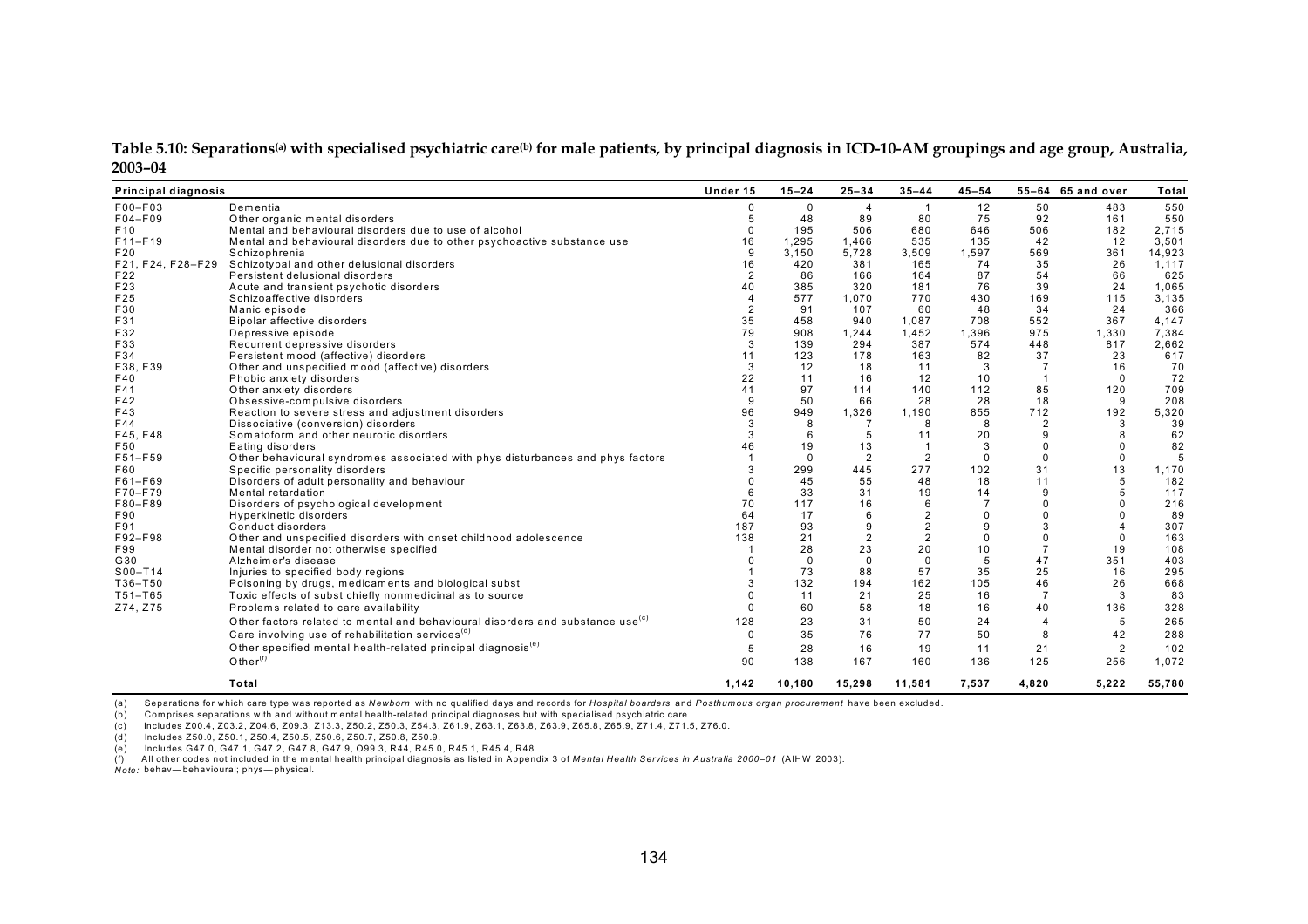| <b>Principal diagnosis</b> |                                                                                            | Under 15       | $15 - 24$   | $25 - 34$      | $35 - 44$        | $45 - 54$        | 55-64          | 65 and over      | <b>Total</b> |
|----------------------------|--------------------------------------------------------------------------------------------|----------------|-------------|----------------|------------------|------------------|----------------|------------------|--------------|
| F00-F03                    | Dementia                                                                                   | $\Omega$       | $\mathbf 0$ |                |                  | 9                | 32             | 433              | 476          |
| F04-F09                    | Other organic mental disorders                                                             |                | 12          | 41             | 63               | 55               | 54             | 186              | 412          |
| F <sub>10</sub>            | Mental and behavioural disorders due to use of alcohol                                     |                | 110         | 268            | 476              | 456              | 233            | 71               | 1,615        |
| F11-F19                    | Mental and behavioural disorders due to other psychoactive substance use                   |                | 549         | 633            | 310              | 114              | 41             | 20               | 1,675        |
| F <sub>20</sub>            | Schizophrenia                                                                              |                | 1,048       | 1,814          | 1,622            | 1,274            | 794            | 669              | 7,228        |
| F21, F24, F28-F29          | Schizotypal and other delusional disorders                                                 | 18             | 222         | 227            | 153              | 106              | 40             | 56               | 822          |
| F22                        | Persistent delusional disorders                                                            |                | 28          | 73             | 83               | 111              | 99             | 163              | 558          |
| F <sub>23</sub>            | Acute and transient psychotic disorders                                                    | 10             | 194         | 260            | 206              | 134              | 39             | 43               | 886          |
| F <sub>25</sub>            | Schizoaffective disorders                                                                  |                | 406         | 922            | 985              | 785              | 447            | 382              | 3,928        |
| F30                        | Manic episode                                                                              |                | 48          | 78             | 96               | 82               | 33             | 49               | 387          |
| F31                        | Bipolar affective disorders                                                                | 20             | 597         | 1,309          | 1,534            | 1,264            | 932            | 1,001            | 6,657        |
| F32                        | Depressive episode                                                                         | 216            | 1,669       | 2,055          | 2,239            | 2,068            | 1,176          | 2,568            | 11,991       |
| F33                        | Recurrent depressive disorders                                                             | 8              | 442         | 672            | 964              | 1,278            | 893            | 1,734            | 5,991        |
| F34                        | Persistent mood (affective) disorders                                                      | 54             | 259         | 198            | 193              | 177              | 69             | 60               | 1,010        |
| F38, F39                   | Other and unspecified mood (affective) disorders                                           |                | 26          | 31             | 25               | 19               | $\overline{4}$ | 6                | 118          |
| F40                        | Phobic anxiety disorders                                                                   | 3              | 27          | 16             | 20               | 13               | 10             | 11               | 100          |
| F41                        | Other anxiety disorders                                                                    | 29             | 187         | 235            | 239              | 218              | 164            | 273              | 1,345        |
| F42                        | Obsessive-compulsive disorders                                                             | 12             | 82          | 43             | 32               | 23               | 8              | $\overline{7}$   | 207          |
| F43                        | Reaction to severe stress and adjustment disorders                                         | 234            | 1,443       | 1,415          | 1,339            | 793              | 261            | 159              | 5,644        |
| F44                        | Dissociative (conversion) disorders                                                        | $\overline{7}$ | 54          | 105            | 111              | 108              | 24             | 5                | 414          |
| F45, F48                   | Somatoform and other neurotic disorders                                                    | 9              | 48          | 12             | 17               | 18               | 5              | 18               | 127          |
| F50                        | Eating disorders                                                                           | 63             | 686         | 223            | 96               | 27               | 8              | 3                | 1,106        |
| F51-F59                    | Other behavioural syndromes associated with phys disturbances & phys factors               | $\mathbf 0$    | 48          | 185            | 69               | $\overline{4}$   | 0              | $\mathbf 0$      | 306          |
| F60                        | Specific personality disorders                                                             | 33             | 1,024       | 1,089          | 785              | 348              | 70             | 48               | 3,397        |
| F61-F69                    | Disorders of adult personality and behaviour                                               | 115            | 16          | 21             | 24               | 18               | 5              | $\overline{7}$   | 206          |
| F70-F79                    | Mental retardation                                                                         | $\overline{2}$ | 29          | 30             | 18               | 10               | 13             | $\boldsymbol{4}$ | 106          |
| F80-F89                    | Disorders of psychological development                                                     | 10             | 19          | 8              | $\boldsymbol{A}$ | $\Omega$         |                | $\Omega$         | 42           |
| F90                        | Hyperkinetic disorders                                                                     | 20             | 8           | $\mathbf{1}$   | $\mathbf 0$      | 0                | 0              | 0                | 29           |
| F91                        | Conduct disorders                                                                          | 92             | 61          | 10             | $\overline{1}$   | $\Omega$         | 0              |                  | 165          |
| F92-F98                    | Other & unspecified disorders with onset childhood adolescence                             | 64             | 40          | $\overline{7}$ | $\overline{4}$   | 0                | 0              | $\Omega$         | 115          |
| F99                        | Mental disorder not otherwise specified                                                    |                | 18          | 19             | 12               | 8                | 9              | 54               | 121          |
| G30                        | Alzheimer's disease                                                                        |                | $\Omega$    | $\Omega$       | $\overline{2}$   | $\boldsymbol{4}$ | 24             | 400              | 430          |
| S00-T14                    | Injuries to specified body regions                                                         |                | 74          | 67             | 41               | 37               | 11             | 23               | 261          |
| T36-T50                    | Poisoning by drugs, medicaments and biological substances                                  | 26             | 309         | 269            | 253              | 172              | 48             | 39               | 1,116        |
| T51-T65                    | Toxic effects of substances chiefly nonmedicinal as to source                              | 3              | 10          | 12             | 14               | 8                | 8              | $\overline{1}$   | 56           |
| Z74, Z75                   | Problems related to care availability                                                      | $\Omega$       | 20          | 35             | 43               | 40               | 29             | 117              | 284          |
|                            | Other factors related to mental and behavioural disorders and substance use <sup>(c)</sup> | 97             | 31          | 64             | 77               | 22               | $\overline{7}$ | 5                | 303          |
|                            | Care involving use of rehabilitation services <sup>(a)</sup>                               | $\Omega$       | 11          | 36             | 22               | 62               | 13             | 82               | 226          |
|                            | Other specified mental health-related principal diagnosis <sup>(e)</sup>                   | $\overline{4}$ | 47          | 55             | 24               | $\overline{7}$   | 5              | 5                | 147          |
|                            | Other $(f)$                                                                                | 80             | 156         | 99             | 115              | 119              | 103            | 264              | 936          |
|                            |                                                                                            |                |             |                |                  |                  |                |                  |              |
|                            | <b>Total</b>                                                                               | 1,265          | 10,058      | 12,638         | 12,312           | 9,991            | 5,712          | 8,967            | 60,943       |

Table 5.11: Separations<sup>(a)</sup> with specialised psychiatric care<sup>(b)</sup> for female patients, by principal diagnosis in ICD-10-AM groupings and age group, **Australia, 2003–04**

(a) Separations for which care type was reported as *Newborn* with no qualified days and records for *Hospital boarders* and *Posthumous organ procurement* have been excluded.

(b) Comprises separations with and without mental health-related principal diagnoses but with specialised psychiatric care.

(c) Includes Z00.4, Z03.2, Z04.6, Z09.3, Z13.3, Z50.2, Z50.3, Z54.3, Z61.9, Z63.1, Z63.8, Z63.9, Z65.8, Z65.9, Z71.4, Z71.5, Z76.0.

(d) Includes Z50.0, Z50.1, Z50.4, Z50.5, Z50.6, Z50.7, Z50.8, Z50.9.

(e) Includes G47, O99.3, R44, R45, R48.

(f) All other codes not included in the mental health principal diagnosis as listed in Appendix 3 of *Mental Health Services in Australia 2000–01* (AIHW 2003).

*Note:* behav—behavioural; subst—substances; phys—physical.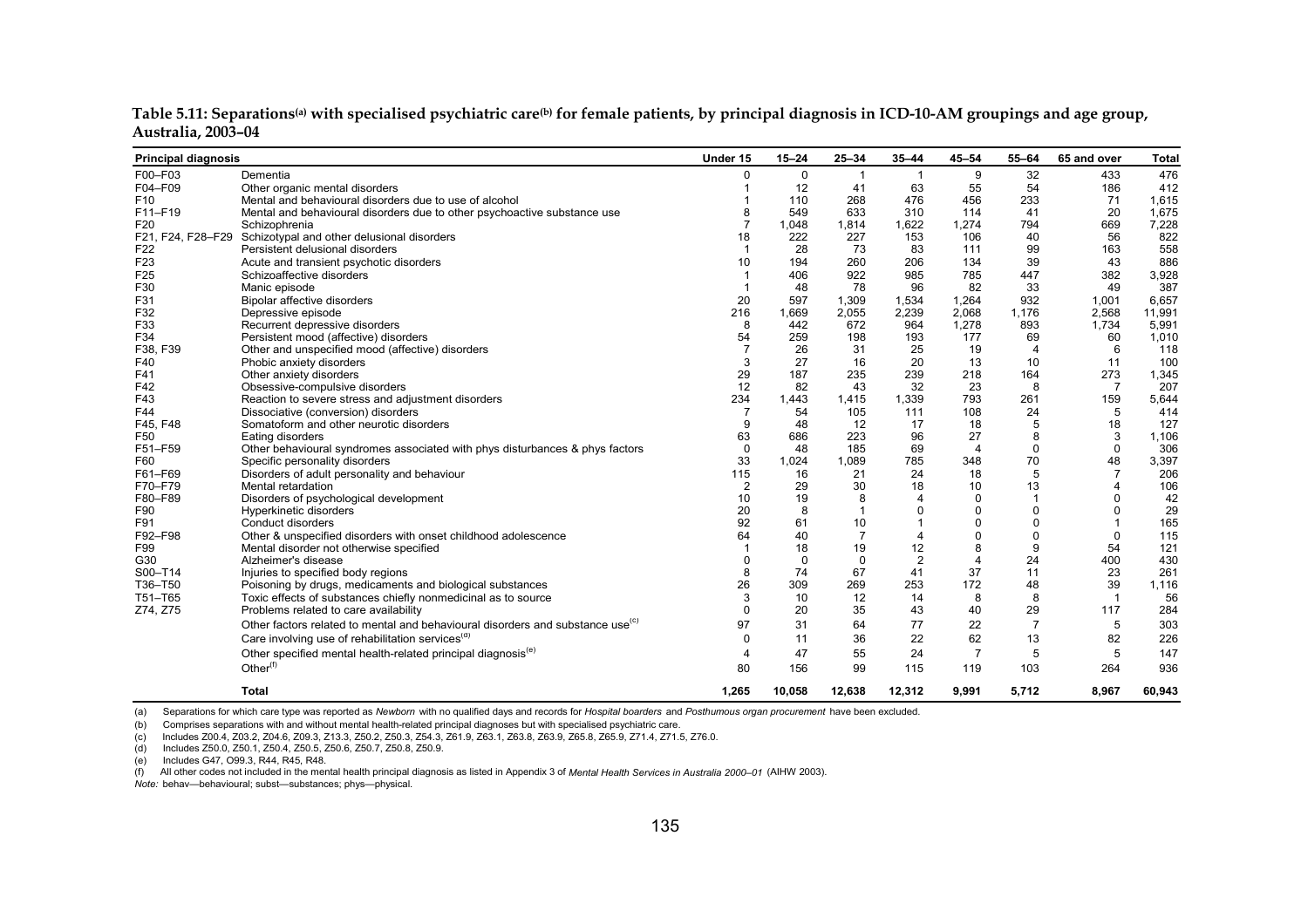Table 5.12: Separations<sup>(a)</sup>, patient days and psychiatric care days for separations with specialised psychiatric care<sup>(b)</sup> reported for Aboriginal and Torres Strait Islander peoples<sup>(c)</sup>, by principal diagnosis in ICD-10-AM groupings, 2003-04

|                            |                                                                                            |                |                |                |                     | Psychiatric |
|----------------------------|--------------------------------------------------------------------------------------------|----------------|----------------|----------------|---------------------|-------------|
| <b>Principal diagnosis</b> |                                                                                            | Same day       | Overnight      | Total          | <b>Patient days</b> | care days   |
| F00-F03                    | Dementia                                                                                   |                | 5              | 6              | 324                 | 311         |
| F04-F09                    | Other organic mental disorders                                                             | $\Omega$       | 18             | 18             | 1,226               | 1,226       |
| F <sub>10</sub>            | Mental and behavioural disorders due to use of alcohol                                     |                | 107            | 114            | 826                 | 798         |
| F11-F19                    | Mental and behavioural disorders due to other psychoactive substance use                   |                | 226            | 232            | 1,898               | 1,883       |
| F20                        | Schizophrenia                                                                              | 14             | 704            | 718            | 20.361              | 20,336      |
| F21, F24, F28-F29          | Schizotypal and other delusional disorders                                                 | $\overline{2}$ | 81             | 83             | 1,012               | 1,010       |
| F22                        | Persistent delusional disorders                                                            |                | 16             | 17             | 396                 | 395         |
| F <sub>23</sub>            | Acute and transient psychotic disorders                                                    |                | 57             | 58             | 596                 | 594         |
| F25                        | Schizoaffective disorders                                                                  | 34             | 143            | 177            | 2,550               | 2,492       |
| F30                        | Manic episode                                                                              | $\Omega$       | 14             | 14             | 291                 | 291         |
| F31                        | Bipolar affective disorders                                                                |                | 102            | 103            | 2,241               | 2,240       |
| F32                        | Depressive episode                                                                         | 25             | 217            | 242            | 2.279               | 2,269       |
| F33                        | Recurrent depressive disorders                                                             | $\Omega$       | 42             | 42             | 548                 | 538         |
| F34                        | Persistent mood (affective) disorders                                                      |                | 14             | 14             | 90                  | 90          |
| F38, F39                   | Other and unspecified mood (affective) disorders                                           |                | $\overline{1}$ | $\overline{1}$ | 8                   | 8           |
| F40                        | Phobic anxiety disorders                                                                   |                | $\overline{2}$ | $\overline{2}$ | 19                  | 19          |
| F41                        | Other anxiety disorders                                                                    |                |                |                | 22                  | 22          |
| F42                        | Obsessive-compulsive disorders                                                             |                |                |                | 12                  | 12          |
| F43                        | Reaction to severe stress and adjustment disorders                                         |                | 259            | 264            | 1.740               | 1,729       |
| F44                        | Dissociative (conversion) disorders                                                        |                | 3              | 3              | 15                  | 15          |
| F45, F48                   | Somatoform and other neurotic disorders                                                    |                |                |                | $\Omega$            | $\Omega$    |
| F50                        | Eating disorders                                                                           |                |                | O              | $\Omega$            | $\Omega$    |
| F51-F59                    | Other behavioural syndromes associated with physiological disturbances & physical factors  |                | 6              | 6              | 42                  | 42          |
| F60                        | Specific personality disorders                                                             |                | 70             | 73             | 290                 | 290         |
| F61-F69                    | Disorders of adult personality and behaviour                                               |                | 9              | 9              | 36                  | 34          |
| F70-F79                    | Mental retardation                                                                         |                |                |                | 17                  | 17          |
| F80-F89                    | Disorders of psychological development                                                     |                |                |                | 87                  | 87          |
| F90                        | Hyperkinetic disorders                                                                     |                |                |                | 12                  | 12          |
| F91                        | Conduct disorders                                                                          |                | 27             | 28             | 253                 | 253         |
| F92-F98                    | Other & unspecified disorders with onset childhood adolescence                             |                |                |                | 390                 | 390         |
| F99                        | Mental disorder not otherwise specified                                                    |                | 0              | 0              | $\Omega$            | $\Omega$    |
| G30                        | Alzheimer's disease                                                                        |                | 0              | $\Omega$       | $\Omega$            | $\Omega$    |
| S00-T14                    | Injuries to specified body regions                                                         |                | 12             | 13             | 91                  | 76          |
| T36-T50                    | Poisoning by drugs, medicaments and biological substances                                  |                | 22             | 22             | 106                 | 88          |
| T51-T65                    | Toxic effects of substances chiefly nonmedicinal as to source                              |                | $\overline{2}$ | $\overline{2}$ | 6                   | 6           |
| Z74, Z75                   | Problems related to care availability                                                      |                | 29             | 29             | 10,347              | 10,347      |
|                            | Other factors related to mental and behavioural disorders and substance use <sup>(d)</sup> |                | 6              | 6              | 26                  | 26          |
|                            | Care involving use of rehabilitation services <sup>(e)</sup>                               |                | 9              | 9              | 5,254               | 5,254       |
|                            | Other specified mental health-related principal diagnosis <sup>(f)</sup>                   |                | 9              | 10             | 121                 | 121         |
|                            | Other $(9)$                                                                                |                |                |                |                     |             |
|                            |                                                                                            |                | 59             | 64             | 874                 | 730         |
|                            | Total                                                                                      | 109            | 2,295          | 2,404          | 54,406              | 54,051      |

(a) Separations for which care type was reported as *Newborn* with no qualified days and records for *Hospital boarders* and *Posthumous organ procurement* have been excluded.

(b) Comprises separations with and without mental health-related principal diagnoses but with specialised psychiatric care.

(c) Indigenous status data only for Queensland, W estern Australia, South Australia and the Northern Territory are considered to be of acceptable quality for analytical purposes (AIHW 2005d).

(d) Includes Z00.4, Z03.2, Z04.6, Z09.3, Z13.3, Z50.2, Z50.3, Z54.3, Z61.9, Z63.1, Z63.8, Z63.9, Z65.8, Z65.9, Z71.4, Z71.5, Z76.0.

(e) Includes Z50.0, Z50.1, Z50.4, Z50.5, Z50.6, Z50.7, Z50.8, Z50.9.

(f) Includes G47.0, G47.1, G47.2, G47.8, G47.9, O99.3, R44, R45.0, R45.1, R45.4, R48.

(g) All other codes not included in the mental health principal diagnosis as listed in Appendix 3 of *Mental Health Services in Australia 2000–01* (AIHW 2003).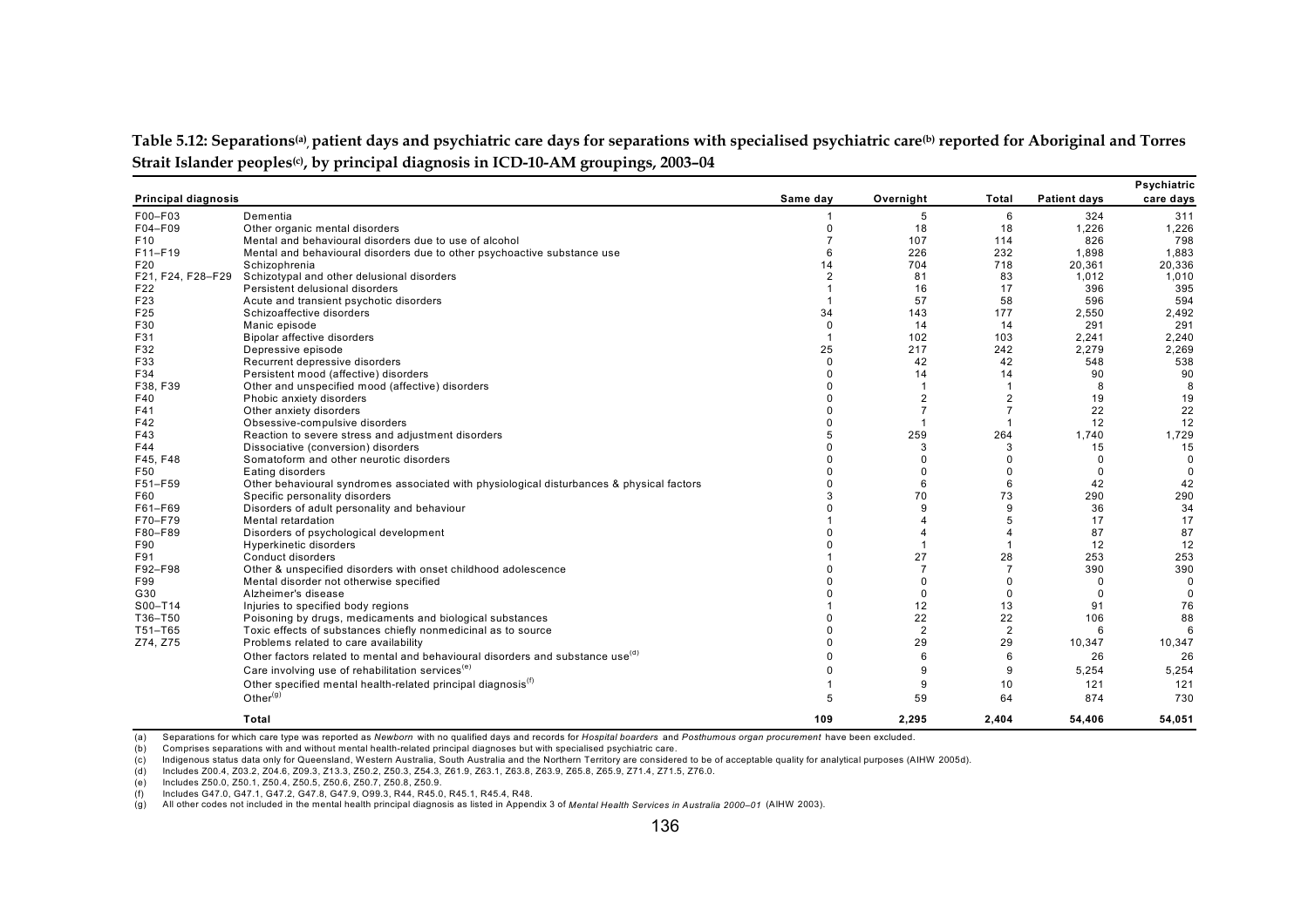#### Table 5.13: Separations<sup>(a)</sup> with specialised psychiatric care<sup>(b)</sup> by mental health legal status and principal diagnosis in ICD-10-AM groupings, and **hospital type, Australia, 2003–04**

|                            |                                                                                    | <b>Public acute</b> |                | Private        |                  | <b>Public psychiatric</b> |                  |             | <b>Total</b> |             |
|----------------------------|------------------------------------------------------------------------------------|---------------------|----------------|----------------|------------------|---------------------------|------------------|-------------|--------------|-------------|
|                            |                                                                                    |                     |                |                |                  |                           |                  |             |              | <b>Not</b>  |
| <b>Principal diagnosis</b> |                                                                                    | Involuntary         | Voluntary      | Involuntary    | <b>Voluntary</b> | Involuntary               | <b>Voluntary</b> | Involuntary | Voluntary    | reported    |
| F00-F03                    | Dementia                                                                           | 245                 | 369            |                | 140              | 72                        | 51               | 318         | 560          | $\mathbf 0$ |
| F04-F09                    | Other organic mental disorders                                                     | 234                 | 272            | 6              | 169              | 76                        | 33               | 316         | 474          | 738         |
| F <sub>10</sub>            | Mental and behavioural disorders due to use of alcohol                             | 511                 | 733            | 6              | 2.141            | 197                       | 82               | 714         | 2,956        | 144         |
| F11-F19                    | Mental and behavioural disorders due to other psychoactive subst use               | 1,647               | 1,244          | 15             | 952              | 340                       | 74               | 2,002       | 2,270        | 208         |
| F20                        | Schizophrenia                                                                      | 9,127               | 5,959          | 46             | 1,161            | 2,022                     | 609              | 11,195      | 7,729        | 604         |
|                            | F21, F24, F28-F29 Schizotypal and other delusional disorders                       | 768                 | 531            | 8              | 81               | 177                       | 35               | 953         | 647          | 951         |
| F <sub>22</sub>            | Persistent delusional disorders                                                    | 445                 | 307            |                | 114              | 111                       | 23               | 557         | 444          | 4,426       |
| F <sub>23</sub>            | Acute and transient psychotic disorders                                            | 752                 | 418            | 8              | 113              | 136                       | 31               | 896         | 562          | 435         |
| F <sub>25</sub>            | Schizoaffective disorders                                                          | 2,478               | 1,850          | 21             | 1.157            | 548                       | 173              | 3,047       | 3,180        | 262         |
| F30                        | Manic episode                                                                      | 296                 | 178            | 6              | 87               | 36                        | 12               | 338         | 277          | 447         |
| F31                        | Bipolar affective disorders                                                        | 3,147               | 3,133          | 31             | 2,318            | 585                       | 201              | 3,763       | 5,652        | 1,143       |
| F32                        | Depressive episode                                                                 | 2,144               | 7,419          | 38             | 6.682            | 333                       | 432              | 2,515       | 14,533       | 150         |
| F33                        | Recurrent depressive disorders                                                     | 478                 | 2,474          | 8              | 5.152            | 21                        | 35               | 507         | 7.661        | 1,527       |
| F34                        | Persistent mood (affective) disorders                                              | 173                 | 738            | $\Omega$       | 403              | 54                        | 61               | 227         | 1,202        | 2,061       |
| F38, F39                   | Other and unspecified mood (affective) disorders                                   | 29                  | 72             | $\Omega$       | 37               | 6                         | $\overline{2}$   | 35          | 111          | 410         |
| F40                        | Phobic anxiety disorders                                                           | 11                  | 35             | $\Omega$       | 84               | $\overline{2}$            | $\overline{7}$   | 13          | 126          | 194         |
| F41                        | Other anxiety disorders                                                            | 107                 | 652            | $\overline{2}$ | 1,016            | 14                        | 48               | 123         | 1,716        | 38          |
| F42                        | Obsessive-compulsive disorders                                                     | 34                  | 118            | $\overline{1}$ | 171              | 6                         | $\overline{4}$   | 41          | 293          | 18          |
| F43                        | Reaction to severe stress and adjustment disorders                                 | 1,607               | 4,615          | 20             | 2,424            | 518                       | 350              | 2,145       | 7,389        | 162         |
| F44                        | Dissociative (conversion) disorders                                                | 45                  | 86             | 4              | 279              | 6                         | 4                | 55          | 369          | 49          |
| F45, F48                   | Somatoform and other neurotic disorders                                            | 11                  | 57             | $\Omega$       | 67               | $\overline{1}$            | 3                | 12          | 127          | 1,567       |
| F <sub>50</sub>            | Eating disorders                                                                   | 101                 | 397            |                | 548              | 8                         | $\overline{2}$   | 110         | 947          | 34          |
| F51-F59                    | Other behav syndromes associated with phys dist & phys factors                     | 47                  | 90             | $\Omega$       | 93               | 14                        | 19               | 61          | 202          | 11          |
| F60                        | Specific personality disorders                                                     | 1.031               | 1.952          | 3              | 408              | 197                       | 104              | 1,231       | 2.464        | 96          |
| F61-F69                    | Disorders of adult personality and behaviour                                       | 42                  | 81             |                | 58               | 29                        | 13               | 72          | 152          | 60          |
| F70-F79                    | Mental retardation                                                                 | 62                  | 80             | $\Omega$       | $\overline{7}$   | 10                        | 12               | 72          | 99           | 757         |
| F80-F89                    | Disorders of psychological development                                             | 22                  | 87             |                | 14               | 9                         | 6                | 31          | 107          | 58          |
| F90                        | Hyperkinetic disorders                                                             | 9                   | 51             |                | 9                | $\overline{2}$            | 13               | 11          | 73           | 52          |
| F91                        | Conduct disorders                                                                  | 79                  | 173            |                | 6                | 21                        | 33               | 101         | 212          | 42          |
| F92-F98                    | Other & unspecified disorders with onset childhood adolescence                     | 26                  | 129            | $\Omega$       | 5                | $\overline{4}$            | 38               | 30          | 172          | 34          |
| F99                        | Mental disorder not otherwise specified                                            | 102                 | 88             | $\Omega$       | 4                | $\overline{2}$            | $\Omega$         | 104         | 92           | 117         |
| G30                        | Alzheimer's disease                                                                | 184                 | 334            | $\overline{2}$ | 108              | 74                        | 38               | 260         | 480          | 32          |
| S00-T14                    | Injuries to specified body regions                                                 | 149                 | 216            |                | 10               | $\Omega$                  | $\Omega$         | 150         | 226          | 27          |
| T36-T50                    | Poisoning by drugs, medicaments and biological substances                          | 381                 | 841            | $\Omega$       | 28               |                           | $\mathbf 0$      | 382         | 869          | 139         |
| T51-T65                    | Toxic effects of substances chiefly nonmedicinal as to source                      | 40                  | 59             |                | $\overline{2}$   | $\Omega$                  | $\Omega$         | 41          | 61           | 34          |
| Z74, Z75                   | Problems related to care availability                                              | 220                 | 319            | $\Omega$       | 9                | 24                        | 30               | 244         | 358          | 181         |
|                            | Other factors related to mental and behav disorders and subst abuse <sup>(b)</sup> | 34                  | 51             | $\Omega$       | 3                | $\overline{2}$            | 306              | 36          | 360          | 533         |
|                            | Other specified mental health related principal diagnosis <sup>(a)</sup>           |                     |                |                | $\overline{1}$   |                           |                  |             |              |             |
|                            |                                                                                    | $\overline{2}$      | $\overline{2}$ |                |                  | 190                       | 285              | 192         | 288          | 38          |
|                            | Care involving rehabilitation services <sup>(e)</sup>                              | 55                  | 105            |                | 40               | 10                        | 11               | 66          | 156          | 172         |
|                            | Other $(f)$                                                                        | 311                 | 499            | $\Omega$       | 161              | 60                        | 70               | 371         | 730          | 209         |
|                            |                                                                                    | 27,186              | 36.814         | 233            | 26.262           | 5.918                     | 3.250            | 33,337      | 66,326       | 18,160      |

(a) Separations for which care type was reported as *Newborn* with no qualified days and records for *Hospital boarders* and *Posthumous organ procurement* have been excluded.

(b) Comprises separations with and without mental health-related principal diagnoses but with specialised psychiatric care.

(c) Includes Z00.4, Z03.2, Z04.6, Z09.3, Z13.3, Z50.2, Z50.3, Z54.3, Z61.9, Z63.1, Z63.8, Z63.9, Z65.8, Z65.9, Z71.4, Z71.5, Z76.0.

(d) Includes G47.0, G47.1, G47.2, G47.8, G47.9, O99.3, R44, R45.0, R45.1, R45.4, R48.

(e) Includes Z50.0, Z50.1, Z50.4, Z50.5, Z50.6, Z50.7, Z50.8, Z50.9.

(f) All other codes not included in the mental health principal diagnosis as listed in Appendix 3 of *Mental Health Services in Australia 2000–01* (AIHW 2003).

*Note:* behav—behavioural; subst—substance; phys—physical; dist—disturbances.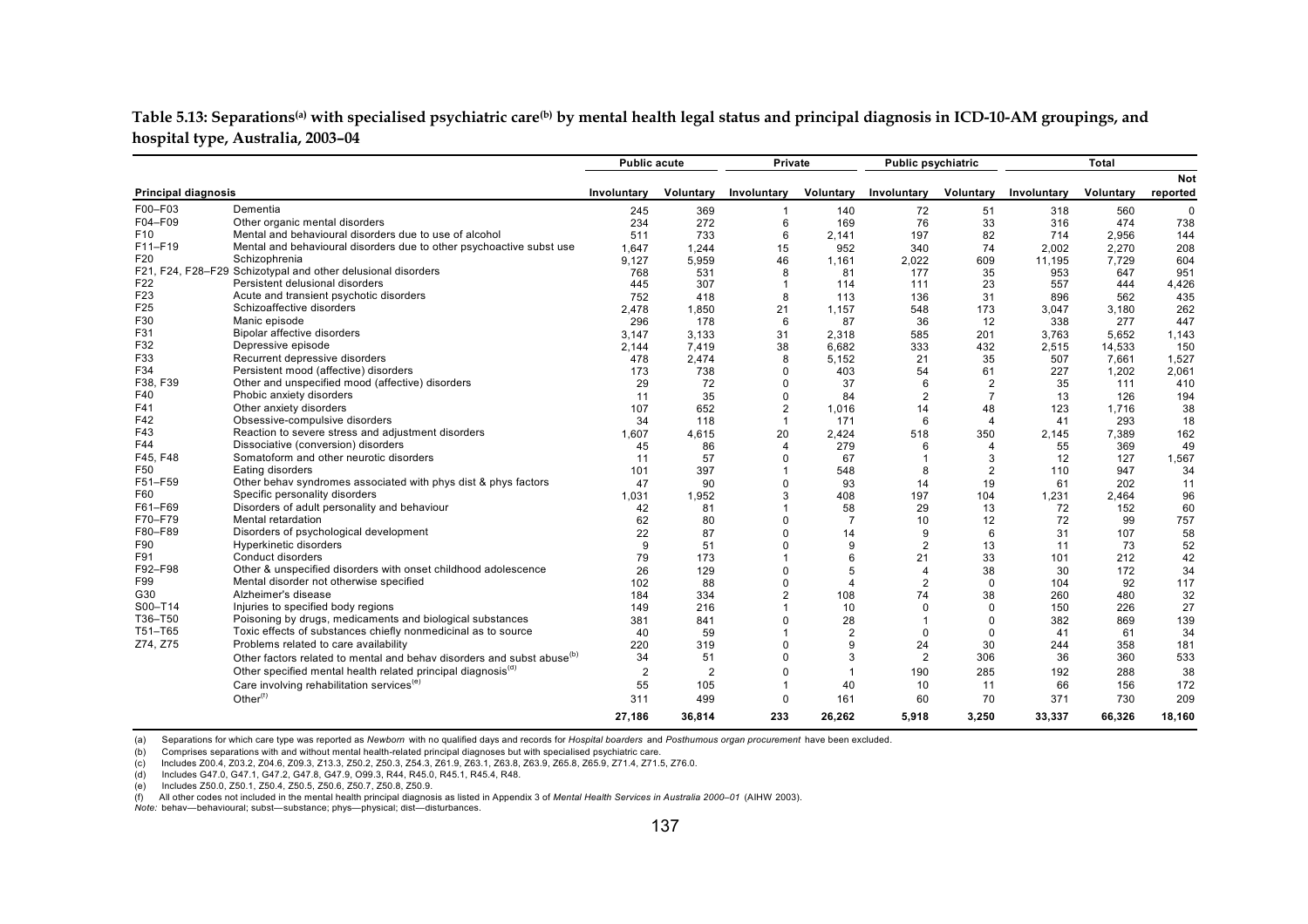Table 5.14: Separations<sup>(a)</sup>, patient days and psychiatric care days for the top five mental health-related additional diagnoses for separations with **specialised psychiatric care(b), by selected mental health-related principal diagnosis, Australia, 2003–04** 

|                            |                                                                                            | <b>Separations</b> |                    |              |         |                            | Average   | Average                       |
|----------------------------|--------------------------------------------------------------------------------------------|--------------------|--------------------|--------------|---------|----------------------------|-----------|-------------------------------|
|                            |                                                                                            |                    |                    |              |         | <b>Patient Psychiatric</b> | length of | length of<br>stay psychiatric |
| <b>Principal diagnosis</b> |                                                                                            |                    | Same day Overnight | <b>Total</b> | days    | care days (o'night)        |           | care                          |
|                            | Mental and behavioural disorders due to psychoactive substances use (F10-F19)              |                    |                    |              |         |                            |           |                               |
|                            | Top five additional diagnoses <sup>(b)</sup>                                               |                    |                    |              |         |                            |           |                               |
| F60                        | Specific personality disorders                                                             | 13                 | 1,289              | 1,302        | 15.996  | 15.730                     | 12.4      | 12.2                          |
| F32                        | Depressive episode                                                                         | 12                 | 869                | 881          | 10.442  | 10.222                     | 12.0      | 11.7                          |
| F43                        | Reaction to severe stress and adjustment disorders                                         | 31                 | 717                | 748          | 7,112   | 7,052                      | 9.9       | 9.8                           |
|                            | Other factors related to mental and behavioural disorders and substance use <sup>(c)</sup> | $\overline{2}$     | 553                | 555          | 5,995   | 5,967                      | 10.8      | 10.8                          |
| F <sub>20</sub>            | Schizophrenia                                                                              | $\overline{7}$     | 486                | 493          | 5,238   | 5,161                      | 10.8      | 10.6                          |
|                            | Total                                                                                      | 213                | 10,151             | 10,364       | 114,841 | 113,605                    | 11.3      | 11.2                          |
|                            | Schizophrenia, schizotypal and delusional disorders (F20-F29)                              |                    |                    |              |         |                            |           |                               |
|                            | Top five additional diagnoses <sup>(b)</sup>                                               |                    |                    |              |         |                            |           |                               |
|                            | F11-F19 Mental and behavioural disorders due to other psychoactive subst use               | 184                | 10,819             | 11,003       | 233,087 | 231,994                    | 21.5      | 21.4                          |
| F <sub>10</sub>            | Mental and behavioural disorders due to use of alcohol                                     | 42                 | 3,560              | 3,602        | 80,560  | 80,080                     | 22.6      | 22.5                          |
| F60                        | Specific personality disorders                                                             | 32                 | 2,049              | 2,081        | 53,699  | 53,378                     | 26.2      | 26.0                          |
| F32                        | Depressive episode                                                                         | 148                | 1,045              | 1,193        | 26,135  | 25,984                     | 24.9      | 24.7                          |
|                            | Other factors related to mental and behavioural disorders and substance use <sup>(c)</sup> | $\overline{7}$     | 1,139              | 1,146        | 26,660  | 26,516                     | 23.4      | 23.3                          |
|                            | Total                                                                                      | 1,444              | 32,846             | 34,290       | 852,686 | 847,354                    | 25.9      | 25.8                          |
|                            | Mood (affective) disorders (F30-F39)                                                       |                    |                    |              |         |                            |           |                               |
|                            | Top five additional diagnoses <sup>(b)</sup>                                               |                    |                    |              |         |                            |           |                               |
|                            | F11-F19 Mental and behavioural disorders due to other psychoactive subst use               | 147                | 5,024              | 5,171        | 76,594  | 75,464                     | 15.2      | 15.0                          |
| F <sub>10</sub>            | Mental and behavioural disorders due to use of alcohol                                     | 74                 | 3,964              | 4,038        | 53,005  | 52,435                     | 13.4      | 13.2                          |
| F60                        | Specific personality disorders                                                             | 155                | 3,878              | 4,033        | 67,011  | 66,592                     | 17.2      | 17.1                          |
| F43                        | Reaction to severe stress and adjustment disorders                                         | 147                | 2,489              | 2,636        | 36,701  | 36,424                     | 14.7      | 14.6                          |
| F41                        | Other anxiety disorders                                                                    | 201                | 2,066              | 2,267        | 41,901  | 41,538                     | 20.2      | 20.0                          |
|                            | Total                                                                                      | 7,355              | 34,047             | 41,402       | 593,789 | 588,069                    | 17.2      | 17.1                          |
|                            | Neurotic, stress-related and somatoform disorder (F40-F49)                                 |                    |                    |              |         |                            |           |                               |
|                            | Top five additional diagnoses <sup>(b)</sup>                                               |                    |                    |              |         |                            |           |                               |
|                            | F11-F19 Mental and behavioural disorders due to other psychoactive substance use           | 54                 | 3,204              | 3,258        | 21,343  | 21,126                     | 6.6       | 6.6                           |
| F60                        | Specific personality disorders                                                             | 92                 | 2,800              | 2,892        | 22,148  | 21,994                     | 7.9       | 7.8                           |
| F <sub>10</sub>            | Mental and behavioural disorders due to use of alcohol                                     | 49                 | 2,593              | 2,642        | 22,851  | 22,264                     | 8.8       | 8.6                           |
| F32                        | Depressive episode                                                                         | 256                | 2,024              | 2,280        | 28,625  | 28,447                     | 14.0      | 13.9                          |
|                            | Other factors related to mental and behavioural disorders and substance use <sup>(c)</sup> | 70                 | 1,291              | 1,361        | 11,147  | 11,067                     | 8.6       | 8.5                           |
|                            | Total                                                                                      | 651                | 13,599             | 14,250       | 135,071 | 133,223                    | 9.9       | 9.7                           |

(a) Separations for which care type was reported as *Newborn* with no qualified days and records for *Hospital boarders* and *Posthumous organ procurement* have been excluded.

(b) Where the additional diagnosis is different from the principal diagnosis.

(c) Includes Z00.4, Z03.2, Z04.6, Z09.3, Z13.3, Z54.3, Z61.9, Z63.1, Z63.8, Z63.9, Z65.8, Z65.9, Z76.0.

*Note:* behav—behavioural; subst—substance.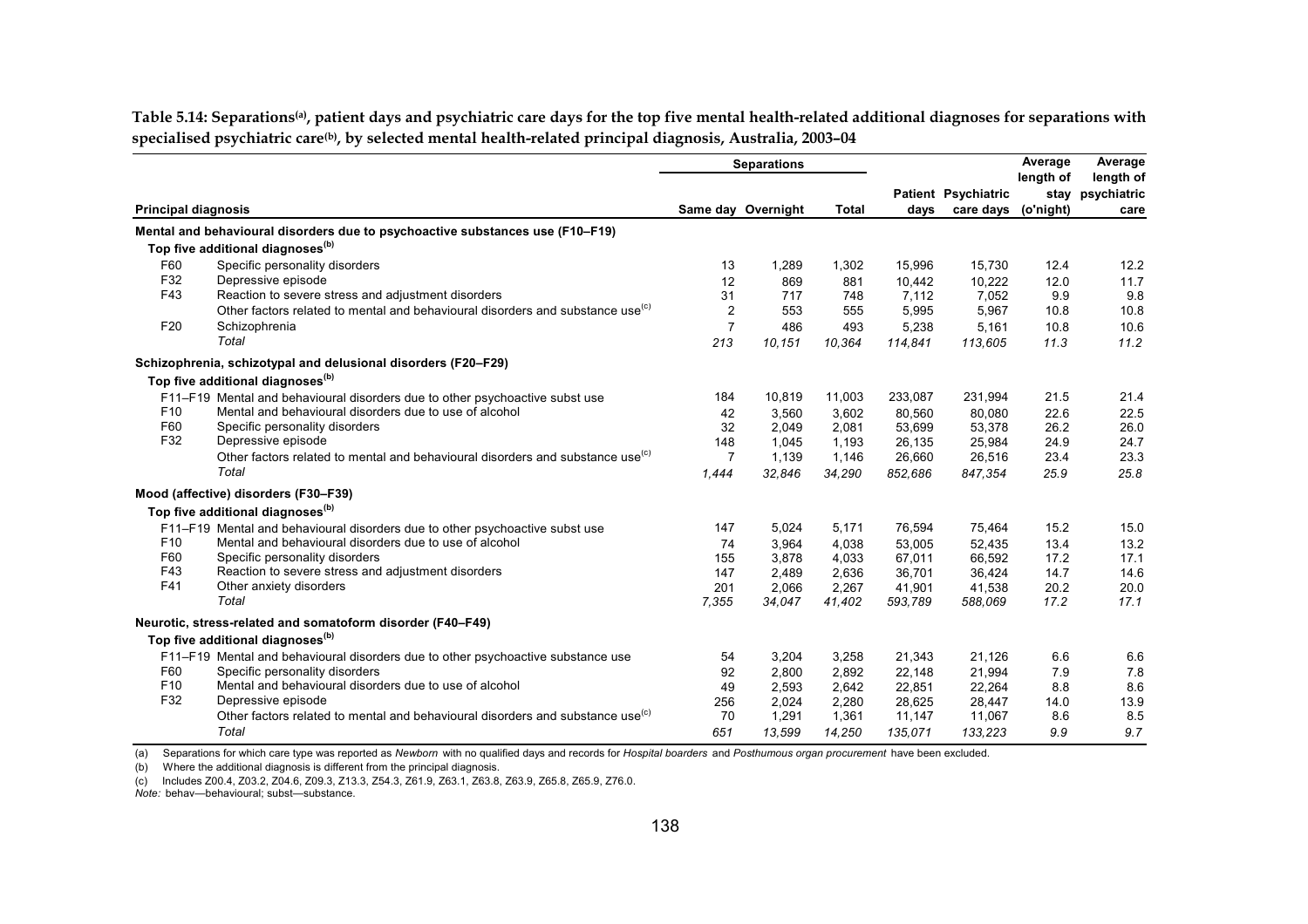Table 5.15: Separation statistics for separations<sup>(a)</sup> with specialised psychiatric care<sup>(b)</sup>, with an external cause of injury or poisoning reported as **intentional self-harm, by principal diagnosis in ICD-10-AM groupings, Australia, 2003–04** 

|                            |                                                                                             |                | <b>Separations</b> |                |                     |                          | Average           | Average<br>length of |
|----------------------------|---------------------------------------------------------------------------------------------|----------------|--------------------|----------------|---------------------|--------------------------|-------------------|----------------------|
| <b>Principal diagnosis</b> |                                                                                             | Same day       | Overnight          | Total          | <b>Patient days</b> | Psychiatric<br>care days | length of<br>stay | psychiatric<br>care  |
| F00-F03                    | Dementia                                                                                    | 0              | $\mathbf 0$        | $\mathbf 0$    | $\mathbf 0$         | $\mathbf 0$              | 0.0               | 0.0                  |
| F04-F09                    | Other organic mental disorders                                                              | $\mathbf 0$    | 18                 | 18             | 231                 | 229                      | 12.8              | 12.7                 |
| F <sub>10</sub>            | Mental and behavioural disorders due to use of alcohol                                      | $\overline{7}$ | 104                | 111            | 622                 | 574                      | 5.9               | 5.5                  |
| F11-F19                    | Mental and behavioural disorders due to other psychoactive substance use                    | $\overline{2}$ | 104                | 106            | 839                 | 804                      | 8.0               | 7.7                  |
| F20                        | Schizophrenia                                                                               |                | 232                | 236            | 6,388               | 5,969                    | 27.5              | 25.7                 |
| F21, F24, F28-F29          | Schizotypal and other delusional disorders                                                  |                | 34                 | 35             | 358                 | 354                      | 10.5              | 10.4                 |
| F <sub>22</sub>            | Persistent delusional disorders                                                             | $\Omega$       | 15                 | 15             | 237                 | 228                      | 15.8              | 15.2                 |
| F <sub>23</sub>            | Acute and transient psychotic disorders                                                     |                | 20                 | 21             | 341                 | 331                      | 17.0              | 16.5                 |
| F <sub>25</sub>            | Schizoaffective disorders                                                                   | $\Omega$       | 102                | 102            | 2.717               | 2,674                    | 26.6              | 26.2                 |
| F30                        | Manic episode                                                                               | $\mathbf 0$    | 2                  | 2              | 122                 | 122                      | 61.0              | 61.0                 |
| F31                        | <b>Bipolar affective disorders</b>                                                          |                | 157                | 158            | 3.853               | 3.771                    | 24.5              | 24.0                 |
| F32                        | Depressive episode                                                                          | 12             | 735                | 747            | 12,154              | 11,531                   | 16.5              | 15.7                 |
| F33                        | Recurrent depressive disorders                                                              | $\overline{2}$ | 247                | 249            | 4.806               | 4,621                    | 19.4              | 18.7                 |
| F34                        | Persistent mood (affective) disorders                                                       |                | 96                 | 97             | 1,085               | 1,047                    | 11.3              | 10.9                 |
| F38, F39                   | Other and unspecified mood (affective) disorders                                            | $\Omega$       | 5                  | 5              | 61                  | 60                       | 12.2              | 12.0                 |
| F40                        | Phobic anxiety disorders                                                                    | $\Omega$       | 3                  | 3              | 41                  | 41                       | 13.7              | 13.7                 |
| F41                        | Other anxiety disorders                                                                     | $\mathbf 0$    | 38                 | 38             | 558                 | 540                      | 14.7              | 14.2                 |
| F42                        | Obsessive-compulsive disorders                                                              | $\Omega$       | 13                 | 13             | 219                 | 218                      | 16.8              | 16.8                 |
| F43                        | Reaction to severe stress and adjustment disorders                                          | 17             | 792                | 809            | 5,746               | 5,503                    | 7.2               | 6.9                  |
| F44                        | Dissociative (conversion) disorders                                                         | $\Omega$       | 34                 | 34             | 648                 | 644                      | 19.1              | 18.9                 |
| F45, F48                   | Somatoform and other neurotic disorders                                                     | $\Omega$       | 5                  | 5              | 43                  | 43                       | 8.6               | 8.6                  |
| F50                        | Eating disorders                                                                            | $\Omega$       | 47                 | 47             | 1,985               | 1,964                    | 42.2              | 41.8                 |
| F51-F59                    | Other behavioural syndromes associated with physiological disturbances and physical factors | $\Omega$       | 4                  | 4              | 34                  | 34                       | 8.5               | 8.5                  |
| F60                        | Specific personality disorders                                                              | 8              | 533                | 541            | 4,759               | 4,610                    | 8.9               | 8.6                  |
| F61-F69                    | Disorders of adult personality and behaviour                                                | $\Omega$       | 10                 | 10             | 45                  | 39                       | 4.5               | 3.9                  |
| F70-F79                    | Mental retardation                                                                          | $\Omega$       | 9                  | 9              | 21                  | 19                       | 2.3               | 2.1                  |
| F80-F89                    | Disorders of psychological development                                                      | $\Omega$       | $\overline{2}$     | $\overline{2}$ | 4                   | $\overline{4}$           | 2.0               | 2.0                  |
| F90                        | Hyperkinetic disorders                                                                      | $\Omega$       | 3                  | 3              | 26                  | 25                       | 8.7               | 8.3                  |
| F91                        | Conduct disorders                                                                           | $\Omega$       | 13                 | 13             | 74                  | 72                       | 5.7               | 5.5                  |
| F92-F98                    | Other and unspecified disorders with onset childhood adolescence                            | $\Omega$       | 5                  | 5              | 35                  | 35                       | 7.0               | 7.0                  |
| F99                        | Mental disorder not otherwise specified                                                     | $\Omega$       | $\overline{7}$     | $\overline{7}$ | 31                  | 28                       | 4.4               | 4.0                  |
| G30                        | Alzheimer's disease                                                                         | $\Omega$       | $\Omega$           | $\Omega$       | $\Omega$            | $\Omega$                 | 0.0               | 0.0                  |
| S00-T14                    | Injuries to specified body regions                                                          | 26             | 378                | 404            | 3.458               | 2.826                    | 9.1               | 7.4                  |
| T36-T50                    | Poisoning by drugs, medicaments and biological substances                                   | 32             | 1.553              | 1,585          | 11.704              | 10.124                   | 7.5               | 6.5                  |
| T51-T65                    | Toxic effects of substances chiefly nonmedicinal as to source                               | 3              | 124                | 127            | 1,193               | 1,088                    | 9.6               | 8.8                  |
| Z74, Z75                   | Problems related to care availability                                                       | $\Omega$       | 11                 | 11             | 12                  | 12                       | 1.1               | 1.1                  |
|                            | Other factors related to mental and behavioural disorders and substance use <sup>(c)</sup>  | $\Omega$       | $\mathbf 0$        | 0              | $\mathbf 0$         | $\Omega$                 | 0.0               | 0.0                  |
|                            | Care involving use of rehabilitation services <sup>(d)</sup>                                |                | 2                  | 3              | 56                  | 18                       | 27.5              | 8.5                  |
|                            | Other specified mental health-related principal diagnosis <sup>(e)</sup>                    | 0              | $\overline{7}$     | $\overline{7}$ | 46                  | 45                       | 6.6               | 6.4                  |
|                            | Other $(f)$                                                                                 | 3              | 120                | 123            | 1.659               | 1,400                    | 13.8              | 11.6                 |
|                            | <b>Total</b>                                                                                | 121            | 5,584              | 5,705          | 66,211              | 61.647                   | 11.8              | 11.0                 |

(a) Separations for which care type was reported as *Newborn* with no qualified days and records for *Hospital boarders* and *Posthumous organ procurement* have been excluded.

(b) Comprises separations with and without mental health-related principal diagnoses but with specialised psychiatric care.

(c) Includes Z00.4, Z03.2, Z04.6, Z09.3, Z13.3, Z50.2, Z50.3, Z54.3, Z61.9, Z63.1, Z63.8, Z63.9, Z65.8, Z65.9, Z71.4, Z71.5, Z76.0.

(d) Includes Z50.0, Z50.1, Z50.4, Z50.5, Z50.6, Z50.7, Z50.8, Z50.9.

(e) Includes G47.0, G47.1, G47.2, G47.8, G47.9, O99.3, R44, R45.0, R45.1, R45.4, R48.

(f) All other codes not included in the mental health principal diagnosis as listed in Appendix 3 of *Mental Health Services in Australia 2000–01* (AIHW 2003).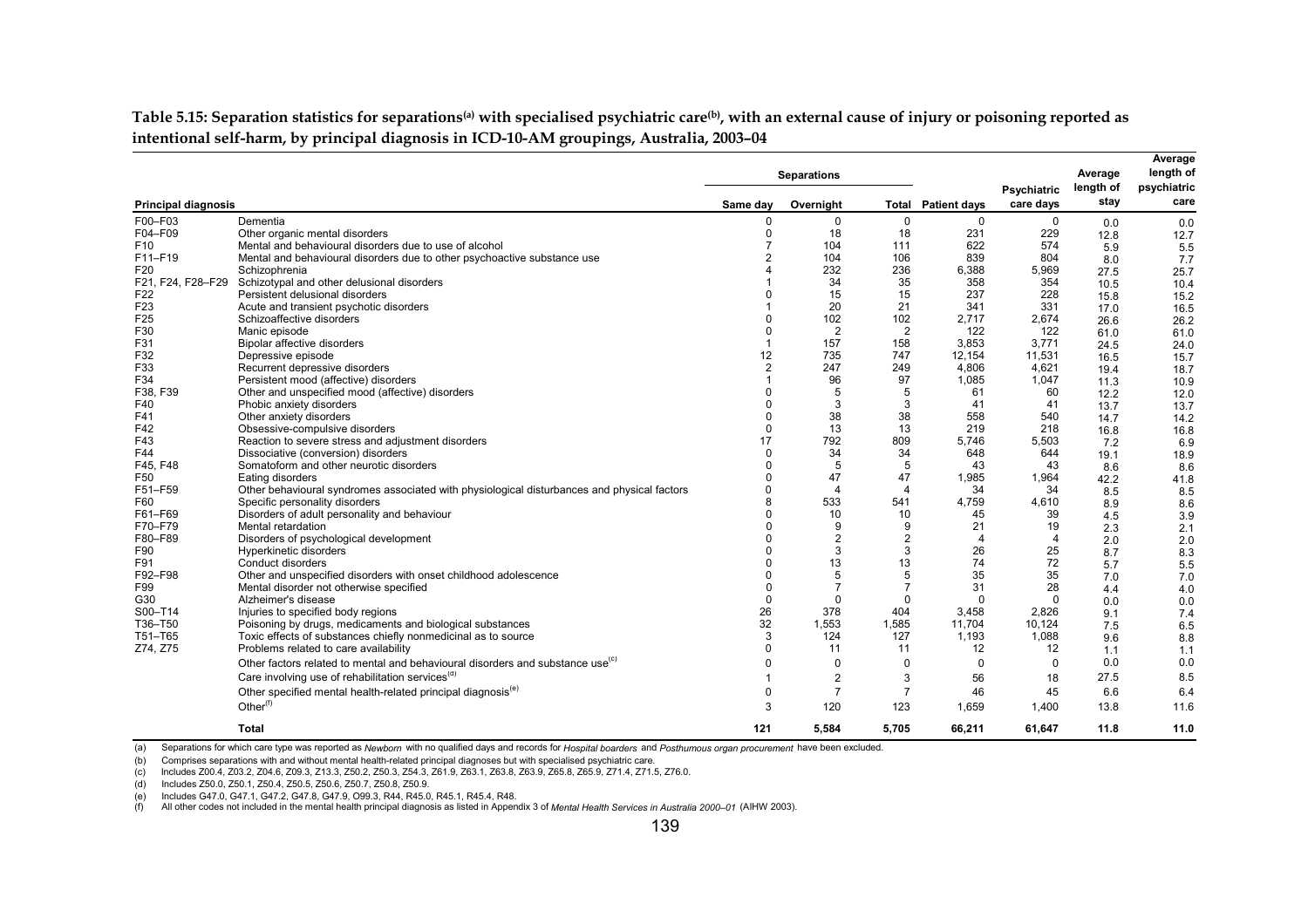## **5.4 Australian Refined Diagnosis Related Groups**

Australian Refined Diagnosis Related Groups (AR–DRGs) categorise acute admitted patient episodes into groups with similar clinical conditions and resource requirements. These categories were designed to provide a clinically meaningful way of relating the number and types of patients treated in a hospital to the resources required by the hospital. This report uses AR–DRG version 5.0 (DHAC 2000a, 2000b). Although the AR–DRGs are designed to be homogeneous groups with respect to resources, AR–DRGs relevant to some mental health care are less homogeneous than most other AR–DRG types.

### **Overview**

The largest number of same day separations was reported for U40Z *Mental health treatment, same day, with electroconvulsive therapy* (6,812 separations, or 71.2% of same day separations).

The largest number of overnight separations was reported for U63B *Major affective disorders with age less than 70 and without catastrophic or severe complications and comorbidities*, which accounted for 23.4% of overnight separations (22,476 separations). *Personality disorders and acute reactions* (U67Z), *Schizophrenia disorders with mental health legal status* (U61A) and *Schizophrenia disorders without mental health legal status* (U61B) were the AR–DRGs with the next largest numbers of separations.

Data for 2003–04 on the average and median length of stay by AR-DRG can be found in Tables A3.14 and A3.15 and on the Internet (under Internet-only tables) at <www.aihw.gov.au>.

## **Hospital type**

The 30 most frequently reported AR–DRGs for mental health-related separations with specialised psychiatric care are detailed for each hospital type in Table 5.16.

The largest numbers of overnight and total separations for public acute care hospitals were reported for *Major affective disorders with age less than 70 and without catastrophic or severe complications and comorbidities* (U63B; 12,430 separations). *Mental health treatment, same day, with electroconvulsive therapy* (U40Z; 4,151 separations) was reported for the largest number of same day separations for public acute hospitals. The largest number of patient days and psychiatric care days in this category were reported for the AR–DRG *Schizophrenia disorders with mental health legal status* (U61A; 244,304 patient days and 243,568 psychiatric care days).

In private hospitals *Major affective disorders with age less than 70 and without catastrophic or severe complications and comorbidities* (U63B; 8,145 separations) had the largest numbers of overnight and total separations with specialised psychiatric care. *Mental health treatment, same day, with electroconvulsive therapy* (U40Z) had the largest numbers of same day separations in this category (2,649 same day separations). In private hospitals the largest numbers of patient days and psychiatric care days were reported for *Major affective disorders with age less than 70 and without catastrophic or severe complications and comorbidities* (U63B; 146,825 patient days and 146,582 psychiatric care days).

Public psychiatric hospitals had a slightly different distribution of separations by AR–DRG, with *Schizophrenia disorders with mental health legal status* (U61A) having the largest number of overnight and total separations with specialised psychiatric care (2,370 separations, or 18.6% of overnight separations), followed by *Personality disorders and acute reactions* (U67Z) and *Major affective disorders with age less than 70 and without catastrophic or severe complications and*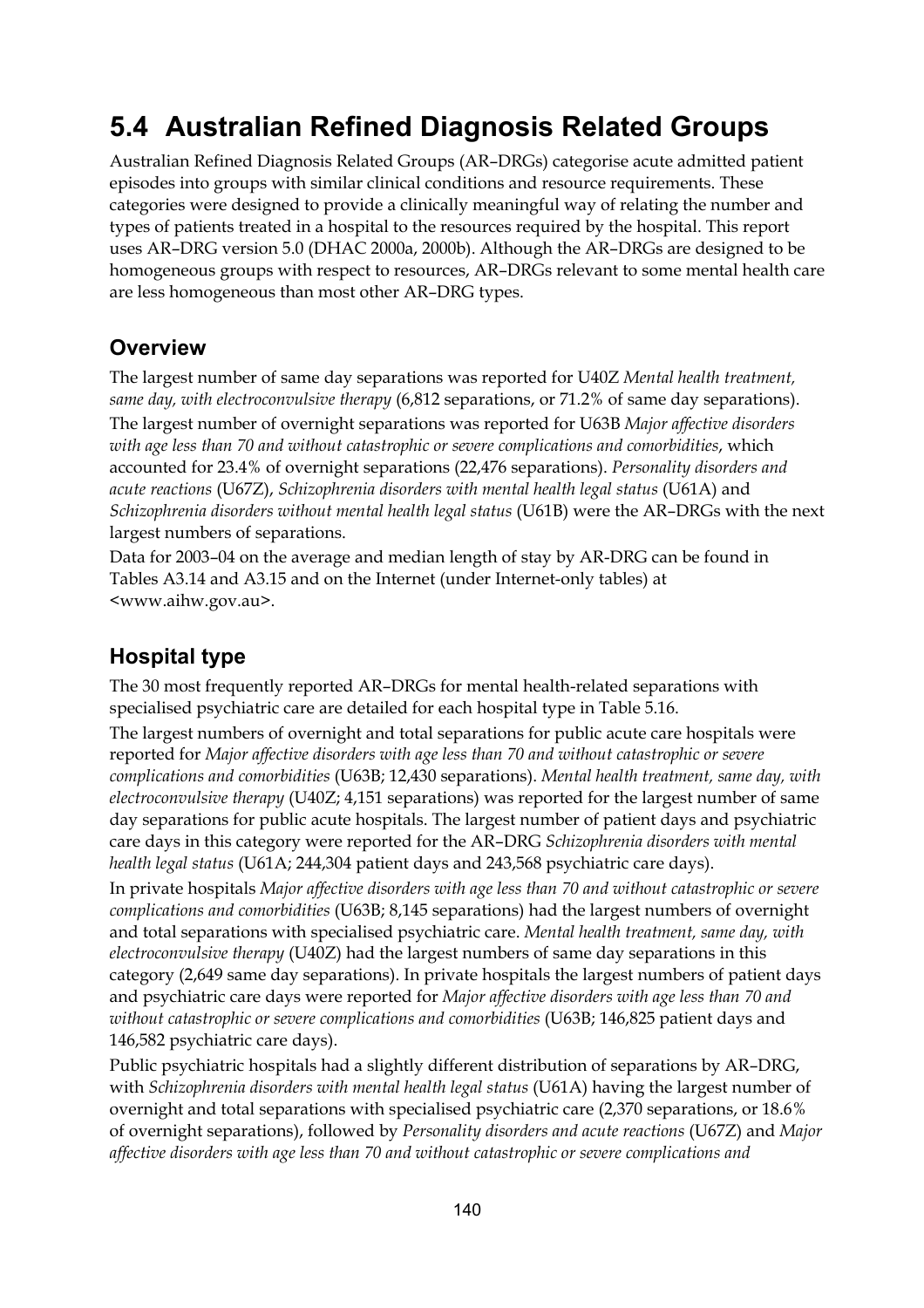*comorbidities* (U63B), both with 1,901 separations, or 16.3% of overnight separations. Over 25% of patient days and psychiatric care days in public psychiatric hospitals were for separations classified in the AR–DRG *Schizophrenia disorders with mental health legal status* (U61A).

## **5.5 Procedures**

The *National Health Data Dictionary Version 12* (NHDC 2003) defines a procedure as a clinical intervention that is surgical in nature, carries a procedural risk, carries an anaesthetic risk, requires specialised training, and/or requires special facilities or equipment available only in an acute care setting. Procedures therefore encompass surgical procedures as well as nonsurgical investigative and therapeutic procedures (such as X-rays and chemotherapy) and allied health interventions (such as physiotherapy). Client support interventions that are neither investigative nor therapeutic (such as anaesthesia) are also included. One or more procedures can be reported for each separation, but procedures are not undertaken for all hospital admissions.

Table 5.17 details the number of separations relating to the 30 procedures most frequently reported for mental health-related separations with specialised psychiatric care by hospital type. The most frequently reported procedures in public acute hospitals were *Allied health intervention, social work* (13,310 separations), *Allied health intervention, occupational therapy*  (9,601 separations) and *Electroconvulsive therapy, 8 treatments or less* (5,971 separations). For private hospitals the most frequently reported procedures were *Electroconvulsive therapy, 8 treatments or less* (5,378 separations), *General anaesthesia, ASA 99* (4,162 separations) and *Allied health intervention, psychology* (2,003 separations). For public psychiatric hospitals, the most frequently reported procedures were *Allied health intervention, social work (*6,022 separations), *Allied health intervention, occupational therapy* (2,854 separations) and *Mental/behavioural assessment* (2,766 separations).

The high number of anaesthesia-related procedure codes in these tables reflects the coding standard for ICD–10–AM, which requires that an individual anaesthesia procedure be coded each time a patient receives electroconvulsive therapy. American Society of Anesthesiologists (ASA) Physical Status Classification scores were newly incorporated in the ICD–10–AM 3rd edition. The ASA score is reflected in the last two digits of anaesthesia codes, with the first digit representing the ASA score and the second digit identifying whether the procedure was being performed as an emergency (see the Glossary for more information).

Note that, where tables in this section include average length of stay data, there are equivalent median length of stay data available at <www.aihw.gov.au>.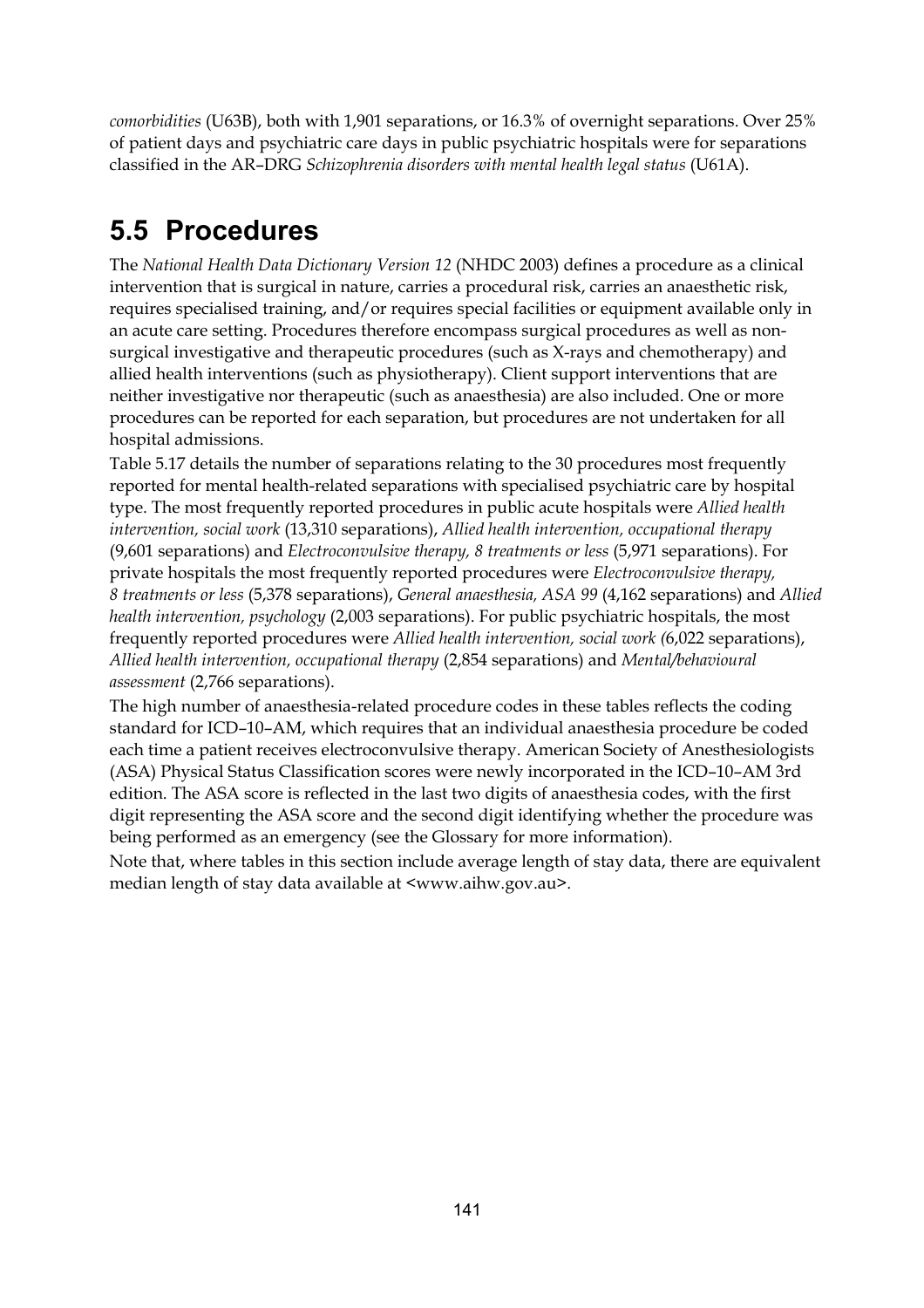|                                                                                         | <b>Separations</b> |               |        |                                              |                               |                                                                          |                             | <b>Psychiatric</b>                                            |
|-----------------------------------------------------------------------------------------|--------------------|---------------|--------|----------------------------------------------|-------------------------------|--------------------------------------------------------------------------|-----------------------------|---------------------------------------------------------------|
| <b>AR-DR Description</b>                                                                | Same               | day Overnight |        | Per 1,000<br>Total population <sup>(b)</sup> | patient                       | <b>Total Patient days</b><br>per 1,000<br>days population <sup>(b)</sup> | <b>Total</b><br>psychiatric | care days<br>per 1,000<br>care days population <sup>(b)</sup> |
|                                                                                         |                    |               |        |                                              | <b>Public acute hospitals</b> |                                                                          |                             |                                                               |
| U63B Major Affective Disorders Age <70 without Catastrophic or Severe CC                | 0                  | 12,430        | 12,430 | 0.6                                          | 177,497                       | 8.9                                                                      | 175,611                     | 8.8                                                           |
| U61A Schizophrenia Disorders with Mental Health Legal Status                            | 0                  | 11,158        | 11,158 | 0.6                                          | 244,304                       | 12.2                                                                     | 243,568                     | 12.2                                                          |
| <b>Personality Disorders and Acute Reactions</b><br><b>U67Z</b>                         | 0                  | 11,013        | 11,013 | 0.6                                          | 64,705                        | 3.2                                                                      | 63,182                      | 3.2                                                           |
| U61B Schizophrenia Disorders without Mental Health Legal Status                         | 0                  | 9,854         | 9,854  | 0.5                                          | 173,991                       | 8.7                                                                      | 171,520                     | 8.6                                                           |
| Mental Health Treatment, Sameday, with Electroconvulsive Therapy<br>U40Z                | 4,151              | 0             | 4,151  | 0.2                                          | 4,151                         | 0.2                                                                      | 4,151                       | 0.2                                                           |
| Other Affective and Somatoform Disorders<br>U64Z                                        | $\Omega$           | 4,140         | 4,140  | 0.2                                          | 38,219                        | 1.9                                                                      | 37,424                      | 1.9                                                           |
| Drug Intoxication and Withdrawal<br>V61Z                                                | 34                 | 2,685         | 2,719  | 0.1                                          | 22,441                        | 1.1                                                                      | 22,209                      | 1.1                                                           |
| U62A Paranoia & Acute Psych Disorder with Cat/Sev CC or with Mental Health Legal Status | 0                  | 1,731         | 1,731  | 0.1                                          | 25,263                        | 1.3                                                                      | 24,867                      | 1.2                                                           |
| U63A Major Affective Disorders Age >69 or with (Catastrophic or Severe CC)              | 0                  | 1,685         | 1,685  | 0.1                                          | 39,425                        | 2.0                                                                      | 37,570                      | 1.9                                                           |
| U62B Paranoia & Acute Psych Disorder W/O Cat/Sev CC W/O Mental Health Legal Status      | 0                  | 1,560         | 1,560  | 0.1                                          | 20,087                        | 1.0                                                                      | 19,812                      | 1.0                                                           |
| U60Z Mental Health Treatment, Sameday, without Electroconvulsive Therapy                | 1,142              | 0             | 1,142  | 0.1                                          | 1,142                         | 0.1                                                                      | 1,142                       | 0.1                                                           |
| Poisoning/Toxic Effects of Drugs & Other Substances Age <60 without CC<br>X62B          | 29                 | 939           | 968    | < 0.1                                        | 4,383                         | 0.2                                                                      | 3,896                       | 0.2                                                           |
| X62A Poisoning/Toxic Effects of Drugs & Other Substances Age > 59 or with CC            | 11                 | 881           | 892    | < 0.1                                        | 8,667                         | 0.4                                                                      | 7,583                       | 0.4                                                           |
| Alcohol Intoxication and Withdrawal without Complications and Comorbidities<br>V60B     | 26                 | 737           | 763    | < 0.1                                        | 3,606                         | 0.2                                                                      | 3,512                       | 0.2                                                           |
| <b>Anxiety Disorders</b><br>U65Z                                                        | 0                  | 732           | 732    | < 0.1                                        | 6,650                         | 0.3                                                                      | 6,525                       | 0.3                                                           |
| Eating and Obsessive-Compulsive Disorders<br>U66Z                                       | 0                  | 731           | 731    | < 0.1                                        | 16,943                        | 0.8                                                                      | 16,550                      | 0.8                                                           |
| Other Drug Use Disorder and Dependence<br>V64Z                                          | 16                 | 645           | 661    | < 0.1                                        | 3,556                         | 0.2                                                                      | 3,481                       | 0.2                                                           |
| Dementia and Other Chronic Disturbances of Cerebral Function<br><b>B63Z</b>             | 18                 | 620           | 638    | < 0.1                                        | 16,946                        | 0.8                                                                      | 16,372                      | 0.8                                                           |
| V62A Alcohol Use Disorder and Dependence                                                | 0                  | 603           | 603    | < 0.1                                        | 4,513                         | 0.2                                                                      | 4,353                       | 0.2                                                           |
| Z64A Other Factors Influencing Health Status                                            | 0                  | 447           | 447    | < 0.1                                        | 4,629                         | 0.2                                                                      | 4,598                       | 0.2                                                           |
| X60C<br>Injuries Age <65                                                                | 28                 | 280           | 308    | < 0.1                                        | 1,336                         | 0.1                                                                      | 1,256                       | 0.1                                                           |
| U68Z Childhood Mental Disorders                                                         | $\Omega$           | 302           | 302    | < 0.1                                        | 3,316                         | 0.2                                                                      | 3,294                       | 0.2                                                           |
| B64B Delirium without Catastrophic Complications and Comorbidities                      | 18                 | 242           | 260    | < 0.1                                        | 3,453                         | 0.2                                                                      | 3,200                       | 0.2                                                           |
| O61Z Postpartum and Post Abortion without Operating Room Procedure                      |                    | 199           | 206    | < 0.1                                        | 2,940                         | 0.1                                                                      | 2,924                       | 0.1                                                           |
| Other Disorders of the Nervous System without Catastrophic or Severe CC<br>B81B         |                    | 203           | 204    | < 0.1                                        | 2,156                         | 0.1                                                                      | 2,131                       | 0.1                                                           |
| V60A Alcohol Intoxication and Withdrawal with Complications and Comorbidities           |                    | 171           | 175    | < 0.1                                        | 1,594                         | 0.1                                                                      | 1,555                       | 0.1                                                           |
| V63A Opioid Use Disorder and Dependence                                                 |                    | 81            | 82     | < 0.1                                        | 400                           | < 0.1                                                                    | 396                         | < 0.1                                                         |
| B76B Seizure without Catastrophic or Severe Complications and Comorbidities             |                    | 48            | 48     | < 0.1                                        | 326                           | < 0.1                                                                    | 287                         | < 0.1                                                         |
| O66A Antenatal & Other Obstetric Admission                                              | $\Omega$           | 46            | 46     | < 0.1                                        | 463                           | < 0.1                                                                    | 434                         | < 0.1                                                         |
| B67C Degenerative Nervous System Disorders Age <60 without Cat or Sev CC                | $\mathbf{0}$       | 43            | 43     | < 0.1                                        | 978                           | < 0.1                                                                    | 952                         | < 0.1                                                         |
| All other AR-DRGs                                                                       | 84                 | 1,257         | 1,341  | 0.1                                          | 17,197                        | 0.9                                                                      | 13,181                      | 0.7                                                           |
| Total                                                                                   | 5,570              | 65,463        | 71,033 | 3.6                                          | 915,277                       | 45.8                                                                     | 897,536                     | 44.9                                                          |

#### **Table 5.16: The 30 most frequently reported AR-DRGs for separations(a) with specialised psychiatric care(b), by hospital type, Australia, 2003–04**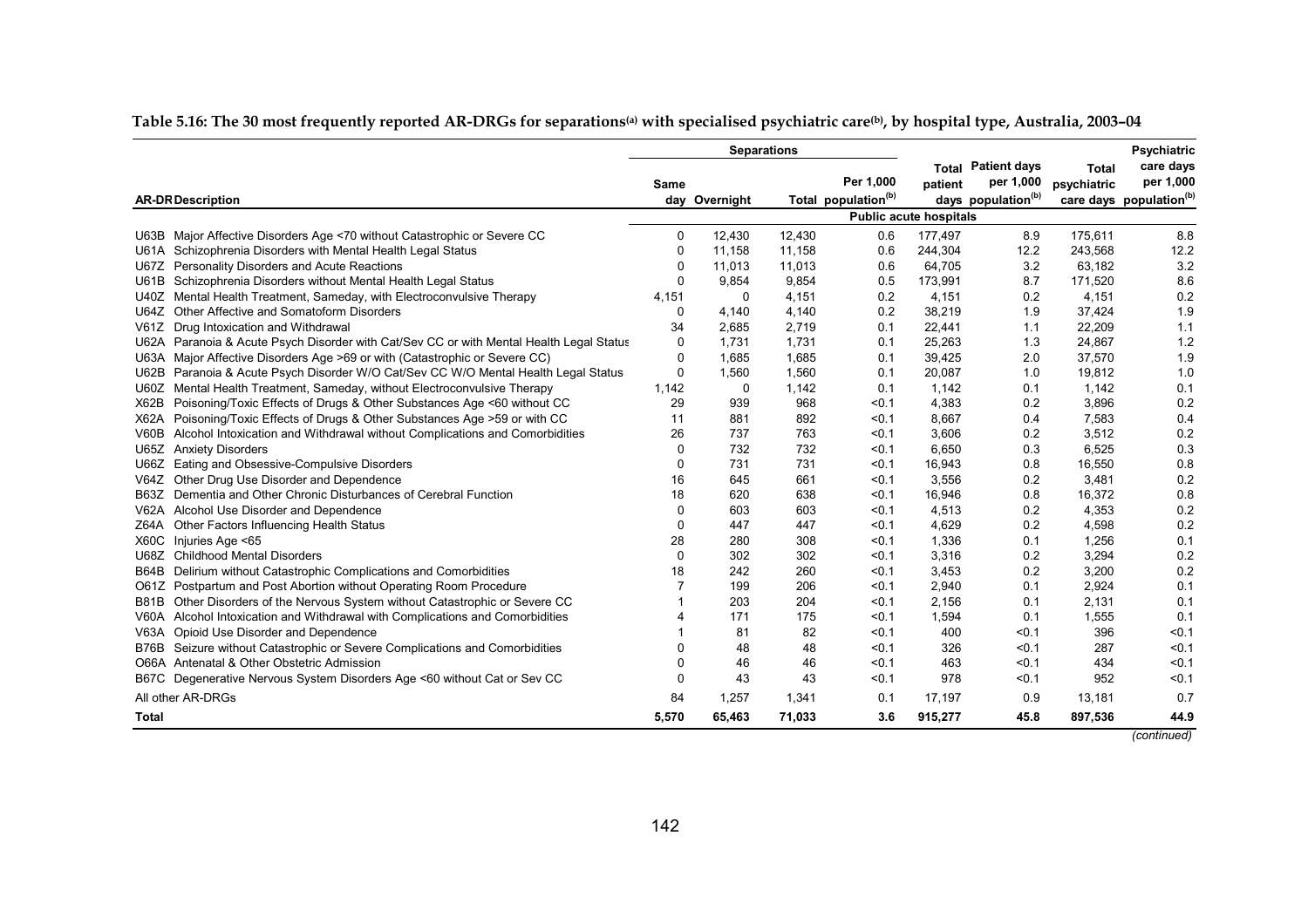Table 5.16 (continued): The 30 most frequently reported AR-DRGs for separations<sup>(a)</sup> with specialised psychiatric care<sup>(b)</sup>, by hospital type, Australia, **2003–04** 

|                                                                                              | <b>Separations</b> |               |        |                                 |                          |                                | <b>Psychiatric</b> |                                     |
|----------------------------------------------------------------------------------------------|--------------------|---------------|--------|---------------------------------|--------------------------|--------------------------------|--------------------|-------------------------------------|
|                                                                                              |                    |               |        |                                 |                          | <b>Patient days</b>            |                    | care days                           |
|                                                                                              | Same               |               |        | Per 1.000                       | <b>Patient</b>           | per 1,000                      | Psychiatric        | per 1,000                           |
| <b>AR-DR Description</b>                                                                     |                    | day Overnight |        | Total population <sup>(b)</sup> |                          | days population <sup>(b)</sup> |                    | care days population <sup>(b)</sup> |
|                                                                                              |                    |               |        |                                 | <b>Private hospitals</b> |                                |                    |                                     |
| Major Affective Disorders Age <70 without Catastrophic or Severe CC<br>U63B                  | 0                  | 8.145         | 8,145  | 0.4                             | 146,825                  | 7.3                            | 146,582            | 7.3                                 |
| Mental Health Treatment, Sameday, with Electroconvulsive Therapy<br>U40Z                     | 2,649              | $\Omega$      | 2,649  | 0.1                             | 2,649                    | 0.1                            | 2,649              | 0.1                                 |
| Personality Disorders and Acute Reactions<br>U67Z                                            | 0                  | 2,291         | 2,291  | 0.1                             | 33,749                   | 1.7                            | 33,713             | 1.7                                 |
| Schizophrenia Disorders without Mental Health Legal Status<br>U61B                           | 0                  | 1,773         | 1,773  | 0.1                             | 34,573                   | 1.7                            | 34,490             | 1.7                                 |
| Alcohol Use Disorder and Dependence<br>V62A                                                  | 0                  | 1,278         | 1,278  | 0.1                             | 18,530                   | 0.9                            | 18,458             | 0.9                                 |
| Other Affective and Somatoform Disorders<br>U64Z                                             | 0                  | 1,140         | 1,140  | 0.1                             | 20,327                   | 1.0                            | 20,203             | 1.0                                 |
| Major Affective Disorders Age >69 or with (Catastrophic or Severe CC)<br>U63A                | 0                  | 1,030         | 1,030  | 0.1                             | 23,617                   | 1.2                            | 23,429             | 1.2                                 |
| <b>Anxiety Disorders</b><br>U65Z                                                             | $\Omega$           | 961           | 961    | < 0.1                           | 15,723                   | 0.8                            | 15,711             | 0.8                                 |
| Eating and Obsessive-Compulsive Disorders<br>U66Z                                            | $\Omega$           | 553           | 553    | < 0.1                           | 14,712                   | 0.7                            | 14,696             | 0.7                                 |
| Other Drug Use Disorder and Dependence<br>V64Z                                               | 4                  | 380           | 384    | < 0.1                           | 5,971                    | 0.3                            | 5,969              | 0.3                                 |
| Mental Health Treatment, Sameday, without Electroconvulsive Therapy<br>U60Z                  | 279                | 0             | 279    | < 0.1                           | 279                      | < 0.1                          | 279                | < 0.1                               |
| Paranoia & Acute Psych Disorder W/O Cat/Sev CC W/O Mental Health Legal Status<br><b>U62B</b> | 0                  | 223           | 223    | < 0.1                           | 3.764                    | 0.2                            | 3.764              | 0.2                                 |
| Opioid Use Disorder and Dependence<br>V63A                                                   | 0                  | 175           | 175    | < 0.1                           | 2,015                    | 0.1                            | 2,015              | 0.1                                 |
| Alcohol Intoxication and Withdrawal without Complications and Comorbidities<br>V60B          |                    | 144           | 145    | < 0.1                           | 1,938                    | 0.1                            | 1,938              | 0.1                                 |
| Dementia and Other Chronic Disturbances of Cerebral Function<br>B63Z                         | 2                  | 117           | 119    | < 0.1                           | 2,454                    | 0.1                            | 2,435              | 0.1                                 |
| Drug Intoxication and Withdrawal<br>V61Z                                                     |                    | 114           | 115    | < 0.1                           | 1,413                    | 0.1                            | 1,413              | 0.1                                 |
| O61Z Postpartum and Post Abortion without Operating Room Procedure                           |                    | 89            | 90     | < 0.1                           | 1,788                    | 0.1                            | 1,768              | 0.1                                 |
| V60A Alcohol Intoxication and Withdrawal with Complications and Comorbidities                |                    | 62            | 62     | < 0.1                           | 650                      | < 0.1                          | 648                | < 0.1                               |
| Schizophrenia Disorders with Mental Health Legal Status<br>U61A                              | O                  | 56            | 56     | < 0.1                           | 2,410                    | 0.1                            | 2,410              | 0.1                                 |
| Delirium without Catastrophic Complications and Comorbidities<br>B64B                        | 2                  | 47            | 49     | < 0.1                           | 579                      | < 0.1                          | 579                | < 0.1                               |
| Sleep Apnoea<br>E63Z                                                                         | 0                  | 31            | 31     | < 0.1                           | 41                       | < 0.1                          | 41                 | < 0.1                               |
| V62B<br>Alcohol Use Disorder and Dependence, Sameday                                         | 29                 | $\mathbf 0$   | 29     | < 0.1                           | 29                       | < 0.1                          | 29                 | < 0.1                               |
| Paranoia & Acute Psych Disorder with Cat/Sev CC or with Mental Health Legal Status<br>U62A   | 0                  | 24            | 24     | < 0.1                           | 773                      | < 0.1                          | 762                | < 0.1                               |
| <b>Childhood Mental Disorders</b><br>U68Z                                                    | 0                  | 22            | 22     | < 0.1                           | 530                      | < 0.1                          | 527                | < 0.1                               |
| Poisoning/Toxic Effects of Drugs & Other Substances Age > 59 or with CC<br>X62A              | ი                  | 14            | 14     | < 0.1                           | 331                      | < 0.1                          | 214                | < 0.1                               |
| Poisoning/Toxic Effects of Drugs & Other Substances Age <60 without CC<br>X62B               | n                  | 14            | 14     | < 0.1                           | 156                      | < 0.1                          | 150                | < 0.1                               |
| Opioid Use Disorder and Dependence, Left Against Medical Advice<br>V63B                      |                    | 12            | 13     | < 0.1                           | 73                       | < 0.1                          | 73                 | < 0.1                               |
| Established Paraplegia/Quadriplegia W or W/O O.R. Procs W/O Catastrophic CC<br>B60B          |                    | 12            | 12     | < 0.1                           | 204                      | < 0.1                          | 204                | < 0.1                               |
| Miscellaneous Metabolic Disorders Age <75 W/O Catastrophic or Severe CC<br>K62C              | ი                  | 12            | 12     | < 0.1                           | 126                      | < 0.1                          | 108                | < 0.1                               |
| Other Disorders of the Nervous System without Catastrophic or Severe CC<br><b>B81B</b>       |                    | 10            | 11     | < 0.1                           | 94                       | < 0.1                          | 94                 | < 0.1                               |
| All other AR-DRGs                                                                            | 7                  | 129           | 136    | < 0.1                           | 2,051                    | 0.1                            | 1,787              | 0.1                                 |
| <b>Total</b>                                                                                 | 2,977              | 18,858        | 21,835 | 1.1                             | 338,374                  | 16.9                           | 337,138            | 16.9                                |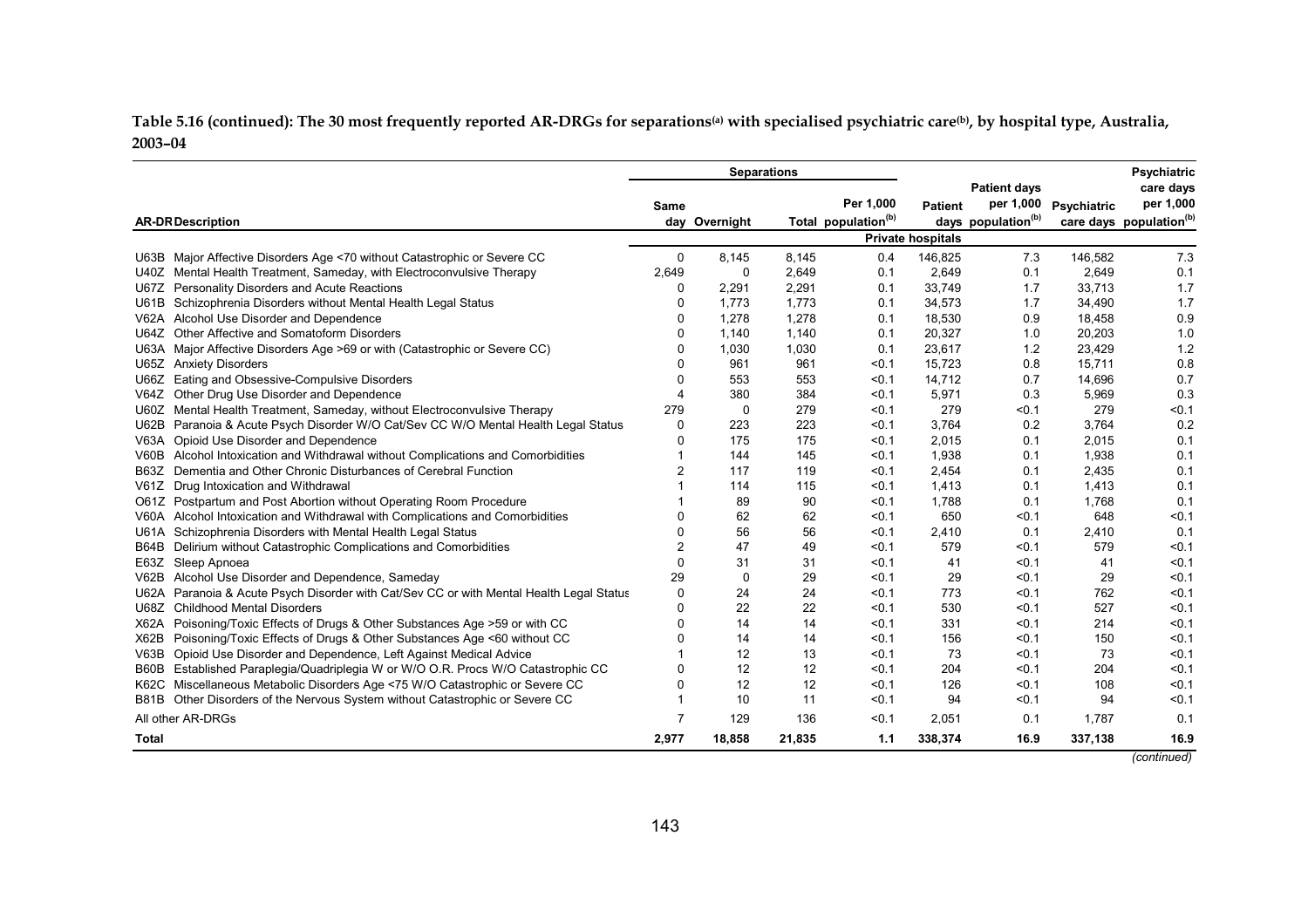Table 5.16 (continued): The 30 most frequently reported AR-DRGs for separations<sup>(a)</sup> with specialised psychiatric care<sup>(b)</sup>, by hospital type, Australia, **2003–04** 

|                                                                                                   |       |               | <b>Separations</b> |                                 |                |                                |             | <b>Psychiatric</b>                  |
|---------------------------------------------------------------------------------------------------|-------|---------------|--------------------|---------------------------------|----------------|--------------------------------|-------------|-------------------------------------|
|                                                                                                   |       |               |                    |                                 |                | <b>Patient days</b>            |             | care days                           |
|                                                                                                   | Same  |               |                    | Per 1.000                       | <b>Patient</b> | per 1,000                      | Psychiatric | per 1,000                           |
| <b>AR-DR Description</b>                                                                          |       | day Overnight |                    | Total population <sup>(b)</sup> |                | days population <sup>(b)</sup> |             | care days population <sup>(b)</sup> |
|                                                                                                   |       |               |                    | Public psychiatric hospitals    |                |                                |             |                                     |
| U61A Schizophrenia Disorders with Mental Health Legal Status                                      | 0     | 2,370         | 2,370              | 0.1                             | 100,400        | 5.0                            | 100,148     | 5.0                                 |
| Major Affective Disorders Age <70 without Catastrophic or Severe CC<br>U63B                       | 0     | 1,901         | 1,901              | 0.1                             | 36,791         | 1.8                            | 36,517      | 1.8                                 |
| Personality Disorders and Acute Reactions<br>U67Z                                                 | 0     | 1,901         | 1,901              | 0.1                             | 13,895         | 0.7                            | 13,859      | 0.7                                 |
| Schizophrenia Disorders without Mental Health Legal Status<br>U61B                                | 0     | 1,753         | 1,753              | 0.1                             | 94,659         | 4.7                            | 94,293      | 4.7                                 |
| Mental Health Treatment, Sameday, without Electroconvulsive Therapy<br>U60Z                       | 955   | 0             | 955                | < 0.1                           | 955            | < 0.1                          | 955         | < 0.1                               |
| Other Factors Influencing Health Status<br>Z64A                                                   | 0     | 480           | 480                | < 0.1                           | 3,562          | 0.2                            | 3,440       | 0.2                                 |
| Drug Intoxication and Withdrawal<br>V61Z                                                          | 6     | 470           | 476                | < 0.1                           | 4,298          | 0.2                            | 4,281       | 0.2                                 |
| Paranoia & Acute Psych Disorder with Cat/Sev CC or with Mental Health Legal Status<br><b>U62A</b> | 0     | 381           | 381                | < 0.1                           | 7,886          | 0.4                            | 7,859       | 0.4                                 |
| Other Affective and Somatoform Disorders<br>U64Z                                                  | 0     | 370           | 370                | < 0.1                           | 3,683          | 0.2                            | 3,622       | 0.2                                 |
| Dementia and Other Chronic Disturbances of Cerebral Function<br>B63Z                              | 2     | 322           | 324                | < 0.1                           | 40,050         | 2.0                            | 40,045      | 2.0                                 |
| Paranoia & Acute Psych Disorder W/O Cat/Sev CC W/O Mental Health Legal Status<br><b>U62B</b>      | 0     | 291           | 291                | < 0.1                           | 4,959          | 0.2                            | 4,908       | 0.2                                 |
| Alcohol Intoxication and Withdrawal without Complications and Comorbidities<br>V60B               | 15    | 274           | 289                | < 0.1                           | 1,881          | 0.1                            | 1,753       | 0.1                                 |
| Major Affective Disorders Age >69 or with (Catastrophic or Severe CC)<br>U63A                     | 0     | 253           | 253                | < 0.1                           | 19,126         | 1.0                            | 18,815      | 0.9                                 |
| Other Drug Use Disorder and Dependence<br>V64Z                                                    | 3     | 210           | 213                | < 0.1                           | 1,730          | 0.1                            | 1.727       | 0.1                                 |
| Alcohol Use Disorder and Dependence<br>V62A                                                       | U     | 155           | 155                | < 0.1                           | 1,940          | 0.1                            | 1,885       | 0.1                                 |
| U65Z Anxiety Disorders                                                                            | U     | 91            | 91                 | < 0.1                           | 1,470          | 0.1                            | 1,438       | 0.1                                 |
| <b>Childhood Mental Disorders</b><br>U68Z                                                         | n     | 69            | 69                 | < 0.1                           | 939            | < 0.1                          | 925         | < 0.1                               |
| Delirium without Catastrophic Complications and Comorbidities<br>B64B                             |       | 61            | 64                 | < 0.1                           | 1,423          | 0.1                            | 1,420       | 0.1                                 |
| V60A Alcohol Intoxication and Withdrawal with Complications and Comorbidities                     |       | 57            | 61                 | < 0.1                           | 1,191          | 0.1                            | 1,090       | 0.1                                 |
| Eating and Obsessive-Compulsive Disorders<br>U66Z                                                 | 0     | 44            | 44                 | < 0.1                           | 1,345          | 0.1                            | 972         | < 0.1                               |
| Postpartum and Post Abortion without Operating Room Procedure<br>O61Z                             | ი     | 35            | 35                 | < 0.1                           | 605            | < 0.1                          | 601         | < 0.1                               |
| Other Disorders of the Nervous System without Catastrophic or Severe CC<br><b>B81B</b>            | ი     | 28            | 28                 | < 0.1                           | 19,950         | 1.0                            | 19,950      | 1.0                                 |
| Opioid Use Disorder and Dependence<br><b>V63A</b>                                                 | 2     | 24            | 26                 | < 0.1                           | 116            | < 0.1                          | 113         | < 0.1                               |
| Mental Health Treatment, Sameday, with Electroconvulsive Therapy<br>U40Z                          | 12    | 0             | 12                 | < 0.1                           | 12             | $0.1$                          | 12          | < 0.1                               |
| Degenerative Nervous System Disorders Age > 59 without Cat or Sev CC<br>B67B                      | 0     | 10            | 10                 | < 0.1                           | 1,598          | 0.1                            | 1,598       | 0.1                                 |
| Degenerative Nervous System Disorders Age <60 without Cat or Sev CC<br>B67C                       |       | 9             | 10                 | < 0.1                           | 594            | < 0.1                          | 594         | < 0.1                               |
| Alcohol Use Disorder and Dependence, Sameday<br>V62B                                              |       | 0             | 8                  | < 0.1                           | 8              | < 0.1                          | 8           | < 0.1                               |
| Other Factors Influencing Health Status, Sameday<br>Z64B                                          |       | $\Omega$      | 8                  | < 0.1                           | 8              | < 0.1                          | 8           | < 0.1                               |
| O66A Antenatal & Other Obstetric Admission                                                        | U     | 6             | 6                  | < 0.1                           | 37             | < 0.1                          | 37          | < 0.1                               |
| Degenerative Nervous System Disorders W Cat or Sev CC<br>B67A                                     | U     | 5             | 5                  | < 0.1                           | 316            | < 0.1                          | 315         | < 0.1                               |
| All other AR-DRGs                                                                                 | 2     | 119           | 121                | < 0.1                           | 28,772         | 1.4                            | 28,751      | 1.4                                 |
| Total                                                                                             | 1,021 | 11,689        | 12,710             | 0.6                             | 394,199        | 19.7                           | 391,939     | 19.6                                |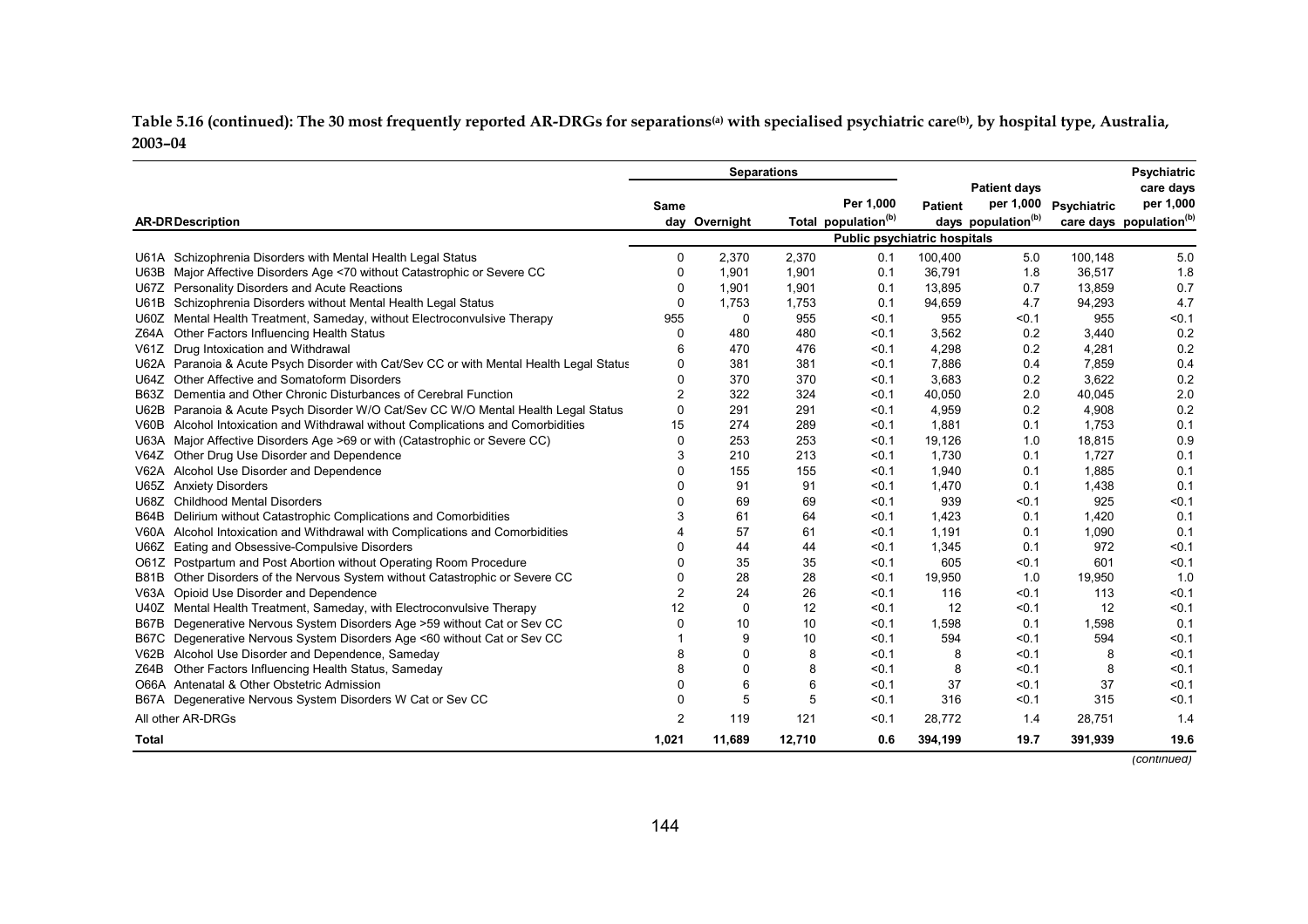**Table 5.16 (continued): The 30 most frequently reported AR-DRGs for separations(a) with specialised psychiatric care(b), by hospital type, Australia, 2003–04** 

|                                                                                                   | <b>Separations</b> |               |         |                                 |                |                                |             | <b>Psychiatric</b>                  |
|---------------------------------------------------------------------------------------------------|--------------------|---------------|---------|---------------------------------|----------------|--------------------------------|-------------|-------------------------------------|
|                                                                                                   |                    |               |         |                                 |                | <b>Patient days</b>            |             | care days                           |
|                                                                                                   | Same               |               |         | Per 1.000                       | <b>Patient</b> | per 1,000                      | Psychiatric | per 1,000                           |
| <b>AR-DRG Description</b>                                                                         |                    | day Overnight |         | Total population <sup>(b)</sup> |                | days population <sup>(b)</sup> |             | care days population <sup>(b)</sup> |
|                                                                                                   |                    |               |         |                                 | All hosptials  |                                |             |                                     |
| Major Affective Disorders Age <70 without Catastrophic or Severe CC<br>U63B                       | 0                  | 22,476        | 22,476  | 1.1                             | 361,113        | 18.1                           | 358,710     | 18.0                                |
| U67Z Personality Disorders and Acute Reactions                                                    | 0                  | 15,205        | 15,205  | 0.8                             | 112,349        | 5.6                            | 110,754     | 5.5                                 |
| U61A Schizophrenia Disorders with Mental Health Legal Status                                      | 0                  | 13,584        | 13,584  | 0.7                             | 347,114        | 17.4                           | 346,126     | 17.3                                |
| Schizophrenia Disorders without Mental Health Legal Status<br>U61B                                | 0                  | 13,380        | 13,380  | 0.7                             | 303,223        | 15.2                           | 300,303     | 15.0                                |
| Mental Health Treatment, Sameday, with Electroconvulsive Therapy<br>U40Z                          | 6,812              | 0             | 6,812   | 0.3                             | 6,812          | 0.3                            | 6,812       | 0.3                                 |
| Other Affective and Somatoform Disorders<br>U64Z                                                  | 0                  | 5,650         | 5,650   | 0.3                             | 62,229         | 3.1                            | 61,249      | 3.1                                 |
| V61Z<br>Drug Intoxication and Withdrawal                                                          | 41                 | 3,269         | 3,310   | 0.2                             | 28,152         | 1.4                            | 27,903      | 1.4                                 |
| U63A Major Affective Disorders Age >69 or with (Catastrophic or Severe CC)                        | 0                  | 2,968         | 2,968   | 0.1                             | 82,168         | 4.1                            | 79,814      | 4.0                                 |
| Mental Health Treatment, Sameday, without Electroconvulsive Therapy<br>U60Z                       | 2,376              | 0             | 2,376   | 0.1                             | 2,376          | 0.1                            | 2,376       | 0.1                                 |
| Paranoia & Acute Psych Disorder with Cat/Sev CC or with Mental Health Legal Status<br><b>U62A</b> | 0                  | 2,136         | 2,136   | 0.1                             | 33,922         | 1.7                            | 33,488      | 1.7                                 |
| Paranoia & Acute Psych Disorder W/O Cat/Sev CC W/O Mental Health Legal Status<br>U62B             | 0                  | 2,074         | 2,074   | 0.1                             | 28,810         | 1.4                            | 28,484      | 1.4                                 |
| V62A Alcohol Use Disorder and Dependence                                                          | 0                  | 2,036         | 2,036   | 0.1                             | 24,983         | 1.3                            | 24,696      | 1.2                                 |
| U65Z Anxiety Disorders                                                                            | 0                  | 1,784         | 1,784   | 0.1                             | 23,843         | 1.2                            | 23,674      | 1.2                                 |
| Eating and Obsessive-Compulsive Disorders<br>U66Z                                                 | 0                  | 1,328         | 1,328   | 0.1                             | 33,000         | 1.7                            | 32,218      | 1.6                                 |
| Other Drug Use Disorder and Dependence<br>V64Z                                                    | 23                 | 1,235         | 1,258   | 0.1                             | 11,257         | 0.6                            | 11,177      | 0.6                                 |
| Alcohol Intoxication and Withdrawal without Complications and Comorbidities<br>V60B               | 42                 | 1,155         | 1,197   | 0.1                             | 7,425          | 0.4                            | 7,203       | 0.4                                 |
| Dementia and Other Chronic Disturbances of Cerebral Function<br><b>B63Z</b>                       | 22                 | 1,059         | 1,081   | 0.1                             | 59,450         | 3.0                            | 58,852      | 2.9                                 |
| X62B<br>Poisoning/Toxic Effects of Drugs & Other Substances Age <60 without CC                    | 29                 | 956           | 985     | < 0.1                           | 4,626          | 0.2                            | 4,133       | 0.2                                 |
| Other Factors Influencing Health Status<br>Z64A                                                   | 0                  | 934           | 934     | < 0.1                           | 8,279          | 0.4                            | 8,126       | 0.4                                 |
| X62A Poisoning/Toxic Effects of Drugs & Other Substances Age >59 or with CC                       | 11                 | 895           | 906     | < 0.1                           | 8,998          | 0.5                            | 7,797       | 0.4                                 |
| <b>Childhood Mental Disorders</b><br>U68Z                                                         | 0                  | 393           | 393     | < 0.1                           | 4,785          | 0.2                            | 4,746       | 0.2                                 |
| Delirium without Catastrophic Complications and Comorbidities<br><b>B64B</b>                      | 23                 | 350           | 373     | < 0.1                           | 5,455          | 0.3                            | 5,199       | 0.3                                 |
| Postpartum and Post Abortion without Operating Room Procedure<br>O61Z                             | 8                  | 323           | 331     | < 0.1                           | 5,333          | 0.3                            | 5,293       | 0.3                                 |
| X60C<br>Injuries Age <65                                                                          | 28                 | 282           | 310     | < 0.1                           | 1,344          | 0.1                            | 1,264       | 0.1                                 |
| V60A Alcohol Intoxication and Withdrawal with Complications and Comorbidities                     | 8                  | 290           | 298     | < 0.1                           | 3,435          | 0.2                            | 3,293       | 0.2                                 |
| Opioid Use Disorder and Dependence<br>V63A                                                        | 3                  | 280           | 283     | < 0.1                           | 2,531          | 0.1                            | 2,524       | 0.1                                 |
| B81B Other Disorders of the Nervous System without Catastrophic or Severe CC                      | $\overline{2}$     | 241           | 243     | < 0.1                           | 22,200         | 1.1                            | 22,175      | 1.1                                 |
| O66A Antenatal & Other Obstetric Admission                                                        | O                  | 59            | 59      | < 0.1                           | 592            | < 0.1                          | 560         | < 0.1                               |
| Degenerative Nervous System Disorders Age <60 without Cat or Sev CC<br>B67C                       |                    | 55            | 56      | < 0.1                           | 1,620          | 0.1                            | 1,594       | 0.1                                 |
| Seizure without Catastrophic or Severe Complications and Comorbidities<br>B76B                    | 0                  | 54            | 54      | < 0.1                           | 420            | < 0.1                          | 381         | < 0.1                               |
| All other AR-DRGs                                                                                 | 139                | 1,559         | 1,698   | 0.1                             | 50,006         | 2.5                            | 45,689      | 2.3                                 |
| <b>Total</b>                                                                                      | 9,568              | 96,010        | 105,578 | 5.3                             | 1,647,850      | 82.5                           | 1,626,613   | 81.4                                |

(a) Separations for which the care type was reported as *Acute* , *Newborn* with qualified days or *Not reported* .

(b) Rates are crude rates based on the estimated resident population as at 30 June 2003.

*Note:* W—with; W/O—without; CC—complications and comorbidities; ECT—Electroconvulsive therapy; Cat/Sev—catastrophic or severe; O.R.—operating room; Psych—Psychotic.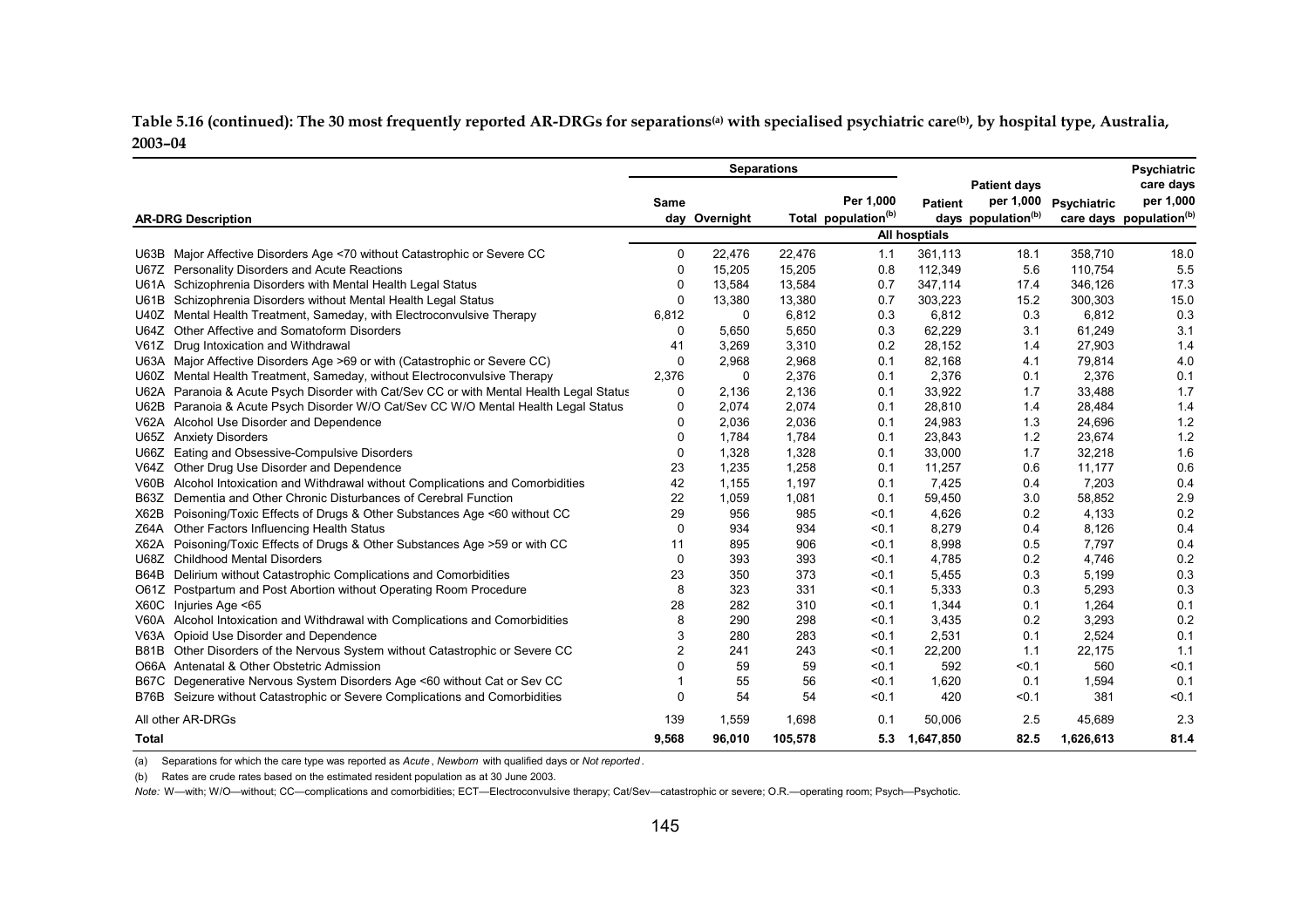|           |                                                                            |                |           | Separations for which the<br>procedure was reported |                               |                          | ALOS (days)           | <b>Total</b>           |
|-----------|----------------------------------------------------------------------------|----------------|-----------|-----------------------------------------------------|-------------------------------|--------------------------|-----------------------|------------------------|
| Procedure |                                                                            | Same day       | Overnight | <b>Total</b>                                        | Patient<br>days               | Psychiatric<br>care days | excluding<br>same day | procedures<br>reported |
|           |                                                                            |                |           |                                                     | <b>Public acute hospitals</b> |                          |                       |                        |
| 95550-01  | Allied health intervention, social work                                    | 71             | 13,239    | 13,310                                              | 364,714                       | 357,117                  | 27.5                  | 13,330                 |
| 95550-02  | Allied health intervention, occupational therapy                           | 55             | 9,546     | 9,601                                               | 302,586                       | 297,578                  | 31.7                  | 9,614                  |
| 93340-00  | Electroconvulsive therapy <= 8 treatments                                  | 4,168          | 1,803     | 5,971                                               | 48,377                        | 47,448                   | 24.5                  | 6,096                  |
| 92514-99  | General anaesthesia, ASA 99                                                | 3,710          | 1,974     | 5,684                                               | 68,005                        | 66,433                   | 32.6                  | 14,102                 |
| 56001-00  | Computerised tomography of brain                                           | 16             | 3,891     | 3,907                                               | 103,265                       | 99,785                   | 26.5                  | 3,917                  |
| 95550-10  | Allied health intervention, psychology                                     | 43             | 2,686     | 2,729                                               | 83,060                        | 81,848                   | 30.9                  | 2,732                  |
| 95550-03  | Allied health intervention, physiotherapy                                  | 17             | 2,506     | 2,523                                               | 95,507                        | 89,668                   | 38.1                  | 2,530                  |
| 95550-00  | Allied health intervention, dietetics                                      | 38             | 2,338     | 2,376                                               | 96,319                        | 92,041                   | 41.2                  | 2,382                  |
| 93340-01  | Electroconvulsive therapy > 8 treatments                                   | 135            | 713       | 848                                                 | 39,636                        | 38,993                   | 55.4                  | 896                    |
| 92514-29  | General anaesthesia, ASA 29                                                | 340            | 479       | 819                                                 | 17,826                        | 16,823                   | 36.5                  | 2,552                  |
| 95550-04  | Allied health intervention, podiatry                                       | 0              | 631       | 631                                                 | 43,609                        | 43,216                   | 69.1                  | 631                    |
| 95550-05  | Allied health intervention, speech pathology                               | $\overline{c}$ | 624       | 626                                                 | 36.721                        | 34,455                   | 58.8                  | 627                    |
| 95550-09  | Allied health intervention, pharmacy                                       | 4              | 554       | 558                                                 | 15,595                        | 14,779                   | 28.1                  | 558                    |
| 90901-00  | Magnetic resonance imaging of brain                                        | 1              | 515       | 516                                                 | 19,616                        | 18,301                   | 38.1                  | 517                    |
| 96032-00  | Psychosocial assessment                                                    | 0              | 391       | 391                                                 | 5,225                         | 5,190                    | 13.4                  | 391                    |
| 96175-00  | Mental/behavioural assessment                                              | 9              | 371       | 380                                                 | 7,458                         | 7,035                    | 20.1                  | 381                    |
| 56007-00  | Computerised tomography of brain with intravenous contrast medium          | $\overline{1}$ | 360       | 361                                                 | 10,095                        | 9,528                    | 28.0                  | 361                    |
| 92515-99  | Sedation, ASA 99                                                           | 11             | 290       | 301                                                 | 8,735                         | 7,237                    | 30.1                  | 402                    |
| 30026-00  | Repair of wound of skin and subcutaneous tissue of other site, superficial | 25             | 270       | 295                                                 | 4,144                         | 3,886                    | 15.3                  | 348                    |
| 92514-19  | General anaesthesia, ASA 19                                                | 130            | 165       | 295                                                 | 4,957                         | 4,864                    | 29.3                  | 874                    |
| 92514-39  | General anaesthesia, ASA 39                                                | 37             | 201       | 238                                                 | 9,131                         | 7,982                    | 45.2                  | 742                    |
| 95550-11  | Allied health intervention, other                                          | 1              | 204       | 205                                                 | 8,202                         | 7,617                    | 40.2                  | 205                    |
| 95550-12  | Allied health intervention, pastoral care                                  |                | 192       | 193                                                 | 8,337                         | 8,244                    | 43.4                  | 193                    |
| 95550-13  | Allied health intervention, music therapy                                  | 0              | 157       | 157                                                 | 6,194                         | 6,054                    | 39.5                  | 157                    |
| 13882-00  | Management of continuous ventilatory support, <= 24 hours                  | 0              | 153       | 153                                                 | 1,833                         | 1,485                    | 12.0                  | 153                    |
| 92003-00  | Alcohol detoxification                                                     | 0              | 153       | 153                                                 | 1,891                         | 1,801                    | 12.4                  | 153                    |
| 92191-00  | Enteral infusion of nutritional substances                                 |                | 151       | 152                                                 | 5,454                         | 4,786                    | 36.1                  | 154                    |
| 13857-00  | Continuous ventilatory support, initiation outside of intensive care unit  | 0              | 138       | 138                                                 | 2,282                         | 1,733                    | 16.5                  | 139                    |
| 13706-02  | Transfusion of packed cells                                                | 0              | 108       | 108                                                 | 3,976                         | 2,693                    | 36.8                  | 110                    |
| 39000-00  | Lumbar puncture                                                            | 0              | 105       | 105                                                 | 3,044                         | 2,222                    | 29.0                  | 109                    |
|           | Other                                                                      | 58             | 4,498     | 4,556                                               | 151,498                       | 127,296                  | 33.7                  | 5,033                  |
|           | No procedure or not reported                                               | 1,218          | 44,499    | 45,717                                              | 482,418                       | 477,345                  | $\sim$                | $\ddot{\phantom{0}}$   |
|           | Total <sup>(c)</sup>                                                       | 5,749          | 70,293    | 76,042                                              | 5,749                         | 1,099,446                | 0.0                   | 70,389                 |
|           |                                                                            |                |           |                                                     |                               |                          |                       | (continued)            |

**Table 5.17: The 30 most frequently reported procedures for separations(a) with specialised psychiatric care(b), by hospital type, Australia, 2003–04**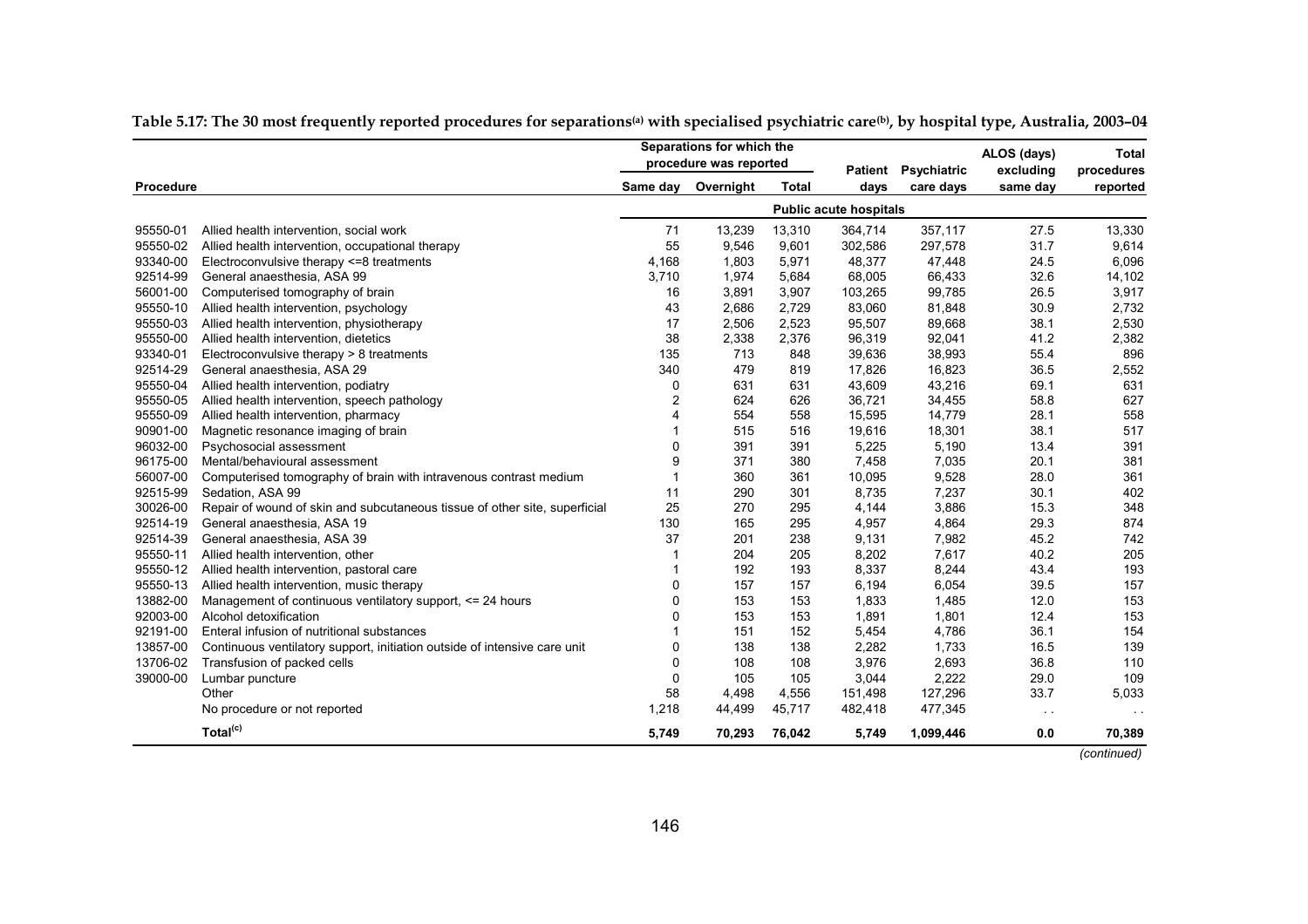Table 5.17 (continued): The 30 most frequently reported procedures for separations<sup>(a)</sup> with specialised psychiatric care<sup>(b)</sup>, by hospital type, Australia, **2003–04**

|           |                                                    |                | Separations for which the<br>procedure was reported |              |                          |           | <b>Patient</b> | Psychiatric | ALOS (days)<br>excluding | <b>Total</b><br>procedures |
|-----------|----------------------------------------------------|----------------|-----------------------------------------------------|--------------|--------------------------|-----------|----------------|-------------|--------------------------|----------------------------|
| Procedure |                                                    | Same day       | Overnight                                           | <b>Total</b> | days                     | care days | same day       | reported    |                          |                            |
|           |                                                    |                |                                                     |              | <b>Private hospitals</b> |           |                |             |                          |                            |
| 93340-00  | Electroconvulsive therapy <= 8 treatments          | 3,091          | 2,287                                               | 5,378        | 33,061                   | 32,998    | 13.1           | 5,404       |                          |                            |
| 92514-99  | General anaesthesia, ASA 99                        | 2,279          | 1,883                                               | 4,162        | 36,169                   | 36,031    | 18.0           | 7,363       |                          |                            |
| 95550-10  | Allied health intervention, psychology             | $\overline{c}$ | 2,001                                               | 2,003        | 49,714                   | 49,656    | 24.8           | 2,003       |                          |                            |
| 95550-11  | Allied health intervention, other                  | 27             | 1,905                                               | 1,932        | 31,461                   | 31,461    | 16.5           | 1,932       |                          |                            |
| 96180-00  | Other psychotherapies or psychosocial therapies    | $\overline{7}$ | 1,836                                               | 1,843        | 36,307                   | 36,264    | 19.8           | 1,843       |                          |                            |
| 96101-00  | Cognitive behaviour therapy                        | 20             | 1,771                                               | 1,791        | 37,933                   | 37,674    | 21.4           | 1,791       |                          |                            |
| 96090-00  | Other counselling or education                     | 55             | 1,248                                               | 1,303        | 33,230                   | 33,225    | 26.6           | 1,305       |                          |                            |
| 95550-02  | Allied health intervention, occupational therapy   | $\overline{7}$ | 1,221                                               | 1,228        | 35,874                   | 35,613    | 29.4           | 1,229       |                          |                            |
| 95550-01  | Allied health intervention, social work            | 0              | 1,193                                               | 1,193        | 35,659                   | 35,354    | 29.9           | 1,194       |                          |                            |
| 92003-00  | Alcohol detoxification                             | $\Omega$       | 938                                                 | 938          | 13,597                   | 13,528    | 14.5           | 938         |                          |                            |
| 92514-29  | General anaesthesia, ASA 29                        | 363            | 358                                                 | 721          | 9,122                    | 9,075     | 24.5           | 2,271       |                          |                            |
| 95550-00  | Allied health intervention, dietetics              | 22             | 669                                                 | 691          | 20,258                   | 20,163    | 30.2           | 692         |                          |                            |
| 93340-01  | Electroconvulsive therapy > 8 treatments           | 57             | 590                                                 | 647          | 25,198                   | 25,145    | 42.6           | 658         |                          |                            |
| 96027-00  | Prescribed/self-selected medication assessment     | 32             | 604                                                 | 636          | 15,613                   | 15,598    | 25.8           | 636         |                          |                            |
| 96175-00  | Mental/behavioural assessment                      | 3              | 632                                                 | 635          | 15,847                   | 15,832    | 25.1           | 655         |                          |                            |
| 96073-00  | Substance addiction counselling or education       | 26             | 605                                                 | 631          | 11,778                   | 11,775    | 19.4           | 635         |                          |                            |
| 92004-00  | Alcohol rehabilitation and detoxification          | 1              | 629                                                 | 630          | 11,106                   | 11,106    | 17.7           | 631         |                          |                            |
| 95550-03  | Allied health intervention, physiotherapy          | 1              | 584                                                 | 585          | 18,872                   | 18,437    | 32.3           | 585         |                          |                            |
| 96185-00  | Supportive psychotherapy, not elsewhere classified | 20             | 496                                                 | 516          | 12,586                   | 12,561    | 25.3           | 518         |                          |                            |
| 92514-19  | General anaesthesia, ASA 19                        | 261            | 235                                                 | 496          | 4,717                    | 4,714     | 19.0           | 1,319       |                          |                            |
| 96001-00  | Psychological skills training                      | 9              | 485                                                 | 494          | 10,875                   | 10,832    | 22.4           | 496         |                          |                            |
| 92006-00  | Drug detoxification                                | 0              | 389                                                 | 389          | 4,964                    | 4,963     | 12.8           | 389         |                          |                            |
| 92514-39  | General anaesthesia, ASA 39                        | 96             | 258                                                 | 354          | 6,587                    | 6,571     | 25.2           | 1,483       |                          |                            |
| 96030-00  | Situational/occupational/environmental assessment  | 1              | 317                                                 | 318          | 9,721                    | 9,710     | 30.7           | 324         |                          |                            |
| 96032-00  | Psychosocial assessment                            | 0              | 300                                                 | 300          | 9,347                    | 9,336     | 31.2           | 313         |                          |                            |
| 96034-00  | Alcohol and other drug assessment                  | 1              | 257                                                 | 258          | 7,411                    | 7,408     | 28.8           | 276         |                          |                            |
| 96066-00  | Preventative counselling or education              |                | 229                                                 | 230          | 5,604                    | 5,603     | 24.5           | 231         |                          |                            |
| 92002-00  | Alcohol rehabilitation                             | $\Omega$       | 227                                                 | 227          | 4,424                    | 4,424     | 19.5           | 228         |                          |                            |
| 92515-99  | Sedation, ASA 99                                   | 89             | 138                                                 | 227          | 4,750                    | 4,666     | 33.8           | 236         |                          |                            |
| 96086-00  | Other psychosocial counselling                     | 0              | 225                                                 | 225          | 4,657                    | 4,512     | 20.7           | 225         |                          |                            |
|           | Other                                              | 82             | 3,943                                               | 4,025        | 113,897                  | 112,059   | 28.9           | 4,568       |                          |                            |
|           | No procedure or not reported                       | 260            | 7,881                                               | 8,141        | 123,132                  | 123,016   | $\sim$ $\sim$  |             |                          |                            |
|           | Total <sup>(c)</sup>                               | 3,591          | 22,904                                              | 1,919        | 390,511                  | 423,507   | 16.9           | 42,371      |                          |                            |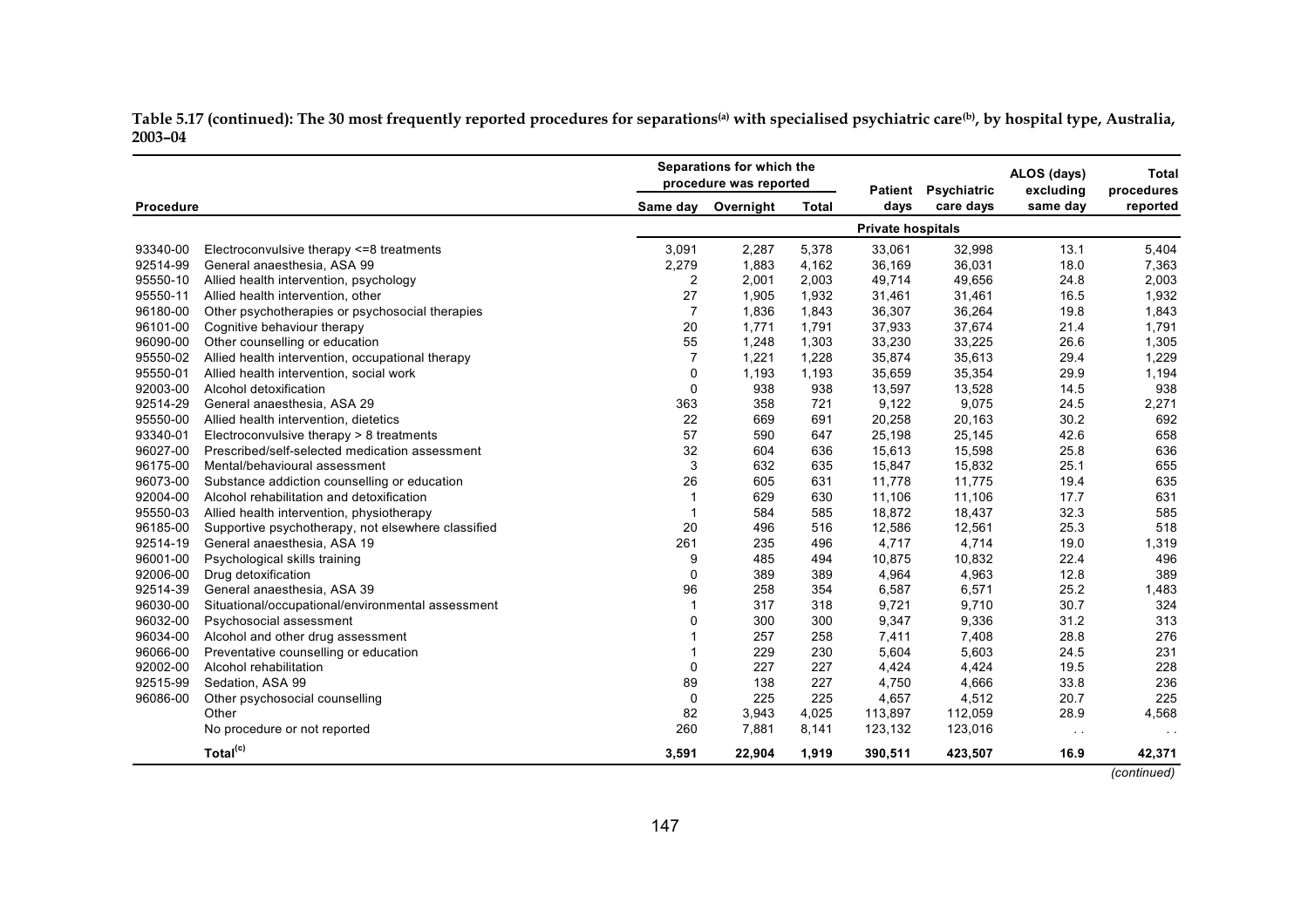Table 5.17 (continued): The 30 most frequently reported procedures for separations<sup>(a)</sup> with specialised psychiatric care<sup>(b)</sup>, by hospital type, Australia, **2003–04**

|           |                                                  |              | Separations for which the<br>procedure was reported |              | Patient                      | Psychiatric | ALOS (days)<br>excluding | Total<br>procedures |
|-----------|--------------------------------------------------|--------------|-----------------------------------------------------|--------------|------------------------------|-------------|--------------------------|---------------------|
| Procedure |                                                  | Same day     | Overnight                                           | <b>Total</b> | days                         | care days   | same day                 | reported            |
|           |                                                  |              |                                                     |              | Public psychiatric hospitals |             |                          |                     |
| 95550-01  | Allied health intervention, social work          | 879          | 5,143                                               | 6,022        | 327,288                      | 325,505     | 63.5                     | 6,033               |
| 95550-02  | Allied health intervention, occupational therapy | 3            | 2,851                                               | 2,854        | 255,262                      | 254,274     | 89.5                     | 2,859               |
| 96175-00  | Mental/behavioural assessment                    | 287          | 2,479                                               | 2,766        | 106,975                      | 106,406     | 43.0                     | 2,767               |
| 95550-10  | Allied health intervention, psychology           | 875          | 1,688                                               | 2,563        | 131,541                      | 130,395     | 77.4                     | 2,563               |
| 96090-00  | Other counselling or education                   | 873          | 179                                                 | 1,052        | 3,443                        | 2,778       | 14.4                     | 1,052               |
| 95550-09  | Allied health intervention, pharmacy             | $\mathbf{1}$ | 541                                                 | 542          | 17,877                       | 17,877      | 33.0                     | 542                 |
| 95550-03  | Allied health intervention, physiotherapy        | 0            | 496                                                 | 496          | 100,331                      | 100,113     | 202.3                    | 496                 |
| 93340-00  | Electroconvulsive therapy <= 8 treatments        | 235          | 253                                                 | 488          | 9,633                        | 9,610       | 37.1                     | 494                 |
| 95550-00  | Allied health intervention, dietetics            | 0            | 441                                                 | 441          | 93,678                       | 93,554      | 212.4                    | 442                 |
| 56001-00  | Computerised tomography of brain                 | 0            | 347                                                 | 347          | 27,826                       | 27,781      | 80.2                     | 349                 |
| 95550-11  | Allied health intervention, other                | 0            | 295                                                 | 295          | 51,980                       | 51,902      | 176.2                    | 297                 |
| 95550-13  | Allied health intervention, music therapy        | 44           | 228                                                 | 272          | 41,964                       | 41,279      | 183.9                    | 273                 |
| 96171-00  | Accompanying or transportation of client         | 0            | 240                                                 | 240          | 25,309                       | 25,166      | 105.5                    | 268                 |
| 92514-99  | General anaesthesia, ASA 99                      | 10           | 229                                                 | 239          | 27,644                       | 27,604      | 120.7                    | 1,486               |
| 95550-05  | Allied health intervention, speech pathology     | $\mathbf 0$  | 216                                                 | 216          | 43,349                       | 43,342      | 200.7                    | 216                 |
| 92514-29  | General anaesthesia. ASA 29                      | 157          | 50                                                  | 207          | 6,265                        | 6,265       | 122.2                    | 521                 |
| 93340-01  | Electroconvulsive therapy > 8 treatments         | 1            | 163                                                 | 164          | 17,113                       | 17,093      | 105.0                    | 176                 |
| 92514-19  | General anaesthesia, ASA 19                      | 11           | 123                                                 | 134          | 5,917                        | 5,917       | 48.0                     | 738                 |
| 95550-04  | Allied health intervention, podiatry             | 0            | 133                                                 | 133          | 44,458                       | 44,457      | 334.3                    | 133                 |
| 96187-00  | Pastoral ministry                                | $\mathbf 0$  | 117                                                 | 117          | 5,876                        | 5,876       | 50.2                     | 118                 |
| 96073-00  | Substance addiction counselling or education     | 0            | 107                                                 | 107          | 5,957                        | 5,914       | 55.7                     | 107                 |
| 96086-00  | Other psychosocial counselling                   | 43           | 51                                                  | 94           | 1,484                        | 968         | 28.3                     | 94                  |
| 96101-00  | Cognitive behaviour therapy                      | 43           | 50                                                  | 93           | 1,514                        | 998         | 29.4                     | 93                  |
| 96102-00  | Systems therapy                                  | 43           | 48                                                  | 91           | 1,409                        | 893         | 28.5                     | 91                  |
| 92003-00  | Alcohol detoxification                           | 0            | 81                                                  | 81           | 864                          | 859         | 10.7                     | 81                  |
| 11712-00  | Cardiovascular stress test                       | 0            | 79                                                  | 79           | 10,419                       | 10,399      | 131.9                    | 79                  |
| 96031-00  | Parenting skills assessment                      | 0            | 75                                                  | 75           | 1,176                        | 1,176       | 15.7                     | 76                  |
| 96169-00  | Assistance with activities related to parenting  | $\pmb{0}$    | 66                                                  | 66           | 1,123                        | 1,123       | 17.0                     | 67                  |
| 96021-00  | Self care/self maintenance assessment            | 0            | 58                                                  | 58           | 7,041                        | 6,884       | 121.4                    | 59                  |
| 58500-00  | Radiography of chest                             | 0            | 53                                                  | 53           | 4,037                        | 4,008       | 76.2                     | 56                  |
|           | Other                                            | 59           | 1,257                                               | 1,316        | 327,789                      | 326,717     | 260.7                    | 1,465               |
|           | No procedure or not reported                     | 145          | 4,970                                               | 5,115        | 207,699                      | 206,774     | $\sim$ $\sim$            |                     |
|           | Total <sup>(c)</sup>                             | 1,283        | 12,905                                              | 14,188       | 1,283                        | 423,507     | 0.0                      | 24,091              |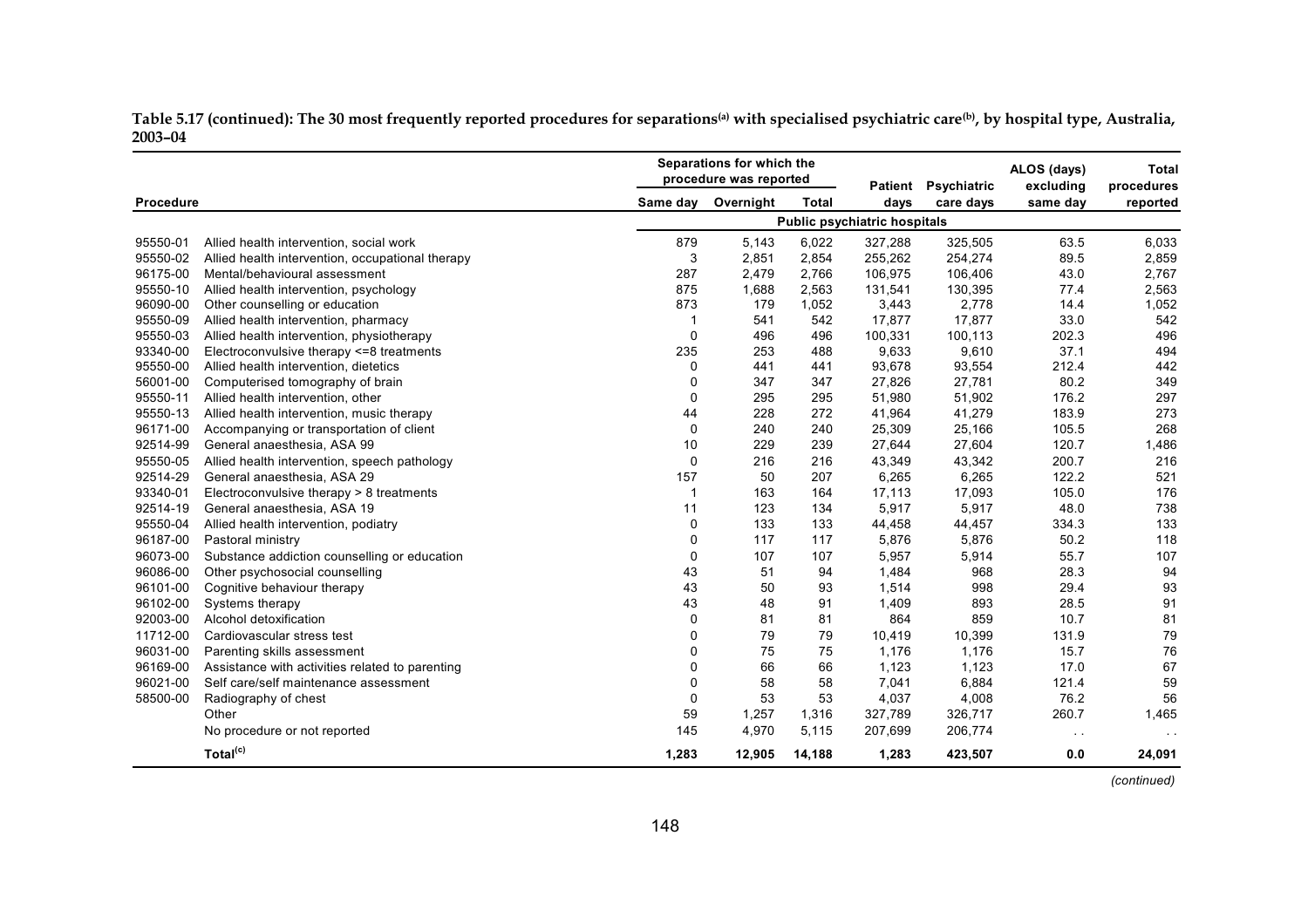Table 5.17 (continued): The 30 most frequently reported procedures for separations<sup>(a)</sup> with specialised psychiatric care<sup>(b)</sup>, by hospital type, Australia, **2003–04** 

|           |                                                    |                         | Separations for which the<br>procedure was reported |              | Patient              | Psychiatric | ALOS (days)<br>excluding | Total<br>procedures |
|-----------|----------------------------------------------------|-------------------------|-----------------------------------------------------|--------------|----------------------|-------------|--------------------------|---------------------|
| Procedure |                                                    | Same day                | Overnight                                           | <b>Total</b> | days                 | care days   | same day                 | reported            |
|           |                                                    |                         |                                                     |              | <b>All hospitals</b> |             |                          |                     |
| 95550-01  | Allied health intervention, social work            | 950                     | 19,575                                              | 20,525       | 727,661              | 717,976     | 37.1                     | 20,557              |
| 95550-02  | Allied health intervention, occupational therapy   | 65                      | 13,618                                              | 13,683       | 593,722              | 587,465     | 43.6                     | 13,702              |
| 93340-00  | Electroconvulsive therapy <= 8 treatments          | 7,494                   | 4,343                                               | 11,837       | 91,071               | 90,056      | 19.2                     | 11,994              |
| 92514-99  | General anaesthesia, ASA 99                        | 5,999                   | 4,086                                               | 10,085       | 131,818              | 130,068     | 30.8                     | 22,951              |
| 95550-10  | Allied health intervention, psychology             | 920                     | 6,375                                               | 7,295        | 264,315              | 261,899     | 41.3                     | 7,298               |
| 56001-00  | Computerised tomography of brain                   | 16                      | 4,421                                               | 4,437        | 137,230              | 133,461     | 31.0                     | 4,449               |
| 96175-00  | Mental/behavioural assessment                      | 299                     | 3,482                                               | 3,781        | 130,280              | 129,273     | 37.3                     | 3,803               |
| 95550-03  | Allied health intervention, physiotherapy          | 18                      | 3,586                                               | 3,604        | 214,710              | 208,218     | 59.9                     | 3,611               |
| 95550-00  | Allied health intervention, dietetics              | 60                      | 3,448                                               | 3,508        | 210,255              | 205,758     | 61.0                     | 3,516               |
| 95550-11  | Allied health intervention, other                  | 28                      | 2,404                                               | 2,432        | 91,643               | 90,980      | 38.1                     | 2,434               |
| 96090-00  | Other counselling or education                     | 928                     | 1,451                                               | 2,379        | 36,879               | 36,191      | 24.8                     | 2,381               |
| 96180-00  | Other psychotherapies or psychosocial therapies    | $\overline{7}$          | 1,935                                               | 1,942        | 38,133               | 38,067      | 19.7                     | 1,942               |
| 96101-00  | Cognitive behaviour therapy                        | 63                      | 1,824                                               | 1,887        | 39,508               | 38,733      | 21.6                     | 1,887               |
| 92514-29  | General anaesthesia, ASA 29                        | 860                     | 887                                                 | 1,747        | 33,213               | 32,163      | 36.5                     | 5,344               |
| 93340-01  | Electroconvulsive therapy > 8 treatments           | 193                     | 1,466                                               | 1,659        | 81,947               | 81,231      | 55.8                     | 1,730               |
| 92003-00  | Alcohol detoxification                             | 0                       | 1,172                                               | 1,172        | 16,352               | 16,188      | 14.0                     | 1,172               |
| 95550-09  | Allied health intervention, pharmacy               | 6                       | 1,140                                               | 1,146        | 34,571               | 33,709      | 30.3                     | 1,146               |
| 92514-19  | General anaesthesia, ASA 19                        | 402                     | 523                                                 | 925          | 15,591               | 15,495      | 29.0                     | 2,931               |
| 95550-05  | Allied health intervention, speech pathology       | $\overline{2}$          | 877                                                 | 879          | 81,736               | 79,461      | 93.2                     | 880                 |
| 96073-00  | Substance addiction counselling or education       | 26                      | 794                                                 | 820          | 19,395               | 19,317      | 24.4                     | 824                 |
| 95550-04  | Allied health intervention, podiatry               | 0                       | 809                                                 | 809          | 90,104               | 89,547      | 111.4                    | 809                 |
| 96032-00  | Psychosocial assessment                            | 0                       | 693                                                 | 693          | 14,667               | 14,621      | 21.2                     | 706                 |
| 92004-00  | Alcohol rehabilitation and detoxification          | $\overline{\mathbf{c}}$ | 655                                                 | 657          | 12,033               | 11,971      | 18.4                     | 658                 |
| 96027-00  | Prescribed/self-selected medication assessment     | 32                      | 613                                                 | 645          | 16,923               | 16,905      | 27.6                     | 645                 |
| 92514-39  | General anaesthesia, ASA 39                        | 167                     | 474                                                 | 641          | 16,761               | 15,596      | 35.0                     | 2,349               |
| 95550-13  | Allied health intervention, music therapy          | 49                      | 548                                                 | 597          | 52,776               | 51,951      | 96.2                     | 598                 |
| 90901-00  | Magnetic resonance imaging of brain                |                         | 580                                                 | 581          | 23,792               | 22,460      | 41.0                     | 582                 |
| 92515-99  | Sedation, ASA 99                                   | 100                     | 434                                                 | 534          | 16,982               | 15,399      | 38.9                     | 645                 |
| 96185-00  | Supportive psychotherapy, not elsewhere classified | 20                      | 502                                                 | 522          | 12,692               | 12,667      | 25.2                     | 524                 |
| 96001-00  | Psychological skills training                      | 9                       | 498                                                 | 507          | 11,096               | 11,042      | 22.3                     | 509                 |
|           | Other                                              | 275                     | 12,783                                              | 13,058       | 696,317              | 663,697     | 54.5                     | 14,274              |
|           | No procedure or not reported                       | 1,623                   | 57,350                                              | 58,973       | 813,249              | 807,135     | $\sim$ $\sim$            |                     |
|           | Total <sup>(c)</sup>                               | 10,623                  | 108.021                                             | 26.495       | 18,943               | 2,186,494   | 0.1                      | 136851              |

(a) Separations for which care type was reported as *Newborn* with no qualified days, and records for *Hospital boarders* and *Posthumous organ procurement* have been excluded.

(b) Comprises separations with and without mental health-related principal diagnoses, but with specialised psychiatric care.

(c) These totals are not necessarily equivalent to the sum of the rows because multiple procedures can be reported for each separation.

Not applicable.

*Note:* ECT—Electroconvulsive therapy; ASA—American Society Anesthesiologists Physical Status Classification.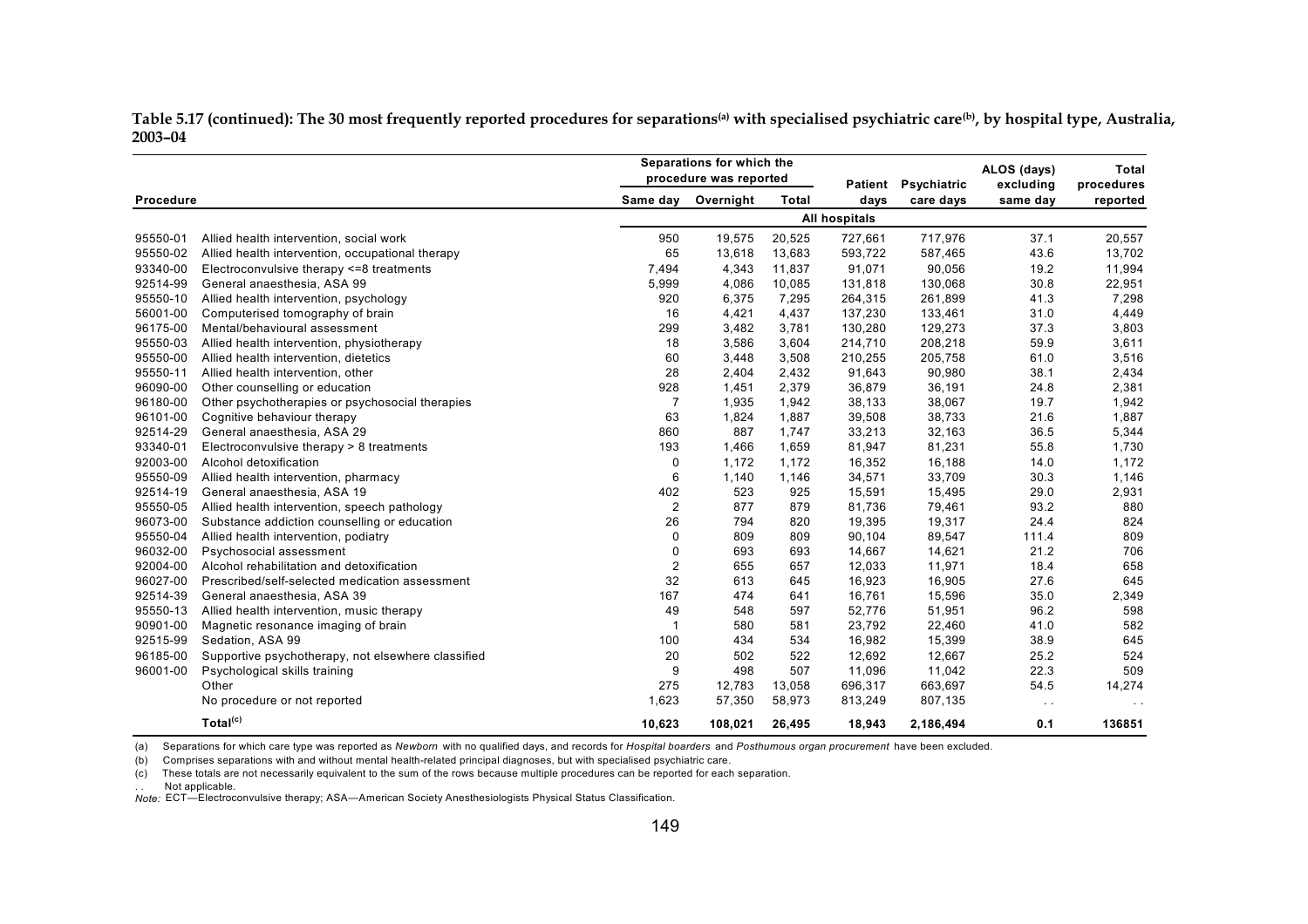## **5.6 Mode of admission**

Mode of admission is an administrative data element that distinguishes between transfers from other hospitals, statistical admissions following a change in care type, and other admissions. A high proportion (80.5%) of separations from public acute hospitals were *Other admissions*; this includes planned and unplanned admissions other than transfers from other hospitals and statistical admissions (Table 5.18). For private hospitals the corresponding percentage was 92.5%. In public psychiatric hospitals 64.1% of separations with specialised psychiatric care were *Other admissions*.

## **5.7 Mode of separation**

Approximately 82.2% of separations (62,494 separations) with specialised psychiatric care from public acute hospitals and 94.8% (25,110) from private hospitals ended with a discharge either to the patient's usual residence or own accommodation or to a welfare institution (Table 5.19). For public psychiatric hospitals the equivalent figure was 72.2% (10,244), with 10.3% (1,465) ending in statistical discharges from leave and 9.8% (1,388) ending in discharge or transfer to an acute hospital. Statistical discharges from leave are statistical separations that occur while a patient is on leave from the hospital. Statistical discharge from leave occurred for 8.5% of separations with specialised psychiatric care in Western Australia, compared with the national average of 2.7%.

## **5.8 Care type**

Care type describes the treatment of a patient using the following categories: acute care, rehabilitation care, palliative care, geriatric evaluation and management, psychogeriatric care, maintenance care or other admitted patient care (Table 5.20). See the Glossary for further detail and Box 4.2 for differences between jurisdictions.

Acute care was the most frequently recorded care type in all jurisdictions and hospital sectors (105,575, or 90.4% of separations with specialised psychiatric care). In Queensland, the administrative practice of assigning maintenance care to long-stay patients has the effect of reducing the proportion of separations for which psychogeriatric and rehabilitation care were reported. The variation among the jurisdictions reflects differences in the types of admitted patient services provided by the states and territories.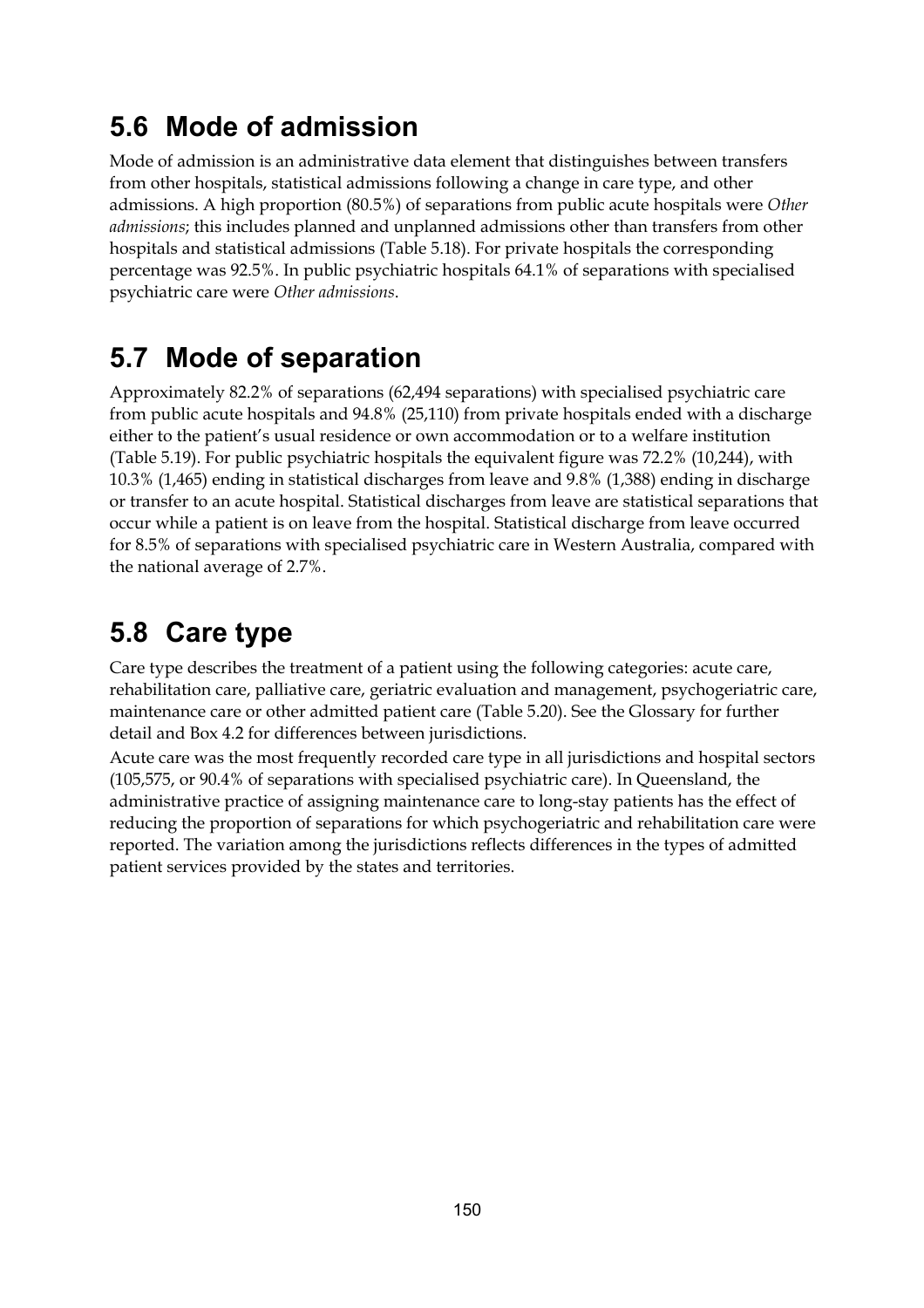| <b>Mode of admission</b>                                                                                                      | <b>NSW</b>                           | <b>Vic</b>                              | Qld                                   | <b>WA</b>                        | <b>SA</b>                                    | <b>Tas</b>                           | <b>ACT</b>                                                       | <b>NT</b>                                                                  | Total                                   |  |  |  |
|-------------------------------------------------------------------------------------------------------------------------------|--------------------------------------|-----------------------------------------|---------------------------------------|----------------------------------|----------------------------------------------|--------------------------------------|------------------------------------------------------------------|----------------------------------------------------------------------------|-----------------------------------------|--|--|--|
|                                                                                                                               |                                      |                                         |                                       |                                  | <b>Public acute hospitals</b>                |                                      |                                                                  |                                                                            |                                         |  |  |  |
| Admitted patient tranferred from another hospital<br>Statistical admission-care type change<br>Other<br>Not reported          | 3,701<br>162<br>16,085<br>134        | 1,940<br>2,820<br>13,020<br>0           | 1.167<br>803<br>18,008<br>0           | 1,348<br>176<br>5,410<br>0       | 1,899<br>181<br>4,353<br>$\Omega$            | 250<br>65<br>2,404<br>54             | 49<br>2<br>1,085<br>0                                            | 8<br>53<br>865<br>0                                                        | 10,362<br>4,262<br>61,230<br>188        |  |  |  |
| Total                                                                                                                         | 20,082                               | 17,780                                  | 19,978                                | 6.934                            | 6,433                                        | 2,773                                | 1,136                                                            | 926                                                                        | 76,042                                  |  |  |  |
|                                                                                                                               |                                      |                                         |                                       |                                  | <b>Private hospitals</b>                     |                                      |                                                                  |                                                                            |                                         |  |  |  |
| Admitted patient tranferred from another hospital<br>Statistical admission-care type change<br>Other<br>Not reported<br>Total | 362<br>6,605<br>6,967                | 724<br>19<br>6,162<br>0<br>6,905        | 178<br>106<br>6,254<br>0<br>6,538     | 333<br>14<br>3,029<br>0<br>3,376 | 97<br>$\Omega$<br>1,863<br>$\Omega$<br>1,960 | n.p.<br>n.p.<br>n.p.<br>n.p.<br>n.p. | n.p.<br>n.p.<br>n.p.<br>n.p.<br>n.p.                             | n.p.<br>n.p.<br>n.p.<br>n.p.<br>n.p.                                       | 1,738<br>139<br>24,499<br>119<br>26,495 |  |  |  |
|                                                                                                                               | <b>Public psychiatric hospitals</b>  |                                         |                                       |                                  |                                              |                                      |                                                                  |                                                                            |                                         |  |  |  |
| Admitted patient tranferred from another hospital<br>Statistical admission-care type change<br>Other<br>Unknown<br>Total      | 2,566<br>151<br>6,292<br>12<br>9.021 | 0<br>$\Omega$<br>$\Omega$<br>412<br>412 | 209<br>18<br>179<br>$\Omega$<br>406   | 737<br>853<br>0<br>1.591         | 604<br>198<br>1,750<br>0<br>2,552            | 136<br>23<br>46<br>206               | $\sim$ $\sim$<br>$\sim$ $\sim$<br>$\sim$ $\sim$<br>$\sim$ $\sim$ | $\sim$<br>$\sim$ $\sim$<br>$\sim$ $\sim$<br>$\sim$ $\sim$<br>$\sim$ $\sim$ | 4,252<br>369<br>9,097<br>470<br>14,188  |  |  |  |
|                                                                                                                               | All hospitals                        |                                         |                                       |                                  |                                              |                                      |                                                                  |                                                                            |                                         |  |  |  |
| Admitted patient tranferred from another hospital<br>Statistical admission-care type change<br>Other<br>Unknown               | 6,629<br>313<br>28,982<br>146        | 2,664<br>2,839<br>19,182<br>412         | 1,554<br>927<br>24,441<br>$\mathbf 0$ | 2,418<br>191<br>9,292<br>0       | 2,600<br>379<br>7,966<br>0                   | n.p.<br>n.p.<br>n.p.<br>n.p.         | n.p.<br>n.p.<br>n.p.<br>n.p.                                     | n.p.<br>n.p.<br>n.p.<br>n.p.                                               | 16,352<br>4,770<br>94,826<br>777        |  |  |  |
| <b>Total</b>                                                                                                                  | 36,070                               | 25,097                                  | 26,922                                | 11,901                           | 10,945                                       | n.p.                                 | n.p.                                                             | n.p.                                                                       | 116,725                                 |  |  |  |

Table 5.18: Separations<sup>(a)</sup> with specialised psychiatric care<sup>(b)</sup> by mode of admission and hospital type, states and territories<sup>(c)</sup>, 2003-04

(a) Separations for which care type was reported as *Newborn* with no qualified days and records for *Hospital boarders* and *Posthumous organ procurement* have been excluded.

(b) Comprises separations with and without mental health-related principal diagnoses but with specialised psychiatric care.

(c) Interpretation of differences between jurisdictions needs to be undertaken with care, as they may reflect different service delivery and admission practices, and/or differences in the types of establishments categorise as hospitals.

.. Not applicable.

n.p. Not published.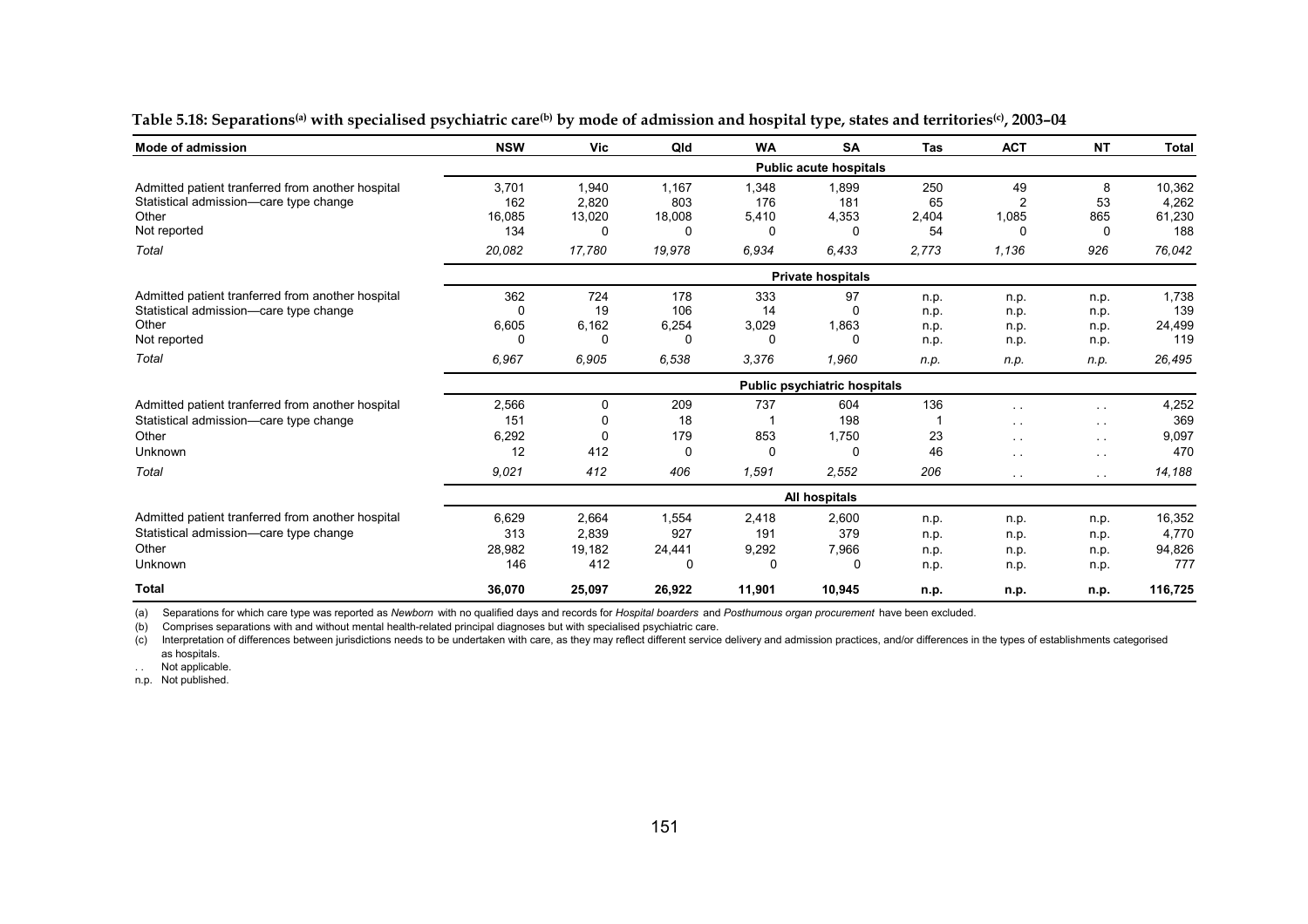| Mode of separation                                                                     | <b>NSW</b>               | Vic      | Qld    | <b>WA</b> | SA                            | Tas   | <b>ACT</b>     | <b>NT</b> | Total  |
|----------------------------------------------------------------------------------------|--------------------------|----------|--------|-----------|-------------------------------|-------|----------------|-----------|--------|
|                                                                                        |                          |          |        |           | <b>Public acute hospitals</b> |       |                |           |        |
| Discharge/transfer to an(other) acute hospital                                         | 711                      | 1,445    | 542    | 323       | 872                           | 511   | 41             | 3         | 4,448  |
| Discharge/transfer to a residential aged care service <sup>(c)</sup>                   | 93                       | 434      | 102    | 219       | 202                           | 81    | 13             |           | 1,148  |
| Discharge/transfer to an(other) psychiatric hospital                                   | 736                      | 264      | 153    | 190       | 455                           | 0     | 5              |           | 1,804  |
| Discharge/transfer to other health care accommodation (includes mothercraft hospitals) | 97                       | 0        | 265    | 71        | 141                           | 33    | $\overline{2}$ | 46        | 655    |
| Statistical discharge type change                                                      | 77                       | 881      | 825    | 142       | 145                           | 12    | 3              | 37        | 2,122  |
| Left against medical advise/discharge at own risk                                      | 318                      | 297      | 559    | 128       | 179                           | 49    | 9              | 30        | 1,569  |
| Statistical discharge from leave                                                       | 738                      | $\Omega$ | 219    | 653       | 38                            | 0     | 0              | $\Omega$  | 1,648  |
| Died                                                                                   | 42                       | 23       | 15     | 40        | 26                            | 3     |                |           | 154    |
| Other (includes discharge to usual residence/own accommodation/welfare institution)    | 17,270                   | 14,436   | 17,298 | 5,168     | 4,375                         | 2,084 | 1,059          | 804       | 62,494 |
| Total                                                                                  | 20,082                   | 17,780   | 19,978 | 6,934     | 6.433                         | 2,773 | 1,136          | 926       | 76,042 |
|                                                                                        | <b>Private hospitals</b> |          |        |           |                               |       |                |           |        |
| Discharge/transfer to an(other) acute hospital                                         | 137                      | 420      | 79     | 101       | 15                            | n.p.  | n.p.           | n.p.      | 759    |
| Discharge/transfer to a residential aged care service <sup>(c)</sup>                   |                          | 10       | 5      | 18        | O                             | n.p.  | n.p.           | n.p.      | 39     |
| Discharge/transfer to an(other) psychiatric hospital                                   | 53                       | 0        | o      | 38        |                               | n.p.  | n.p.           | n.p.      | 95     |
| Discharge/transfer to other health care accommodation (includes mothercraft hospitals) |                          | 0        | 9      |           |                               | n.p.  | n.p.           | n.p.      | 13     |
| Statistical discharge type change                                                      | 3                        | 12       | 71     | 18        |                               | n.p.  | n.p.           | n.p.      | 104    |
| Left against medical advise/discharge at own risk                                      | 220                      | 33       | 26     | 40        | 26                            | n.p.  | n.p.           | n.p.      | 345    |
| Statistical discharge from leave                                                       | 12                       | 0        | 0      | 3         |                               | n.p.  | n.p.           | n.p.      | 15     |
| Died                                                                                   | 5                        | 2        | 5      | 3         |                               | n.p.  | n.p.           | n.p.      | 15     |
| Other (includes discharge to usual residence/own accommodation/welfare institution)    | 6,531                    | 6,428    | 6,343  | 3,154     | 1,916                         | n.p.  | n.p.           | n.p.      | 25,110 |
| Total                                                                                  | 6,967                    | 6,905    | 6,538  | 3,376     | 1.960                         | n.p.  | n.p.           | n.p.      | 26,495 |

#### Table 5.19: Separations<sup>(a)</sup> with specialised psychiatric care<sup>(b)</sup>, by mode of separation and hospital type, states and territories<sup>(c)</sup>, 2003-04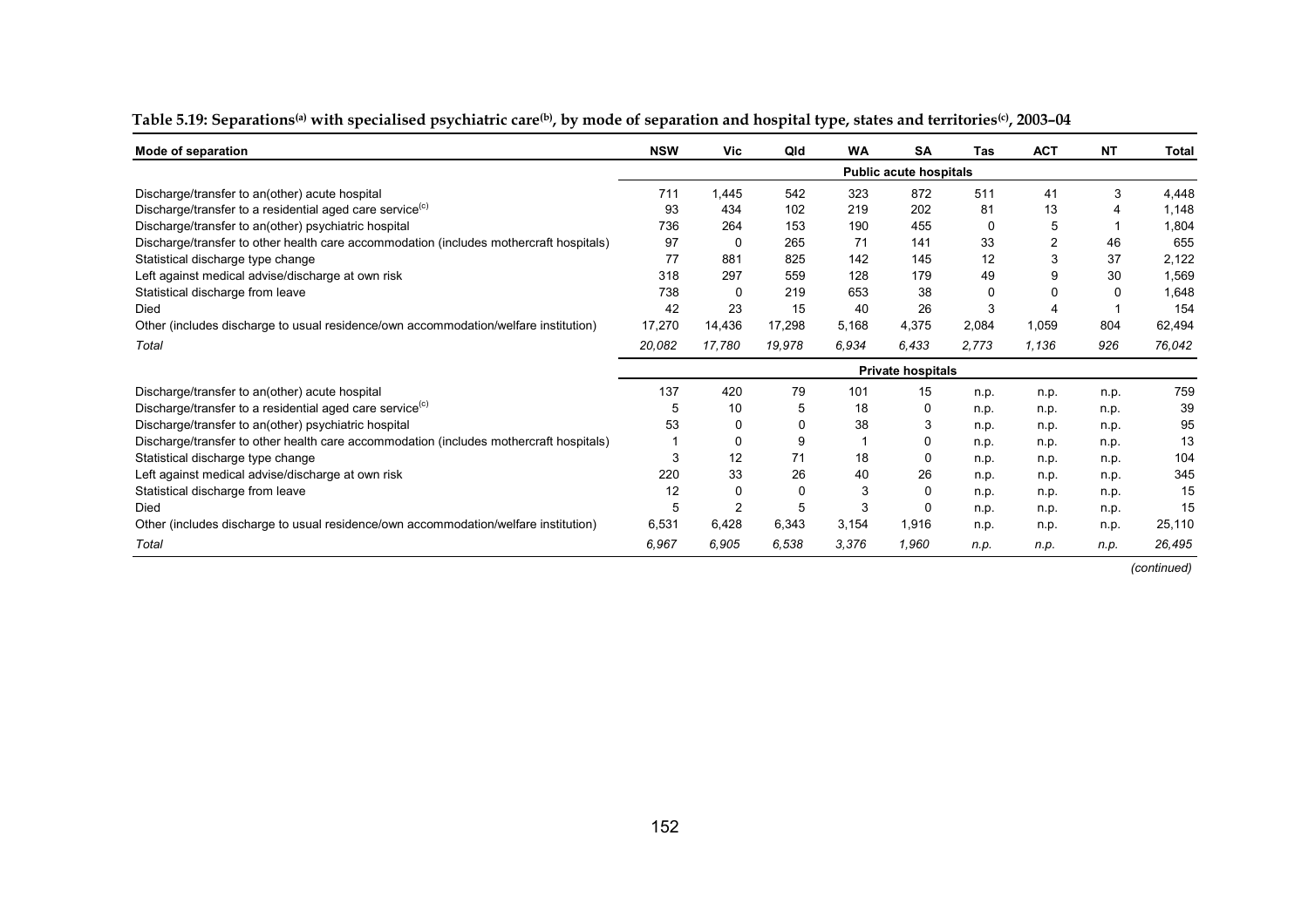| Mode of separation                                                                     | <b>NSW</b>    | Vic      | Qld          | <b>WA</b> | SA                                  | Tas  | <b>ACT</b>      | <b>NT</b>            | <b>Total</b> |
|----------------------------------------------------------------------------------------|---------------|----------|--------------|-----------|-------------------------------------|------|-----------------|----------------------|--------------|
|                                                                                        |               |          |              |           | <b>Public psychiatric hospitals</b> |      |                 |                      |              |
| Discharge/transfer to an(other) acute hospital                                         | 537           | 42       | 130          | 96        | 540                                 | 43   | $\sim$ $\sim$   |                      | 1,388        |
| Discharge/transfer to a residential aged care service <sup>(c)</sup>                   | 40            | 0        | 18           |           | 216                                 | 24   | $\sim 100$      | $\sim$ $\sim$        | 299          |
| Discharge/transfer to an(other) psychiatric hospital                                   | 148           | 44       |              | 14        | 21                                  | 0    | $\sim$ $\sim$   | $\sim$ $\sim$        | 228          |
| Discharge/transfer to other health care accommodation (includes mothercraft hospitals) | 81            | 0        | 17           |           | 3                                   | 15   | $\sim$ $\sim$   | $\ddotsc$            | 117          |
| Statistical discharge type change                                                      | 65            | 23       | 15           |           | 78                                  | 22   | $\sim$ $\sim$   | $\ddot{\phantom{0}}$ | 206          |
| Left against medical advise/discharge at own risk                                      | 109           | $\Omega$ | 8            | 0         | 30                                  |      | $\sim$ $\sim$   | $\sim$ 10 $\pm$      | 148          |
| Statistical discharge from leave                                                       | 892           | 3        | 40           | 358       | 172                                 | 0    | $\sim$ 10 $\pm$ | $\sim$ $\sim$        | 1,465        |
| Died                                                                                   | 36            |          |              | 3         | 12                                  | 9    | $\sim$ $\sim$   | $\sim$ $\sim$        | 68           |
| Other (includes discharge to usual residence/own accommodation/welfare institution)    | 7,088         | 299      | 170          | 1,115     | 1,480                               | 92   | $\sim$ $\sim$   | $\sim$ $\sim$        | 10,244       |
| Not reported                                                                           | 25            | 0        | $\mathbf{0}$ | 0         | $\Omega$                            | 0    | $\sim$ 10 $\pm$ | $\sim$ $\sim$        | 25           |
| Total                                                                                  | 9,021         | 412      | 406          | 1,591     | 2,552                               | 206  | $\sim$ $\sim$   | $\sim$ $\sim$        | 14,188       |
|                                                                                        | All hospitals |          |              |           |                                     |      |                 |                      |              |
| Discharge/transfer to an(other) acute hospital                                         | 1,385         | 1,907    | 751          | 520       | 1,427                               | n.p. | n.p.            | n.p.                 | 6,595        |
| Discharge/transfer to a residential aged care service <sup>(c)</sup>                   | 138           | 444      | 125          | 238       | 418                                 | n.p. | n.p.            | n.p.                 | 1,486        |
| Discharge/transfer to an(other) psychiatric hospital                                   | 937           | 308      | 154          | 242       | 479                                 | n.p. | n.p.            | n.p.                 | 2,127        |
| Discharge/transfer to other health care accommodation (includes mothercraft hospitals) | 179           | 0        | 291          | 73        | 144                                 | n.p. | n.p.            | n.p.                 | 785          |
| Statistical discharge type change                                                      | 145           | 916      | 911          | 163       | 223                                 | n.p. | n.p.            | n.p.                 | 2,432        |
| Left against medical advice/discharge at own risk                                      | 647           | 330      | 593          | 168       | 235                                 | n.p. | n.p.            | n.p.                 | 2,062        |
| Statistical discharge from leave                                                       | 1,642         | 3        | 259          | 1,014     | 210                                 | n.p. | n.p.            | n.p.                 | 3,128        |
| Died                                                                                   | 83            | 26       | 27           | 46        | 38                                  | n.p. | n.p.            | n.p.                 | 237          |
| Other (includes discharge to usual residence/own accommodation/welfare institution)    | 30,889        | 21.163   | 23,811       | 9,437     | 7.771                               | n.p. | n.p.            | n.p.                 | 97,848       |
| Not reported                                                                           | 25            | 0        | 0            | 0         | $\Omega$                            | n.p. | n.p.            | n.p.                 | 25           |
| <b>Total</b>                                                                           | 36,070        | 25,097   | 26.922       | 11,901    | 10,945                              | n.p. | n.p.            | n.p.                 | 116,725      |

#### Table 5.19 (continued): Separations<sup>(a)</sup> with specialised psychiatric care<sup>(b)</sup>, by mode of separation and hospital type, states and territories<sup>(c)</sup>, 2003-04

(a) Separations for which care type was reported as *Newborn* with no qualified days and records for *Hospital boarders* and *Posthumous organ procurement* have been excluded.

(b) Interpretation of differences between jurisdictions needs to be undertaken with care, as they may reflect different service delivery and admission practices, and/or differences in the types of establishments categorise as hospitals.

(c) Unless this is the usual place of residence.

.. Not applicable.

n.a. Not published.